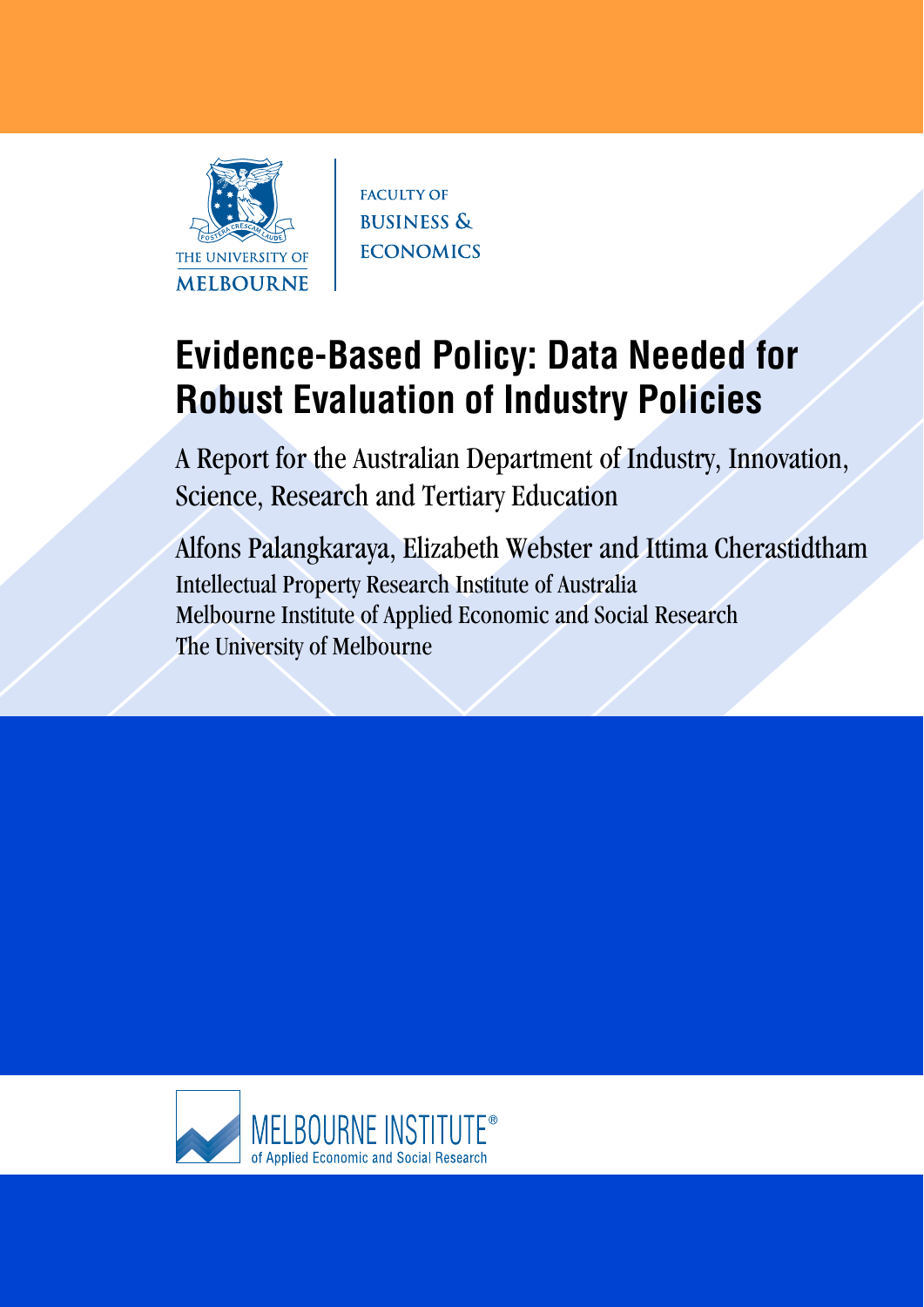# **Evidence-based policy:**

# **Data needed for robust evaluation of industry policies**

**A Report for the Australian Department of Industry, Innovation, Science, Research and Tertiary Education**

**Alfons Palangkaraya, Elizabeth Webster and Ittima Cherastidtham**

# **Intellectual Property Research Institute of Australia Melbourne Institute of Applied Economic and Social Research University of Melbourne VIC 3010**

\* We would like to thank Jon Kendall, Lydia Ward, David Brett, Hsien Toh, David Skutenko and Michelle Summerfield. This paper represents the view of the authors and not those of the Department.

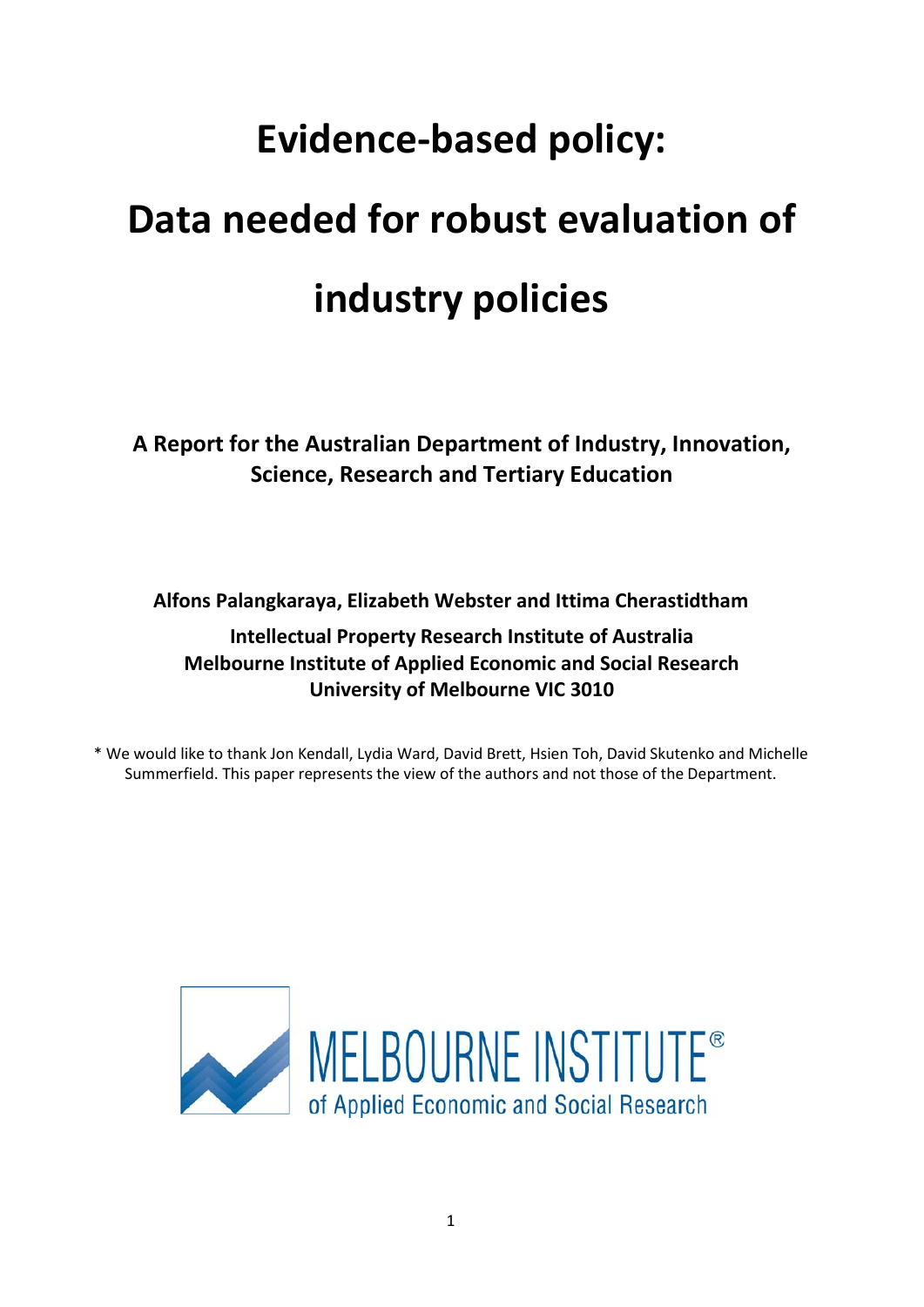# **CONTENTS**

| I.   |  |
|------|--|
| II.  |  |
| a.   |  |
| b.   |  |
| c.   |  |
| III. |  |
| a.   |  |
| b.   |  |
| c.   |  |
|      |  |
|      |  |
|      |  |
|      |  |
|      |  |
|      |  |
|      |  |
|      |  |
|      |  |
| a.   |  |
|      |  |
|      |  |
|      |  |
|      |  |
| b.   |  |
|      |  |
|      |  |
| c.   |  |
|      |  |
|      |  |
|      |  |
|      |  |
|      |  |
|      |  |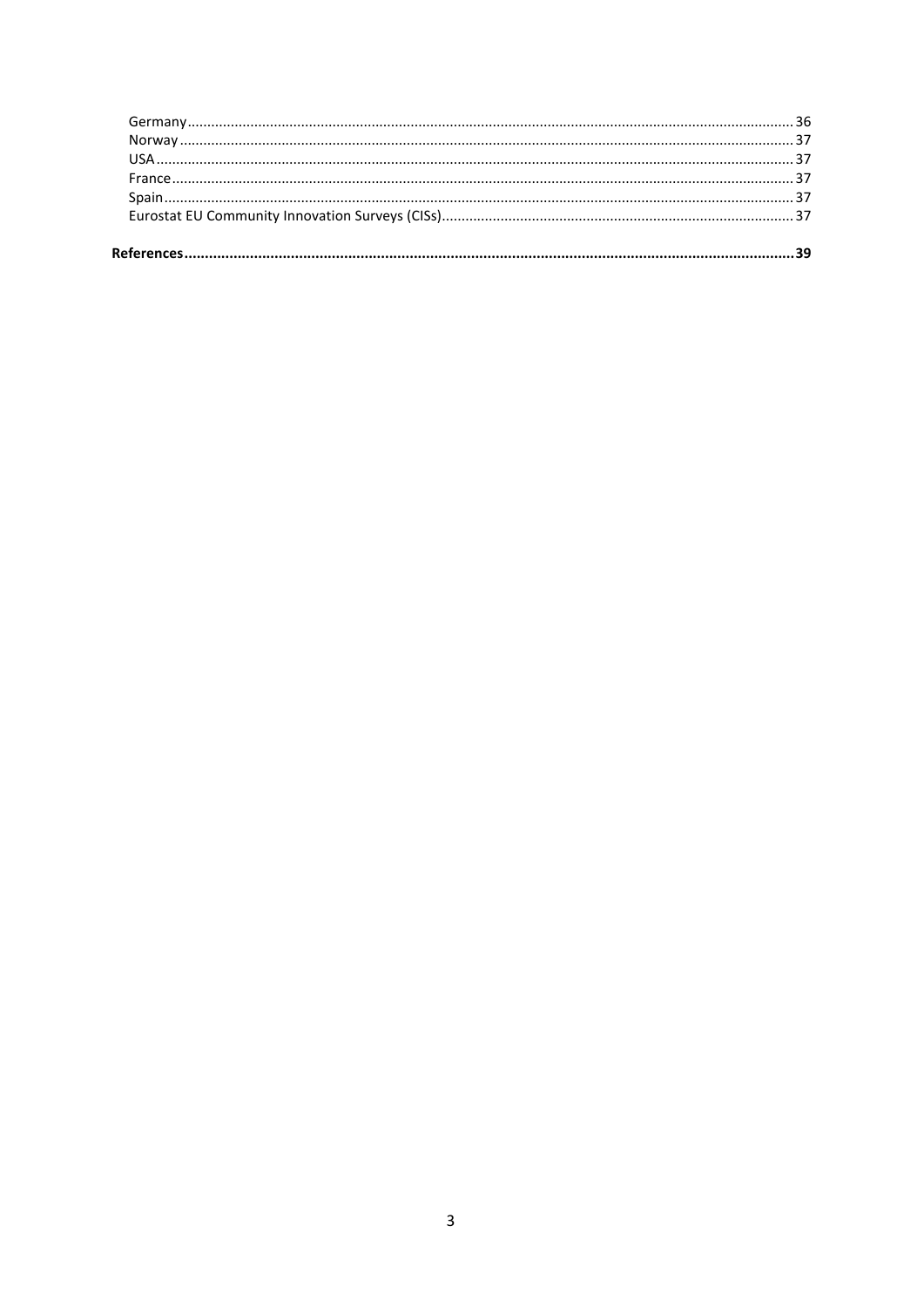# <span id="page-4-0"></span>**EXECUTIVE SUMMARY**

- While capability has developed in the evaluation and empirical analysis in the areas of health, welfare, education and the labour market, this is largely absent from industry policy. This is due to our failure to date to find a workable compromise between the confidentiality requirements of the Australian Bureau of Statistics (ABS) and what researchers need.
- Access to business longitudinal data through a basic CURF CD ROM and through remote access 'Expanded on RADL' has been problematic as they do not facilitate granular data manipulation required to conduct rigorous policy research that can isolate program impacts or handle the logic of cause and effect.
- Detailed micro data are needed for sound robust evidence because:
	- o aggregated data can conflate effects;
	- o many questions, such as firm-level economic decisions, cannot be considered without micro data;
	- o dynamics are difficult to model using aggregate data;
	- o micro data can decompose effects into gross and net.
	- o aggregate data is too blunt to capture the effects of specific small scale policies; and
	- o longitudinal micro data can account for self-selection and unobserved characteristics.
- Examples of the use of micro data include:
	- o In the US, researchers have found that most productivity growth occurs from the exit of less productive workplaces and entry and growth of high productivity workplaces – rather than the transformation of low productivity workplaces into high productivity workplaces.
	- o The Productivity Commission analysed HILDA data to show that mothers who are not entitled to paid maternity leave, struggle financially. As a result, the Australian Government introduced a comprehensive Paid Parental Leave Scheme for new parents who are the primary carers of a child born or adopted on or after 1 January 2011.
	- o The Department of Education, Employment and Workplace Relations used micro data to examine the characteristics of low-paid jobs. They found that low-paid jobs were not necessarily an end in themselves, but can provide a bridge to higher paid jobs. This information was included in a submission on minimum wages to the Australian Fair Pay Commission.
	- o In the US, researchers examined the effects of newly ratified bilateral free trade agreements on firm performance.
- Most economic evaluations depend on observational data either from national statistical offices or the program administering unit. If there are no factors that determine both selection into treatment and the outcome of that treatment (called a 'confounding' factor), and the number and spread of observations is large, then the analyst can simply compare the outcomes of two groups to get a measure of the treatment outcomes. However, it is rare that the analyst can be sure that there are no confounding factors. Therefore, it is considered prudent in most cases to employ one or more techniques to control for the presence of confounding factors. Five relevant econometric techniques comprise: *multivariate regression* analysis, which depends on confounding factors being measured and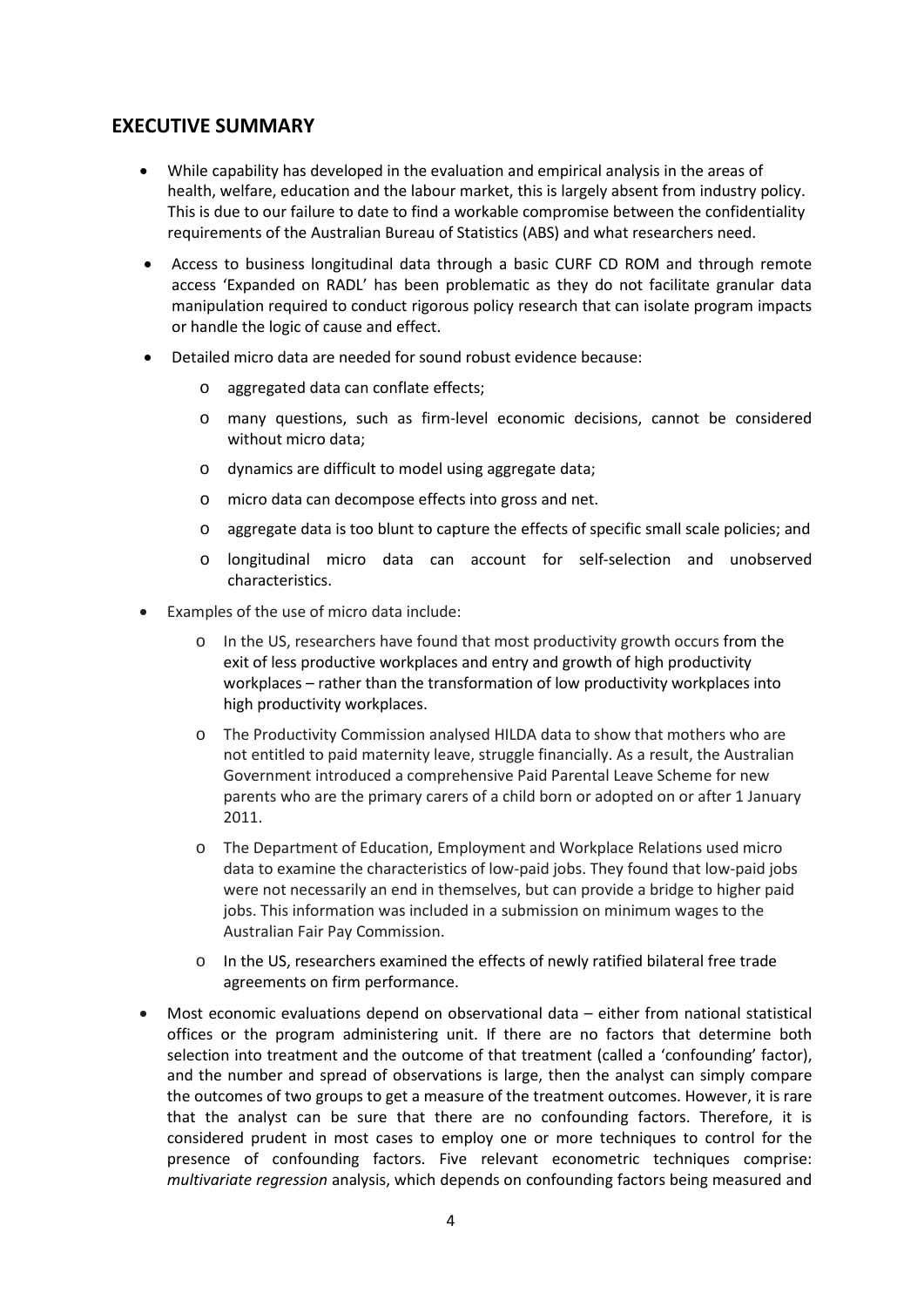included in the data set; *instrumental variable analysis* which tries to control for unmeasured confounding factors but relies on the presence of suitable 'instruments'*; panel data analysis* which controls for unmeasured confounding factors if they are time invariant; *matching analysis* involves constructing a synthetic control group but only eliminates the effect of measured confounding factors; and *difference-in-difference estimators* which can wash out both macroeconomic influences and time invariant firm-specific unmeasured confounding factors. Which technique is most suitable depends on the properties of the data set.

- While still comparatively rare in economic analysis, experimental data collected through a 'random assignment' program gives the strongest and most objective results if the number of observations (i.e. firms) is large. This program design rules out confounding factors (or selection into the treatment) but requires the program administrators to work closely with the analyst.
- Confidentiality restrictions and the associated concerns over disclosure are common to all statistical agencies. The US has been addressing these issues since the 1970s. Australia is in a position to learn from the US experience. The US experience has shown that in order to make micro data analysis possible, the concept of micro data for research use must be built into the national statistical office's operating system.
- The National Opinion Research Center (NORC), University of Chicago has data access methods that balance the often conflicting goals of data confidentiality, protecting privacy, maintaining data quality, and making data accessible. [1](#page-5-0) The protocols and technological solutions being developed for both remote and physical (enclave) access could provide insights for strategic directions that could be taken by the ABS in handling the comparatively difficult area (than health data) of firm-level data access.
- Given the pressures on government to maximise efficiency and effectiveness of business assistance programs, it is desirable to revisit and adjust perceptions about how value from ABS collections of *firm-level micro data* can be maximised. The challenge in the present context is to develop data access methods that strike the best balance between data confidentiality, protecting privacy, maintaining data quality and making data accessible.
- The ideal data system must be capable of integrating data from an array of sources—private and public, business and household, cross-sectional and longitudinal, survey and administrative, national and sub-national. These data sources permit business dynamics to be measured in ways that are just now being conceptualised.
- Given the history of enterprise data collections in Australia, the most efficient options are to work with the ABS unit record data sets. Accordingly, the proposed future strategy would encourage the ABS to:
	- continue to produce and release Basic CURFs for use in the user's environment;
	- progressively replace RADL with a remote execution environment for micro data (REEM); and
	- to increase the use of the ABSDL for complex analysis of micro data, including providing access to longitudinal and linked datasets.
- An efficient data and research facility works most efficiently when the client (i.e. the departments of industry or productivity) controls the budget. The governance of the firmlevel data access facility is critical to its success. Key stakeholders comprising data

<span id="page-5-0"></span> $1$  Mulcahy, T. M., Lyons, R, Harris, K, Stodden, V, Dwork, C. 2012. How to Share Research Data: Views from Practitioners. National Opinion Research Center, University of Chicago. USA.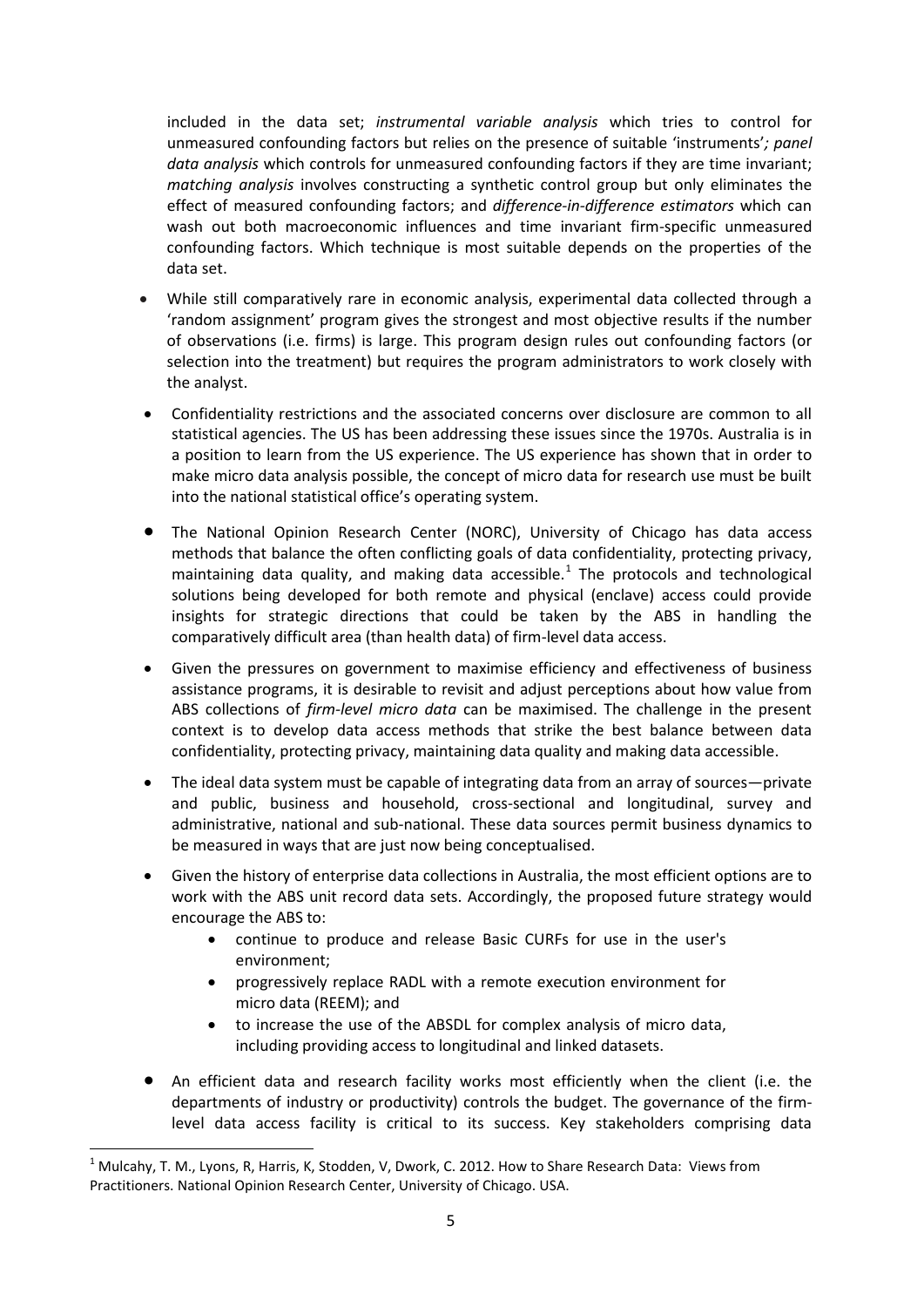custodians, program policy officers, program delivery officers and academic policy researchers should be part of the decision making body.

- Given the cost and burden on companies of collecting enterprise data, it is most efficient for one party to be responsible for collecting the main or master enterprise dataset. Currently, this is done by the ABS in collaboration with the ATO but other government agencies also collect intellectual property registrations and data on participation in grant, information, networking or training programs. Rather than requiring the government agencies to collect this basic information (on top of the ABS collections) it is more efficient for the agency to be able to link their data into the ABS micro data collection.
- Direct access to the micro datasets by the research community (from government and university sectors) should be done in a way that is legal, maintains the trust and confidence of the Australian reporting public and enables research to be conducted in a cost effective manner. At present, the few instances where researchers have been able to use the MURFs have proven to be slow, exceedingly expensive and difficult to negotiate. A streamlined way to access the data will deliver considerable benefits to governments needing to make policy decisions. Governments will be able to compare the impacts across different program types and be able to make an informed decision about which program to expand or contract.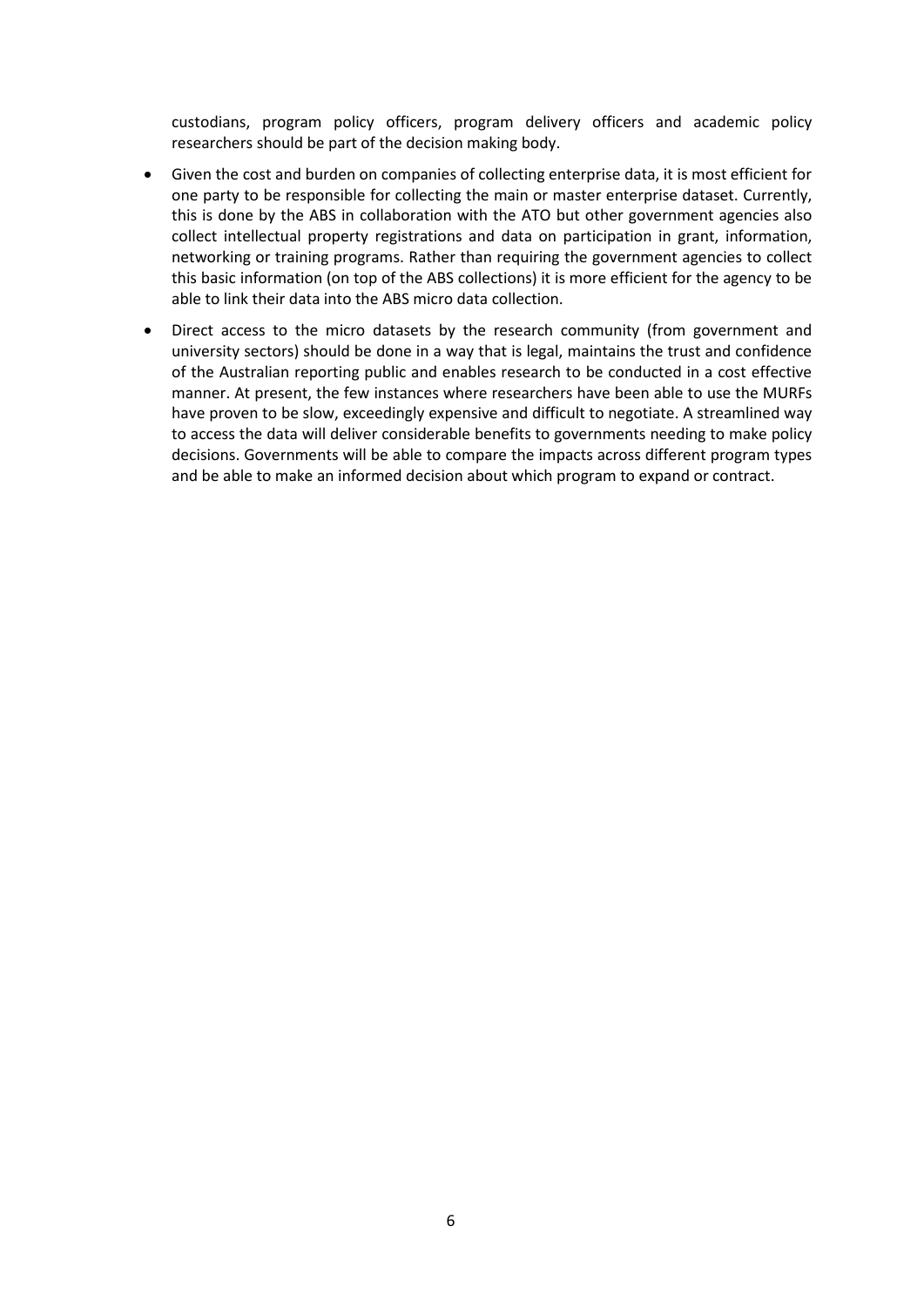# <span id="page-7-0"></span>**I. INTRODUCTION**

This paper is a review of how Australia can improve is evidence based policy making, in particular by using currently restricted micro datasets from the Australian Bureau of Statistics (ABS). In the first section we review the rationale for evidence-based policy, recent government attitudes towards evidence-based policy, and provide examples of polices that have changed as a result of robust, analytical evidence.

Over the last couple of decades, major advances in micro-econometrics has not only made economic research more precise and robust but also expanded the scope of questions that can be asked. These new analytic methods have necessitated access to micro datasets (also called unit record datasets). In section 2 of the paper we review why micro data analysis produces superior results over aggregate data analysis. While program evaluation is not the only form of research and analysis that can or should be used for policy making, they are a major source of immediately useful information. As such, we review some of the main program evaluation methods and then discuss some examples from various strands of research where micro data analysis has been used to change our understanding of the economy.

The final section of the report considers how confidential micro datasets are accessed by researchers around the world. While the US is arguably the best practice in this area, many of the Northern European countries are also well advanced in giving researchers the opportunity to contribute towards evidence-based policy. We consider some of the difficulties Australian researchers have had in accessing enterprise micro datasets at the ABS and suggest a way forward.

# <span id="page-7-2"></span><span id="page-7-1"></span>**II. EVIDENCE-BASED POLICY**

# **a. The value of evidence-based policy**

Evidence-based policies is a decision making process which combines deductive logic with statistical analysis to inform policy decision making.<sup>[2](#page-7-3)</sup> Its hallmark is rigour and objectivity. Since economic theory typically predicts that policy changes will produce tradeoffs and countervailing effects (that is, different groups react in different ways or are differentially affected; feedback or second-round effects occur), it is often not possible to know whether the final effect will be a rise or fall, or a net benefit or net cost to society. Moreover, theory in most cases does not indicate how large effects will be. Accordingly, logic alone cannot identify the optimal policy and empirical estimates are needed to adjudicate.

Good evidence-based policy not only allows the decision maker to select the program that suits his or her given ends but also arms them with the evidence to convince others. An evaluation makes transparent the lost benefits from pursuing one course of action over another. As Lindsay Tanner once observed: 'Every government dollar wasted on a poor program is a dollar that a working person doesn't have to spend on groceries, health care and education. It is ... a dollar that the Government does not have available to spend on its policy priorities' (quoted in Banks 2009, 20). The importance of informed decision making is not of course confined to public policy. According to the National Research Council of the National Academies (NRC 2005, 18), both George Washington and Thomas Jefferson believed that an uninformed public was incompatible with preserving democratic principles and practices.

<span id="page-7-3"></span><sup>&</sup>lt;sup>2</sup> According to Heckman (2000, 3) 'Economic theory plays an integral role in the application of econometric methods because the data almost never speak for themselves, especially when there are missing data and missing counterfactual states'.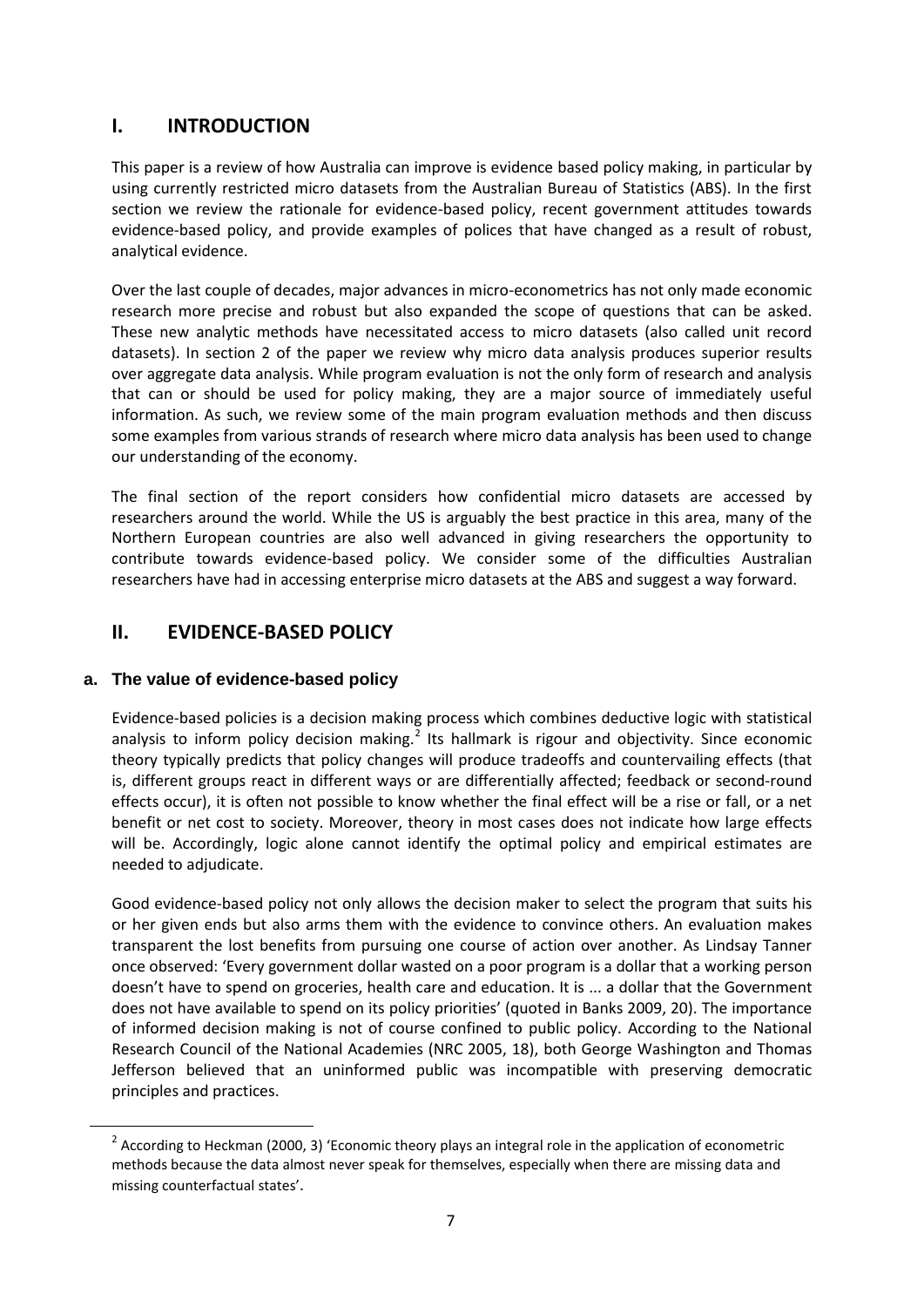Evidence-based policy:

- estimates which parties are (notably) affected, the size of these effects and the net effect on societal well-being. Good economic policy should consider both pecuniary effects (e.g. productivity, income) and non-pecuniary effects (e.g. environmental and social impacts). Where possible these effects may be converted into monetary equivalents but where this is not possible, some qualitative mention should be made (such as years of life extended, air quality). An example is the R&D tax incentive scheme. There may be direct pecuniary effects on the scale of the firms R&D program but there may also be indirect effects on the environment which does not lend itself to monetisation;
- estimates the counterfactual of a given program or policy. This involves identifying 'silent' or uninformed third parties who will be affected by a change and evaluating the impact on their choices, incomes and behaviours;
- questions habits and existing ways of doing things. All productivity change involves changes in the way work is conducted and the first step in the process towards improving productivity is to question whether established ways of operating are efficient. Inevitably, evidence-based policy tools are valued by reforming governments;
- enables policy makers to learn and refine existing programs. Radically new programs typically start life as small pilot programs and then evolve by incremental improvements. Learning from both doing and evaluation is an essential part of good program design. For example, there were several pilot programs delivering business management advice to SMEs before the full roll out of Enterprise Connect. Lack of transparency hides failures and allows the status quo to continue. The lack of evaluation of the Automotive Competitiveness and Investment Scheme (ACIS) resulted in an expensive and poorly targeted program continuing for many years with little change ;
- allows the analyst to assess whether the impact of programs is weighted towards one sub group – be it demographic, economic, or spatial. Regular evaluations of the impact of tariffs made it quite clear which industries and regions – which seemingly had no connection to tariffs – were in actual fact negatively impacted by tariffs; and
- is useful in the public sector in the absence of relevant price signals. While the private sector can use stock prices and revenue data to indicate whether a project is meeting needs or producing the desired results, the public sector must often create its own measures of impact and value. This is because the public sector does not aim to maximise profits or sales, but rather aims to maximise societal well-being. Good analysis and evidence from reputable and independent parties can win the confidence of stakeholders and the public.

Evidence-based policy is best when:

- datasets are large, flexible and reliable. These data need to be of sufficient quality to meet the end user needs. This might be fit-for-purpose aggregate statistics or fit-for-purpose micro data. The larger, more reliable and more flexible the dataset, the more able analysts are to answer a range of questions;
- the work of the evaluating organisation is open to critical challenge. Data sharing fosters an open research community and reinforces transparent scientific inquiry. It also provides expansive views as opposed to siloed information; and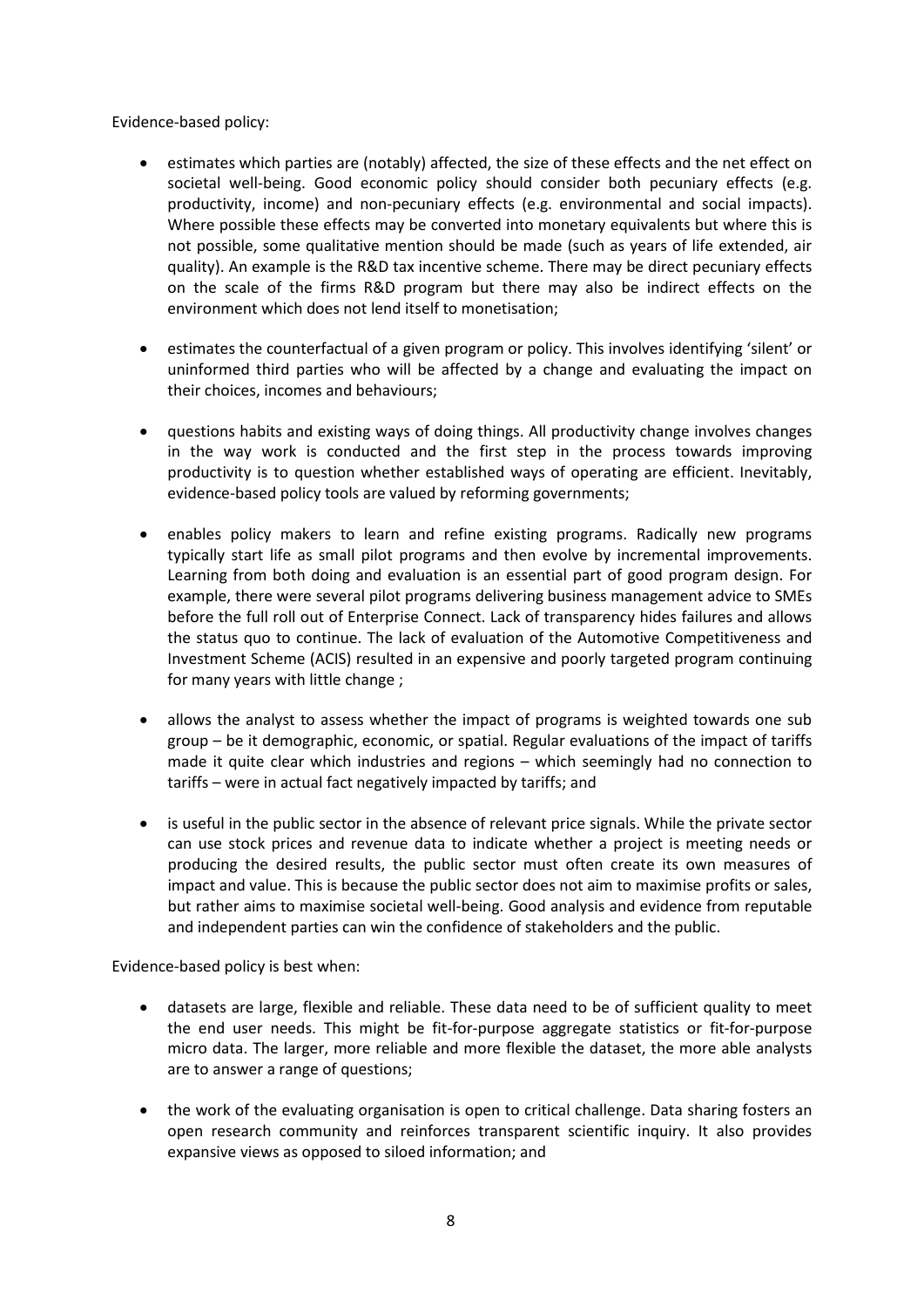• the analysts are independent and reputable. While in-house analysis, appropriately done, has value, it should not be the sole source of evidence-based policy advice. All parties to a dispute can find or buy evidence to their liking, and policymakers and the community, can find it difficult to separate the reasoned from the self-serving. The standing and independence of voices in this space is critical to winning over the confidence of people who do not have the skills or the time to make their own assessment of a policy option.

# By contrast:

- it is rare that a single study is robust enough to give people confidence that it has uncovered a 'stylised' fact.<sup>[3](#page-9-0)</sup> Understanding causes and consequences typically emerges from systematic (meta) reviews of all available research;
- the absence of objective evidence can leave policy makers beholden to interest groups, which do not represent the range of affected parties, and to speculation and sensationalism; and
- when good datasets are not made available, or people skilled-in-the-art are not available, then evaluations can proceed with sub-standard data and inferior analysis.

According to Banks (2009), all good evaluations have a number of features in common in that they:

- test a theory or proposition as to why policy action will be effective in promoting community well-being;
- treat the counterfactual what would be in the absence of the program seriously. While the counterfactual is ideally derived from randomised trials, this is expensive and politically difficult to achieve in economic analysis. Alternatives, such as synthetic control groups, requires a large volume of micro data to create;
- quantify impacts where possible;
- include both direct and important indirect effects;
- set out the uncertainties and control for confounding influences;
- are designed to avoid error that might arise through self-selection or other sources of bias;
- include sensitivity tests; and
- can be tested and replicated by third parties. Wide access to research data helps prevent misrepresentations of the evidence.

According to Banks (2009), there are many Australian examples of good policy reform that have been guided and argued by evidence-based policy. This includes the reduction of tariffs on imports, the Higher Education Contribution Scheme (HECS), lifetime community rating on private health insurance and national competition policy.

<span id="page-9-0"></span> $3$  A 'stylised' fact is a simplification of regular and robust empirical findings. It is a broad generalization that which although essentially true may have inaccuracies in the detail.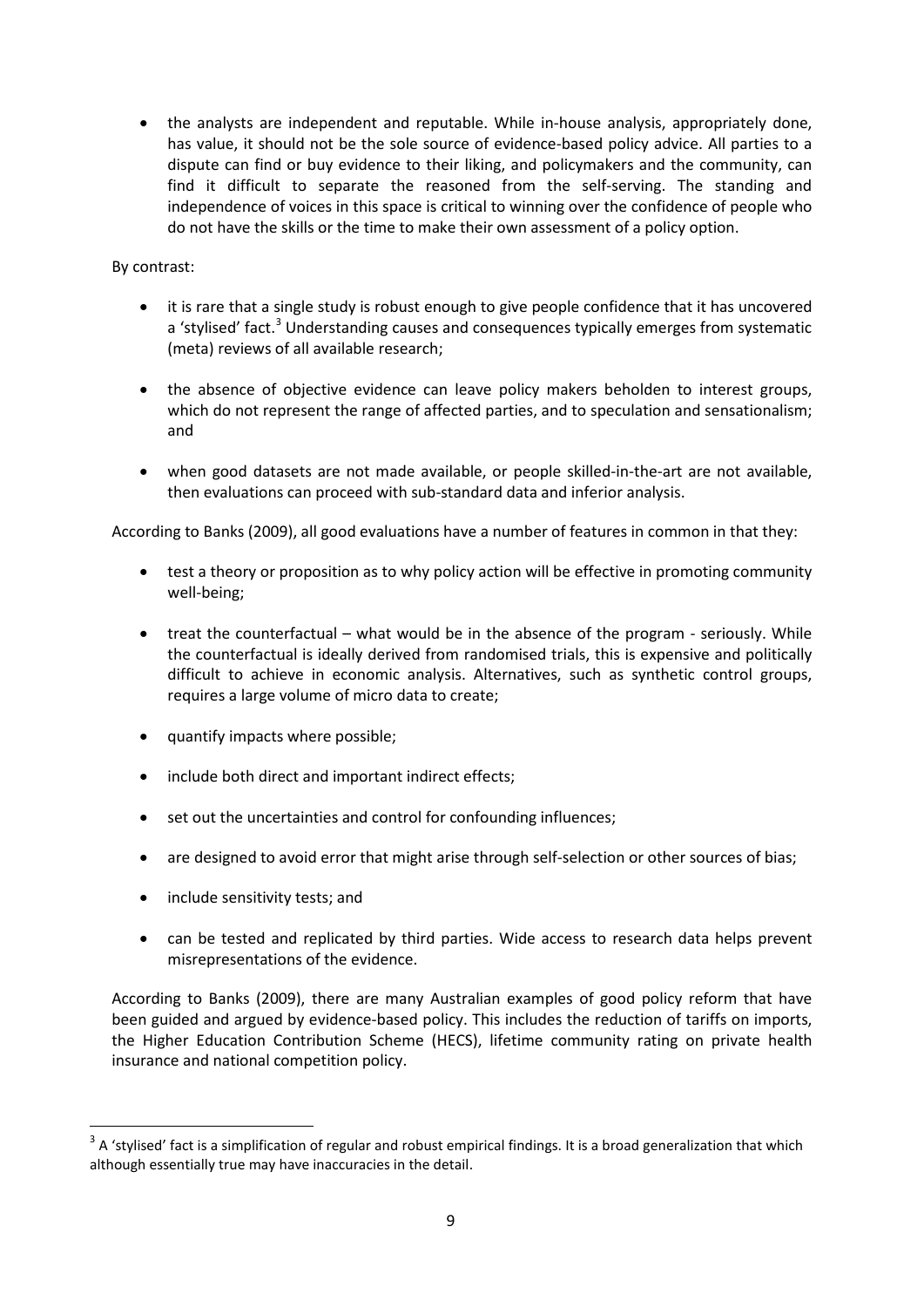### <span id="page-10-0"></span>**b. Government attitudes to evidence-based policy**

Globally, the appreciation of data analysis has grown over time with the explosion of digital data collections, acceleration of computing power and the expansion of analytic capacity in the research sectors, particularly with respect to the analysis of micro data. Heckman (2000, 3) reminds us that the major development in the last half of the twentieth century has been the growth of large databases that can describe the economy, test theories and evaluate public policy. Before these developments, economics was largely a deductive discipline that drew on anecdotal observations and introspection. National statistical agencies are key players in this changing landscape. However, the mission of these agencies is dependent on their credibility as objective and disinterested data collectors. Analysing their own data, and producing controversial finding from their own data, could undermine this reputation. As such, many national statistical agencies do not perform analytic functions.

In step with this changing data landscape, evidence-based policy decision making is now feasible, cost effective and has the potential to produce reliable findings. Many governments around the world now have explicit statements demanding evidence-based policy decision making as part of their policy processes (e.g. Office of Management and Budget (2012)). In the US, program appraisal has been mandated as a condition of program funding although the practical experiences of evaluation remain diverse and somewhat fragmented across agencies and levels of government (Boaz et al 2008). The change in attitude has been reflected in the establishment of dedicated centres and bureau whose mission is to conduct evidence-based evaluations for policy makers (for example, the Center for Economic Studies (CES) of the US Census Bureau established in 1982 and the Center for Evidence-based Policy at University of Oregon established in 2003). In the late 1990s, the UK adopted the evidence-based policy mantra to increase policy capability and drive the fresh thinking needed for reform and (UK Cabinet Office 1999).

In Australia, the concept of 'evidence-based policy' entered the public policy discourse in the late 1990s; an emphasis which has continued until today (Head 2010). Some progress has been made to develop evaluation and empirical analysis capability – both inside and outside of government – in the areas of health, welfare, education and the labour market. However, the experience in other areas is mixed. In particular, evidence in the area of industry policy has been largely absent, in part due to our failure to date to find a workable compromise between the confidentiality requirements of the ABS and what researchers need. Australian industry researchers have to resort, to a large extent, on foreign datasets.

While the importance of learning from overseas experiences is clear, the particular circumstances of the Australian economy – being geographically remote, having a small population and an industry structure skewed towards highly variable mining and agriculture – mean it can be misleading to rely exclusively on what works overseas.

#### <span id="page-10-1"></span>**c. Examples of evidence-based policy in practice**

Establishing direct and certain links between a piece of empirical research and a policy change is difficult, not only because policy changes tend not to formally acknowledge their evidence base, but because many policy changes depend on a wave of evidence, debate and discussions, not just one piece. Typically, the larger the policy change, the deeper and more varied the evidence base it draws upon. Below we outline two areas of Australian reform where the changes can be traced most clearly back to analytic work involving state-of-the-art economic research: the reduction of trade barriers tariffs and more general social reforms. In addition, we give an example where firm-level analysis has raised the understanding of productivity and industry dynamics in the US.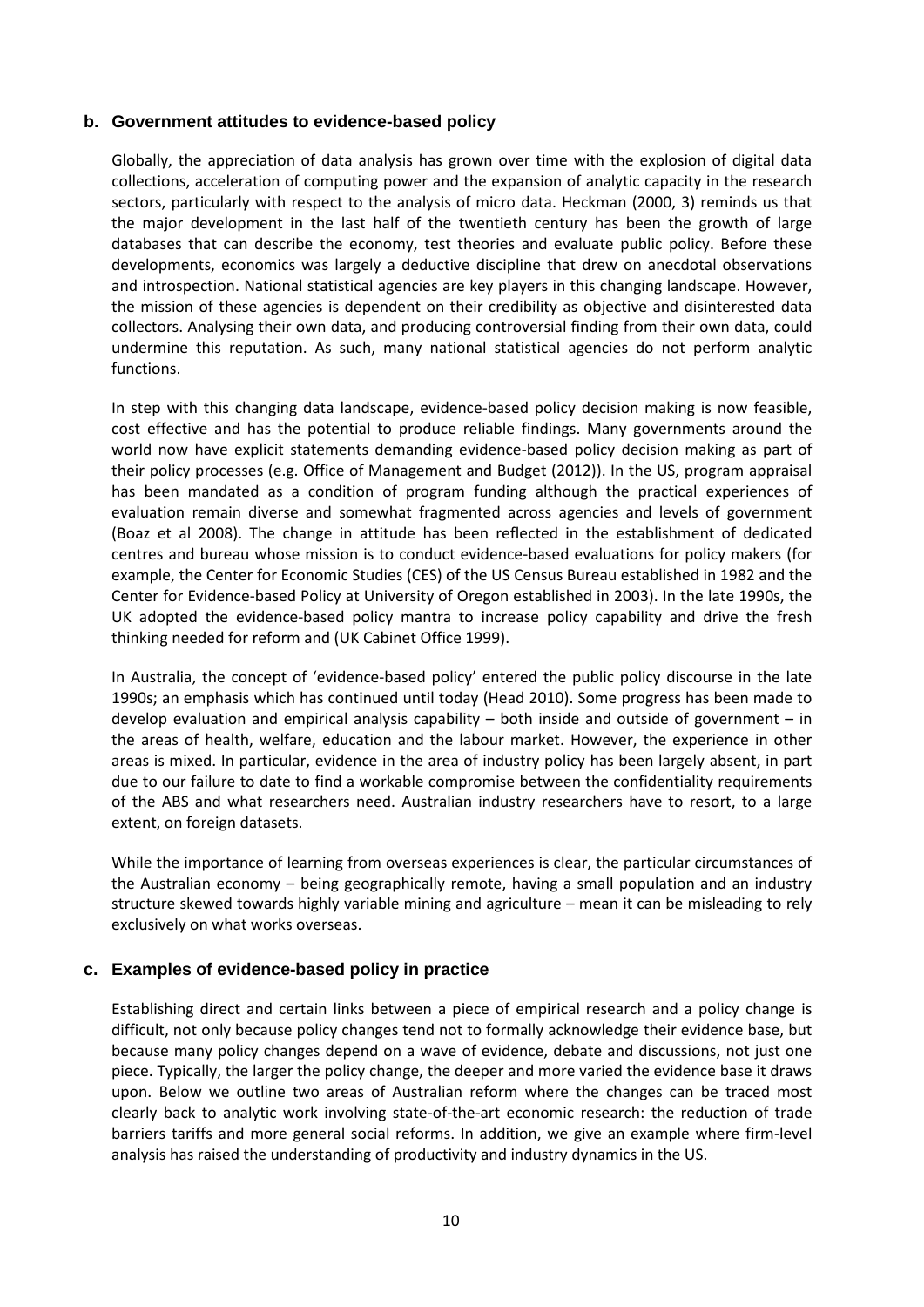From the 1970s to 2008, a succession of reports, papers and inquiries by academics (most particularly Max Corden, Richard Snape, Ross Garnaut and Peter Lloyd) and government bodies (Tariff Board, Industries Assistance Commission and Productivity Commission), first, documented the cost to the Australian economy of high tariffs; secondly, analysed the economic consequences of a reduction in tariffs and thirdly, injected objectivity into the debate and disseminated this information to the wider community. According to the Productivity Commission (2003), the average effective rate of assistance to manufacturing was 35 per cent in 1969-70. By 2012, this had been wound back to below 5 per cent.

The process of tariff reduction was long and complicated: there were many vested interests from the labour movement to industry. The first part of the process of policy change was to present objective evidence on the actual size of effective tariffs. However, these calculations, although revealing, were not enough. Subsequently, the (then) Industries Assistance Commission developed quantitative models to analyse the economy-wide consequences of policy and policy changes for economic activity and employment, as well as for regions, sectors and individual industries. These models were used to make estimates of the potential gains from implementing reduced tariffs. Work by academics and modelling by the Productivity Commission led to consultative processes and gave governments confidence to gradually dismantle trade barriers.

Successive governments have used the reports and research of the Productivity Commission to raise the level of community debate on this issue. All Productivity Commission publications are readily available and all academic publications are in the public domain and this accessibility has facilitated increased media coverage of the issue. Leigh (2002) gives an overview of the political economy of this reform process.

The second example we wish to provide is how one particular dataset, the Household Income and Labour Dynamics in Australia (HILDA) survey has been used to inform a wide range of social and economic policies. To date, HILDA has been used in the following ways to inform policy<sup>[4](#page-11-0)</sup>:

- The Productivity Commission found, using HILDA data, that mothers who are not entitled to paid maternity leave, struggle financially. As a result, the Australian Government introduced a comprehensive Paid Parental Leave Scheme for new parents who are the primary carers of a child born or adopted on or after 1 January 2011.
- The Australian Social Inclusion Board used HILDA data to analyse trends in family joblessness in Australia and identify the main factors that have driven these trends. This research also discussed the relationship between family joblessness and income poverty and other forms of disadvantage.
- The Pension Review, as part of the broader Tax Review, used the data to develop a comprehensive understanding of what pensioners lives are like. This work was undertaken by the Department of Families, Housing, Community Services and Indigenous Affairs.
- The Department of Education, Employment and Workplace Relations used the data to examine the characteristics of low-paid jobs. They found that low-paid jobs were not necessarily an end in themselves, but can provide a bridge to higher paid jobs. This information was included in a submission on minimum wages to the Australian Fair Pay Commission.
- The Reserve Bank of Australia has looked at the level of debt that households have entered into and their ability to repay that debt.

<span id="page-11-0"></span> $4$  We thank Michelle Summerfield for providing these examples from the brochure 'Living in Australia HILDA'.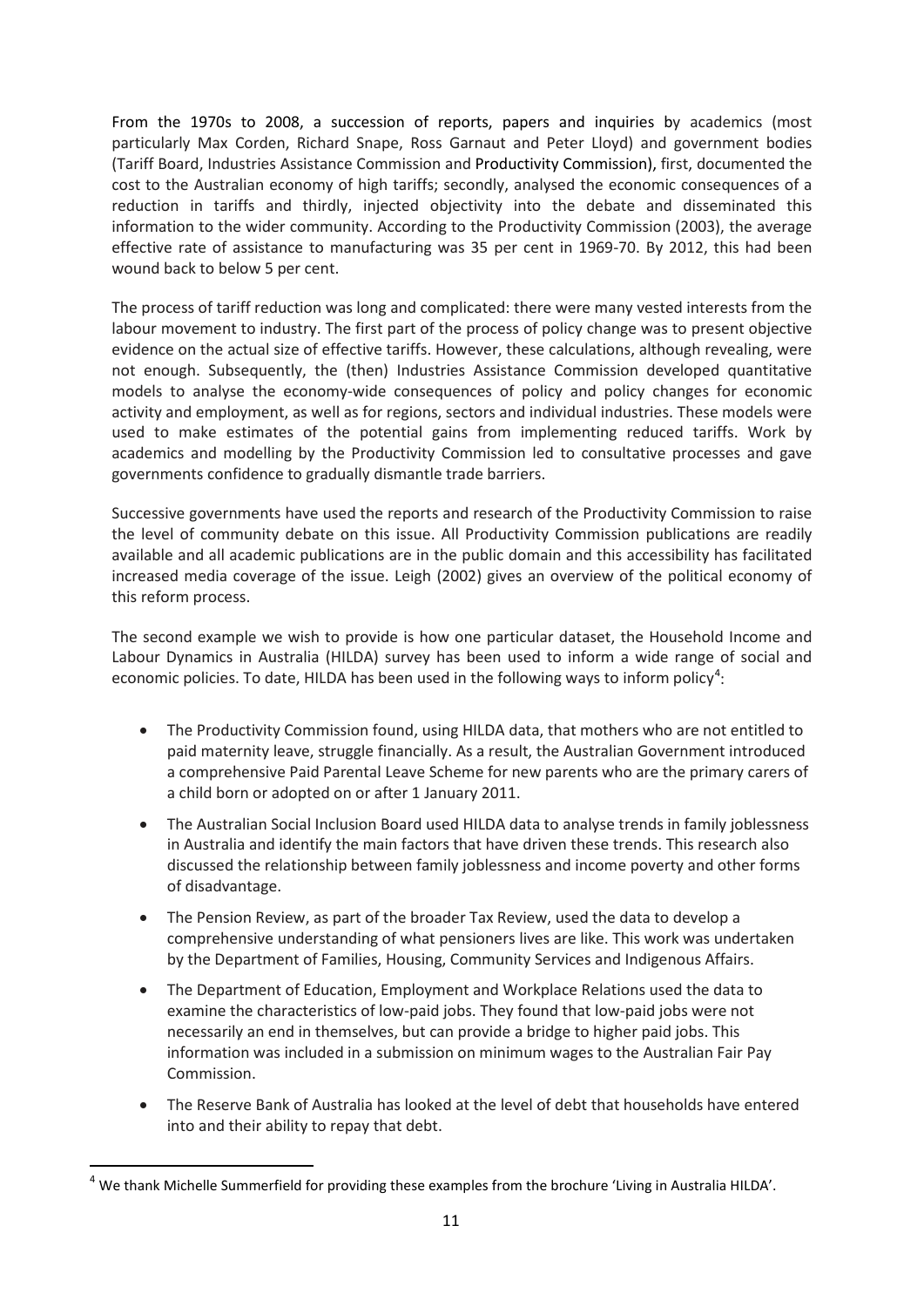- The Productivity Commission has investigated the role of casual employment in the workforce and found it is often a stepping stone into longer term employment.
- The Australian Institute of Family Studies has considered the financial consequences of divorce for older Australians and the subsequent implications for their retirement incomes.
- The Department of Families, Housing, Community Services and Indigenous Affairs has used the data to contribute to a report on child custody arrangements to the House of Representatives Standing Committee on Family and Community Affairs. They also used the data for policy development in the areas of workforce participation and retirement.

The third example of the use of micro firm-level data comes from the US. Researchers have found that most productivity growth occurs from the exit of less productive workplaces and entry and growth of high productivity workplaces – rather than the transformation of low productivity workplaces into high productivity workplaces. Furthermore, researchers have used firm-level data to examine the effects of newly ratified bilateral free trade agreements on firm performance.

# <span id="page-12-1"></span><span id="page-12-0"></span>**III. MICRO DATASETS**

# **a. Precision of micro data relative to aggregated data**

In general, economic analysis relies on comparative static and dynamic analysis of the parameters resulting from solving economic agents' optimisation problem. Through this approach, analysts investigate how economic units (such as individuals, households, or businesses) react to changes in their social or economic environment. Often, to reduce the complexity of the optimisation problem, the heterogeneity of the agents is purged by assuming the existence of a representative agent. If, for example, we can assume that the economic behaviour of each individual business follows that of a representative firm, then behavioural models estimated with aggregate data may produce valid inferences. Or, at the very least, even if a representative agent model cannot be assumed, as long as we can instead assume that the extent of aggregation bias is small enough (that is, the degree of heterogeneity is not too high), aggregate data may still be enough.

However, since the early 1990s, there has been increasing evidence that the representative agent approach is not relevant to reality. For instance, McGuckin (1990) argued that the idea of a representative firm is not supported by detailed micro level data. Furthermore, citing Fisher (1993) and Solow (1957), he also argued that the conditions to ensure that the aggregation bias is negligible are difficult to meet (McGuckin, 1995). In fact there is an increasing amount of empirical evidence that the degree of heterogeneity among businesses, firms, or establishments is very high. This is shown by a large volume of empirical work based on US micro data conducted by researchers at the US Center for Economic Studies (CES). For example, studies by Baily, Hulten and Campbell (1992), Davis and Haltiwanger (1990, 1992), Doms and Dunne (1994), and Lichtenberg and Siegel (1987) cited in McGuckin (1995) showed that the degree of heterogeneity in terms of productivity, employment, output growth, investment, and ownership of businesses in the same markets or industries is very high. Similar evidence is also found by more recent studies using Australian micro data such as Palangkaraya and Yong (2007, 2011).

There are many areas where analysis based on aggregate data is simply inadequate when the objective of a policy evaluation is to know the differential policy effects on the very unit targeted by the policy. Burgess, Lane and Stevens (2000) is a study of worker movement between jobs within the same firms and its relationship with job creation that could not be undertaken with aggregated data.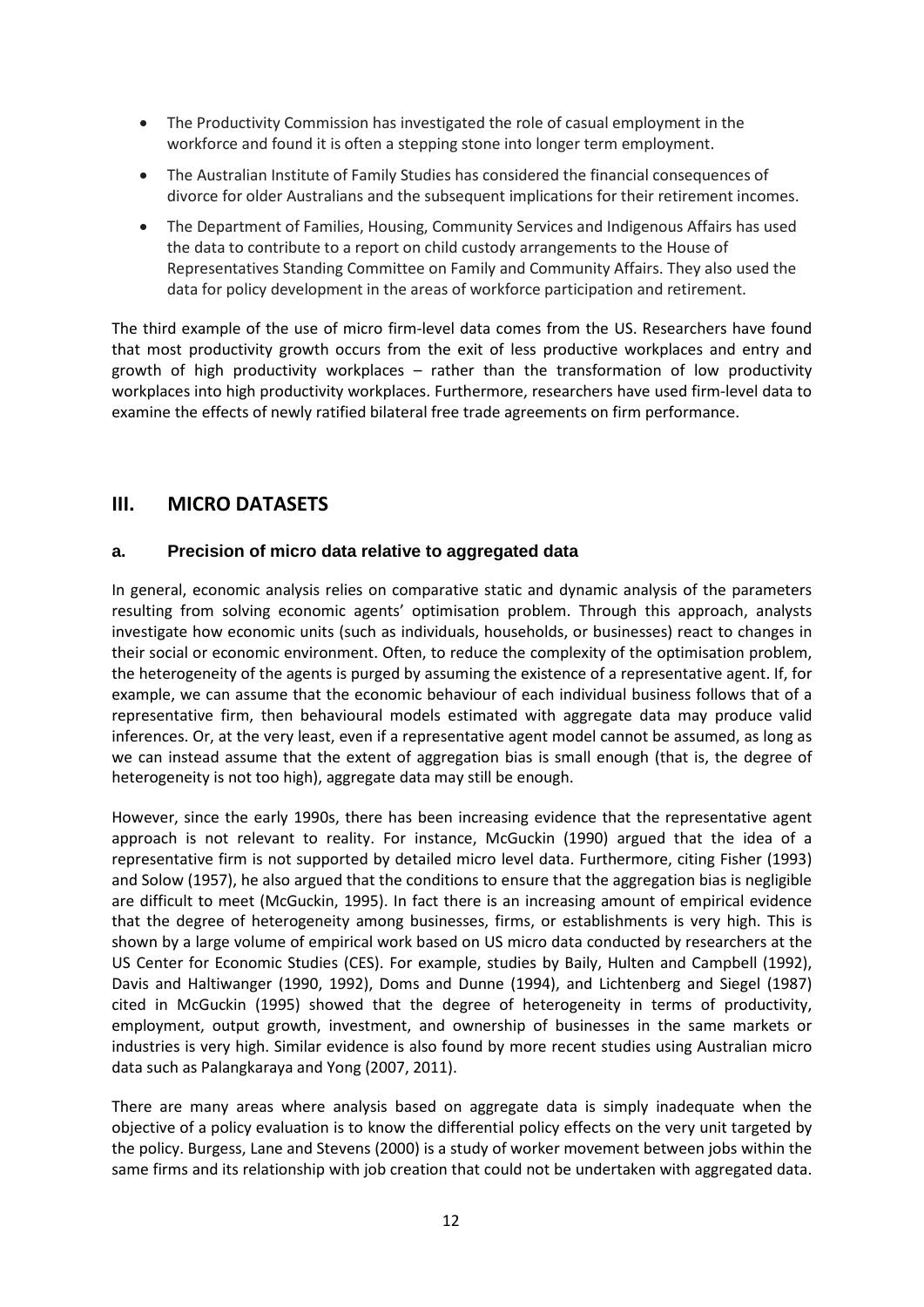Furthermore, even if we are only interested in estimating the aggregate effects of alternative policies such as how reduction in tariffs affects total employment in various industries, or how introduction of new pollution regulation affects economic growth, our estimates of the behavioural model using aggregate data may suffer from significant aggregation biases if there is significant heterogeneity in the responses of economic agents (McGuckin, 1995).

Heckman et al. (1999) argues that different data may yield different estimates of the same policy even under a social experiment setting, as clearly illustrated by the studies of Fraker and Maynard (1987) and LaLonde (1986) in the case of US labour market program. In both studies, the impacts of the National Supported Work Demonstration on the earnings of Aid for Families with Dependent Children (welfare) women in 1978 and 1979 were estimated using administrative data on annual earnings from the US Social Security Administration (Fraker and Maynard, 1987) and data from one baseline and up to four follow up surveys of the treatments and controls (LaLonde, 1986). The survey data yielded estimates of the program impacts of \$1641 and \$851 in 1978 and 1979 respectively. For comparison, the administrative data yielded estimates of the impacts of \$505 and \$351 in both years respectively. In the above case, the difference between the two estimates is actually significant enough to alter the conclusion of the cost-benefit analysis of the program.

These examples illustrate why the quality of the data is very important and, depending on the strengths and weaknesses of the data, different forms of analysis are needed. For non-experimental evaluations, existing survey-based datasets is a potential source for the researchers to construct the comparison groups to identify the impacts of a given policy. One key advantage of this data source is that the data are already collected. However, sample size limitations and, more importantly, limitations in terms of details at the unit of observations imposed by privacy concerns make it very difficult to construct the counterfactuals. In labour market program evaluation, for example, variation across local labour markets is an important determinant of variation in earnings and employment of unskilled workers targeted by labour market programs (Heckman, et al., 1998). If the researcher is unable to construct 'comparable' persons according to labour markets due to data confidentiality restrictions, then the resulting estimates would be biased.

Administrative data represent another important source of information for policy evaluation. While this type of data is also low cost to collect or extract, the information provided is usually very basic. For example, information on earnings, wages, hours worked, and employment spells, all common variables to indicate policy outcomes, are typically not available from administrative datasets (Heckman, et al. 1999). Additionally, administrative data usually provide little demographic information and lack basic information on conditioning factors. For example, person level administrative data often lack information on education, labour force history, family background or training history. Business level administrative data often lack accurate information on past revenues, exports, R&D, investment, managerial ability and staff training.

Finally, a third type of data for policy evaluation comes from new surveys designed for the purpose of evaluation. The key disadvantage of this data source is the cost involved, which becomes even more important if a long term impact estimate is required. However, new data collection has many benefits including the ability to collect information that is not available from existing survey or administrative data. Whether new data collections are justified depends on these relative costs and benefits.

Because of the advantages and disadvantages of different sources of data, combining and linking the different data can be an attractive solution. For example, by linking administrative data on outcomes and program participation to survey data on the characteristics of the participants, researchers are in a better position to construct the counterfactuals and estimated the policy impact of interest. In the US, many evaluation studies of the impacts of the Comprehensive Employment and Training Act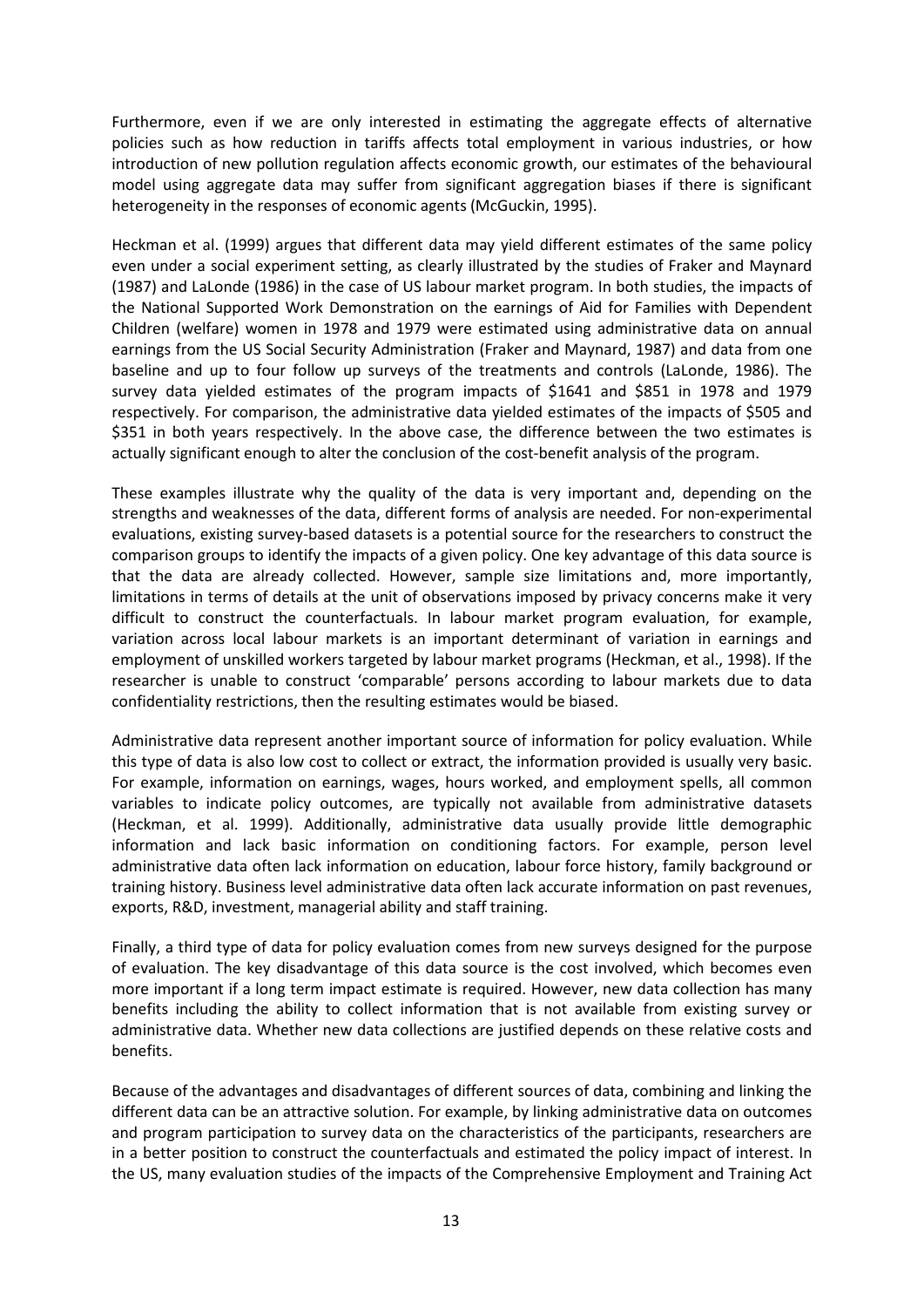(CETA) were helped by the use of linked data on program trainees' records and comparison group data drawn from US Current Population Survey (CPS). Another example is the US National Job Training Partnership Act Study (NJS) which linked newly collected survey data with administrative earnings data from US states' Unemployment Insurance system, administrative income data from the US Internal Revenue Service and administrative social assistance data from US states' welfare agencies (Heckman, et al. 1999).

Furthermore, the combination of different data sources can provide the researcher with rich enough information required to identify the causal model that needs to be estimated in order to generate unbiased estimates of policy impacts. For example, Gerfin and Lechner (2002) combined different administrative data from Switzerland to obtain a rich dataset that allowed them to observe all important confounding factors that simultaneously determine labour market outcomes and program selection.<sup>[5](#page-14-0)</sup> Because of their 'unusually informative data' they were able to obtain estimates of the positive effects of one particular ALMP program unique in the country. This result would not have been robust and as well cited and accepted if the data were not linked and accessible.

Broadly, the more detailed the data and the greater the number of observations, the more value it has for research. Micro data, especially if organised as a panel dataset and linked to other micro data, offer several advantages over aggregated data:

- Aggregated data can conflate effects. The analyst may want to know the influence of the size of the money supply on demand for products. This is very difficult to disentangle using aggregate data since there are sound theoretical reasons why the money supply might influence demand and vice versa. However, in a microeconomic setting, where we can deduce that the actions of one firm or household cannot affect macro factors, we are clearer about the direction of causation.
- Some questions cannot be considered without micro data. The extent of knowledge spillovers and the entry and exit of firms are some of the classic issues requiring micro data in the industrial economics area. One cannot estimate spillovers, or trace indirect effects of one activity on another entity using aggregated data since this data does not enable the analyst to tease out different tiers of effect. Unless spillover (i.e. third-party) effects are catered for, estimate of the value of R&D activities and its impact on growth will be severely underestimated.
- Detailed micro data are also needed for modelling firm-level economic decisions and other kinds of social behaviour that were not even analysed until recently. This might include the determinants of R&D by firms or the effect of patenting on company profits. Micro data are also needed if we want to simulate outcomes under different possible policies or programs and therefore estimate the costs and benefits associated with various policy options. They allow the marginal effects of key variables to be isolated, adjusting for other factors.
- Dynamics are difficult to model using aggregate data since the analyst cannot be sure what has changed in the 'unit' (be it an industry or, region) between time periods. For example, the analyst may be measuring productivity using industry aggregated data and may use last period's level of production in that industry as a measure of learning-by-doing. However, if

<span id="page-14-0"></span><sup>&</sup>lt;sup>5</sup> The administrative data they combined were: the information system for placement and labour market statistics (AVAM) and the unemployment offices payment systems (ASAL). The merged data provide information on individual labour market histories, earnings, socio-demographics (age, gender, marital status, native language, nationality, type of work permit, language skills), location (town/village and labour office in charge), subjective valuations of placement officer (qualifications, chances to find job), sanctions

imposed by the placement office, and details on past and desired job (occupation, sector, position, earnings, full- /part-time).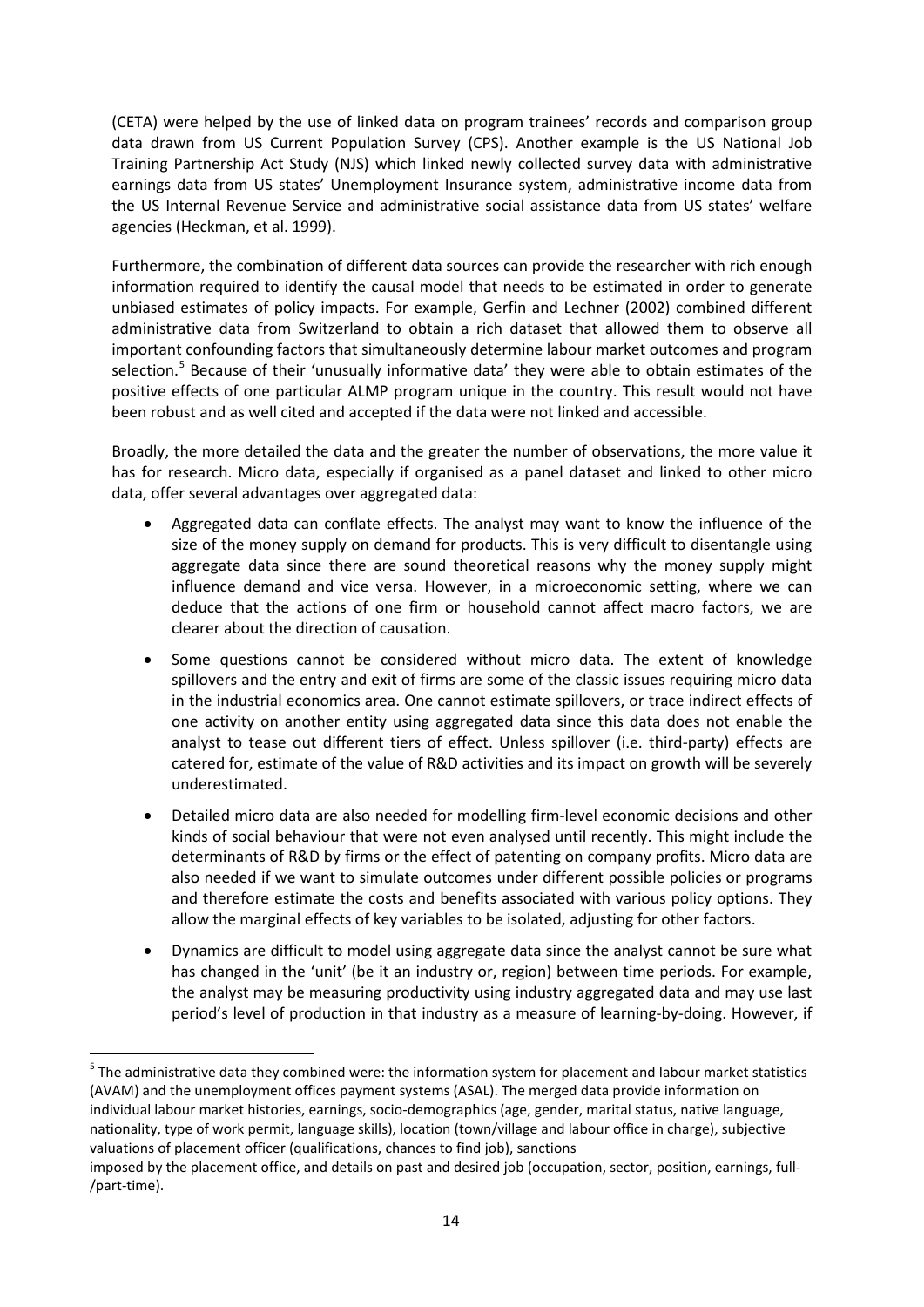there was a lot of gross entry into and exit out from that industry, then last period's production may be a poor proxy for learning in that industry.

- More generally, micro data usually allow the analyst to decompose effects into gross and net. An example is the entry and exit of firms into a market or industry in any given time period. Aggregated data can only reveal net entry. It cannot tell us whether this is associated with large or small gross flows either into or out of the market. Longitudinal micro data allow more accurate estimation than is possible with a single cross-sectional survey of transitions between states (for example, a firm's profits falling below the survival line), durations in a particular industry, and changes in other factors of interest.
- Micro evaluation methodology has also evolved to control for self-selection, into a program or given state of affairs, using either instrumental variable or matching techniques (alone or in combination with difference-in-differences). Not controlling for self-selection will overstate or understate the effect of treatments. Instrumental variable approaches have usually been estimated and while they have the advantage of being relatively easy to estimate, one faces the perennial question of instrument validity. By contrast, matching attempts to reduce heterogeneity between treatment and control groups using observable firm characteristics. It has the disadvantage of removing observations from the data set and requiring specific assumptions about non-observable factors such as managerial ability. Establishing causality is probably the most challenging issue facing researchers in this area. Our view is that matching offers the sounder foundation, but we leave arguments to which of these methodologies should be preferred to Blundell and Costa Dias (2000) and focus instead on results from each. The impact of applying these alternative techniques has been largely to confirm self-selection is more important than learning. On selection issues (Wedervang 1965), Olley and Pakes (1996) developed an innovative methodology to address both simultaneity (omitted variable bias) and selection problems, which is increasingly being applied in production function estimation.
- Aggregate data analysis may be too blunt to capture the effects of specific small scale policies – such as product market regulations and trade restrictions – on firm or industry performance. For example, aggregate data on a whole industry cannot reveal the effects of a small pilot program that may only involve 10 businesses. Likewise, differences in growth patterns at the industry level may also point to variations in the extent to which countries are benefiting from broader economic changes, or from the potential offered by new technologies. While technological change has promoted productivity growth, there are considerable variations in the degree to which different industries and types of firms have benefited from these opportunities. Macro level data does not give the analysis enough data points or spread in the data to detect these effects. If there is cross-sectional variation but not over time (that is from regulations and institutions), then it is impossible to pick up effects with aggregated data. According to Heckman, the econometric literature on the aggregation problem (Theil, 1954; See Green, 1964, Fisher, 1970, Hildenbrand, 1986 as cited in Heckman 2000 for surveys) demonstrated the fragility of aggregate data for inferring either the size or the sign of micro relationships. He believed that the macroeconomic literature produced negative results and demonstrated the importance of using micro data as the building block of an empirically based economic science.
- Longitudinal micro data allow a researcher to control for the role of unobserved characteristics in explaining variation in outcomes among individuals, so long as the unobserved characteristics are relatively stable for individuals over time.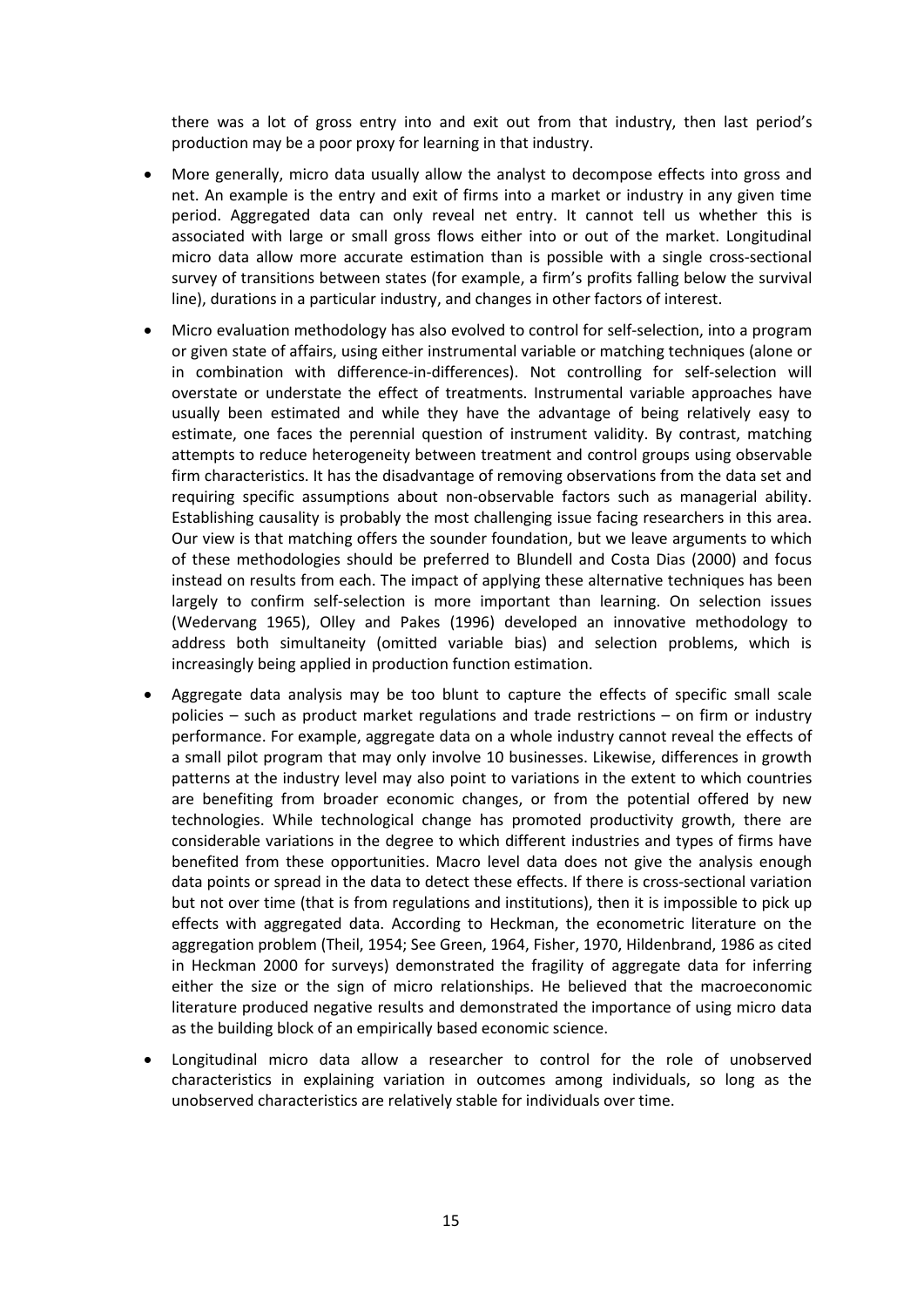# <span id="page-16-0"></span>**b. Common evaluation and analysis methods**

Generally speaking, there are two conceptually distinct policy evaluation questions (Heckman 2000, 6):

- 1. 'What is the effect of a program in place on participants and non-participants compared to no program at all?'; and
- 2. 'What is the likely effect of a new program or an old program applied to a new environment?'

These questions require different evaluation approaches. To address the first question, the common evaluation method is based on estimation of 'treatment effect'. The underlying idea of the treatment effect approach is to mimic the hard science approach such as when biostatisticians attempt to evaluate the effect of a drug (Heckman 2000). The average outcome of persons exposed to the policy (the treated group) is compared to the average outcome of persons who are not (control group). However, unlike in the case of the biostatisticians' study, policy analysts need to take into account potential influences coming from the persons' social interactions which result in the distinction between direct and indirect policy impact.

The second question is less focused and more ambitious than the first. It requires answers based on estimates that are of higher degree of interpretability, transportability and comparability than the ones produced by the treatment effect approach. In other words, to answer the second question requires estimation of tightly specified economic structural models (Heckman 2000).

The central problem in evaluating government policies is the construction of counterfactuals (Heckman et al., 1999). There are different counterfactuals to consider depending on the objectives of the policy. For example, one may want to compare what happens under the presence of a program to when the program is implemented differently, or to the absence of the program altogether. In order to have a full policy evaluation, outcomes (direct and indirect, participants and nonparticipants) in all alternative states of interest need to be compared.

Furthermore, it is not enough for a full evaluation of a program to focus only on outcomes. The valuation of the outcomes is also important. Different people may have different valuation to the same outcomes. Only if people's outcome valuations (i.e. preferences) are similar will there be a unique evaluation of the outcomes associated for each possible state from each possible program. This is why policy evaluation at the macro level such as the effect of a program on GDP is insufficient because it ignores people heterogeneity in the valuation of the outcomes. Where programs have more than one desired outcome – such as employment growth, export growth, productivity growth – the evaluation typically presents a cost per single outcome. Combining these separate outcomes into a single performance indicator is an extension that involves subjective weightings from the analyst.

The prime issue to account for when estimating structural econometric models is the problem of finding the sources of identification of the model while accounting for heterogeneity and selfselection. The sensitivity of estimates from these models to alternative identifying assumptions should be noted (Heckman 2000). The issue of identification largely depends on controlling for confounding factors in a treatment effect approach. As mentioned earlier, treatment effect approach of policy evaluation essentially compares the outcomes of 'treated' and 'untreated' persons.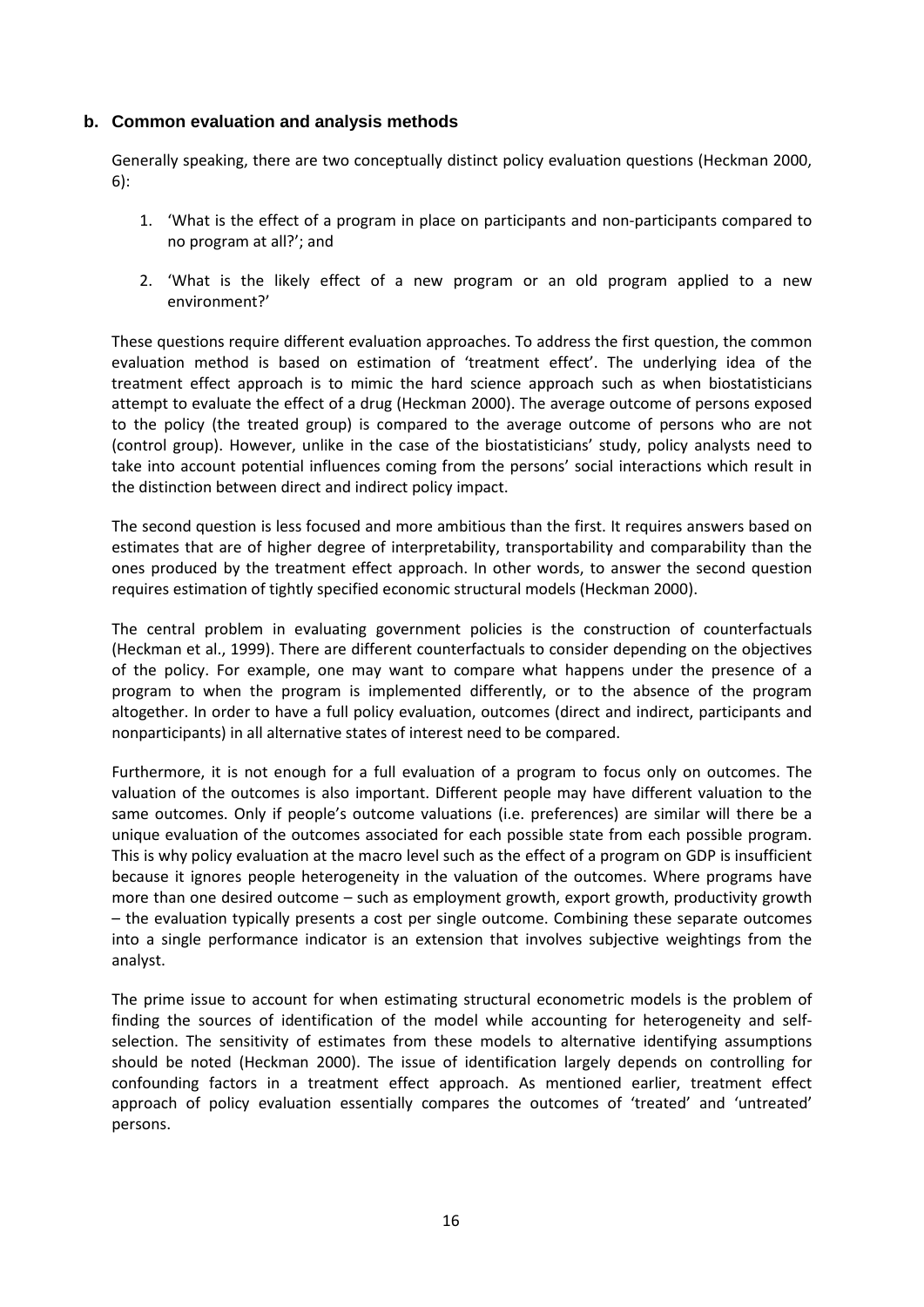Policy evaluation data can be collected through experiment (where the independent variables are controlled by the analyst) or observation (where they are not). While still comparatively rare in economic analysis, experimental data is usually collected through the implementation of 'random assignment' on program participants. This requires the program administrators to work closely with the analyst. Together they randomly assign subjects to different treatments (or no treatment). If subjects are randomly assigned, then any observed difference in the outcomes between treatment groups should be due to the treatment and is not due to differences in the characteristic of individuals in the group (i.e. due to selection factors). While random assignment helps ensure that pre-treatment differences between groups are not systematic it does not guarantee that the groups are matched or equivalent. It only ensures that any differences are due to chance. The US Government (Office of Management and Budget 2012) recommends evaluating randomly assigned variations of a given program as one way to collect systematic evidence.

Random assignment, in the experimental data setting, rules out confounding factors (or selection into the treatment). If there are enough observations, experimental data permits the most rigorous evaluation. Unlike experimental data, observational data may not directly identify causal relationships because even though two variables are related, both might be caused by a third, unseen, variable (the confounding factor). However, econometricians have devised various techniques to mitigate the complications caused by confounding influences including multivariate analysis; instrumental variable analysis; and panel data analysis.

Most economic evaluations depend on observational data – either from national statistical offices or the program administering unit. If there are no factors that determine both selection into treatment and the outcome of that treatment (the confounding factor), and the number and spread of observations is large, then the analyst can simply compare the outcomes of two groups to get a measure of the treatment outcomes. However, it is rare that the analyst can be sure that there are no confounding factors. Therefore, it is considered prudent in most cases to employ one or more techniques to be confident that these factors are controlled for.

There are five main econometric methods for eliminating confounding effects and therefore estimating the treatment or program effect:

*Multivariate regression analysis* assumes that if a third confounding factor is measured and included in the data set, then it can be statistically excluded, to give a true measure of the impact of the treatment.

*Instrumental variable regression* aims to overcome the problem when the third confounding factor is unmeasured and therefore not included in the data set. This method depends on the researcher's ability to identify some indicator (known as an instrument) of treatment participation that is entirely uncorrelated to other attributes which determine outcomes. Unfortunately such instruments can be hard to find.

*Panel data analysis* is a multivariate regression based on a time-series cross-sectional data set. It can control for unobserved confounding factors if they are time invariant.

*Matching analysis* involves constructing a synthetic control group; a sample of firms (from a larger population) that is observably similar to the treated sample. The estimate of the treatment effect utilises information about the magnitude of similarity between each treated firm and its 'pair' in the synthetic control group. It can only eliminate the effect of measured confounding factors.

*Difference-in-difference estimators* can be seen as comparing the firm against its former self, its behaviour in a period prior to receiving the treatment. Macroeconomic influences are washed out by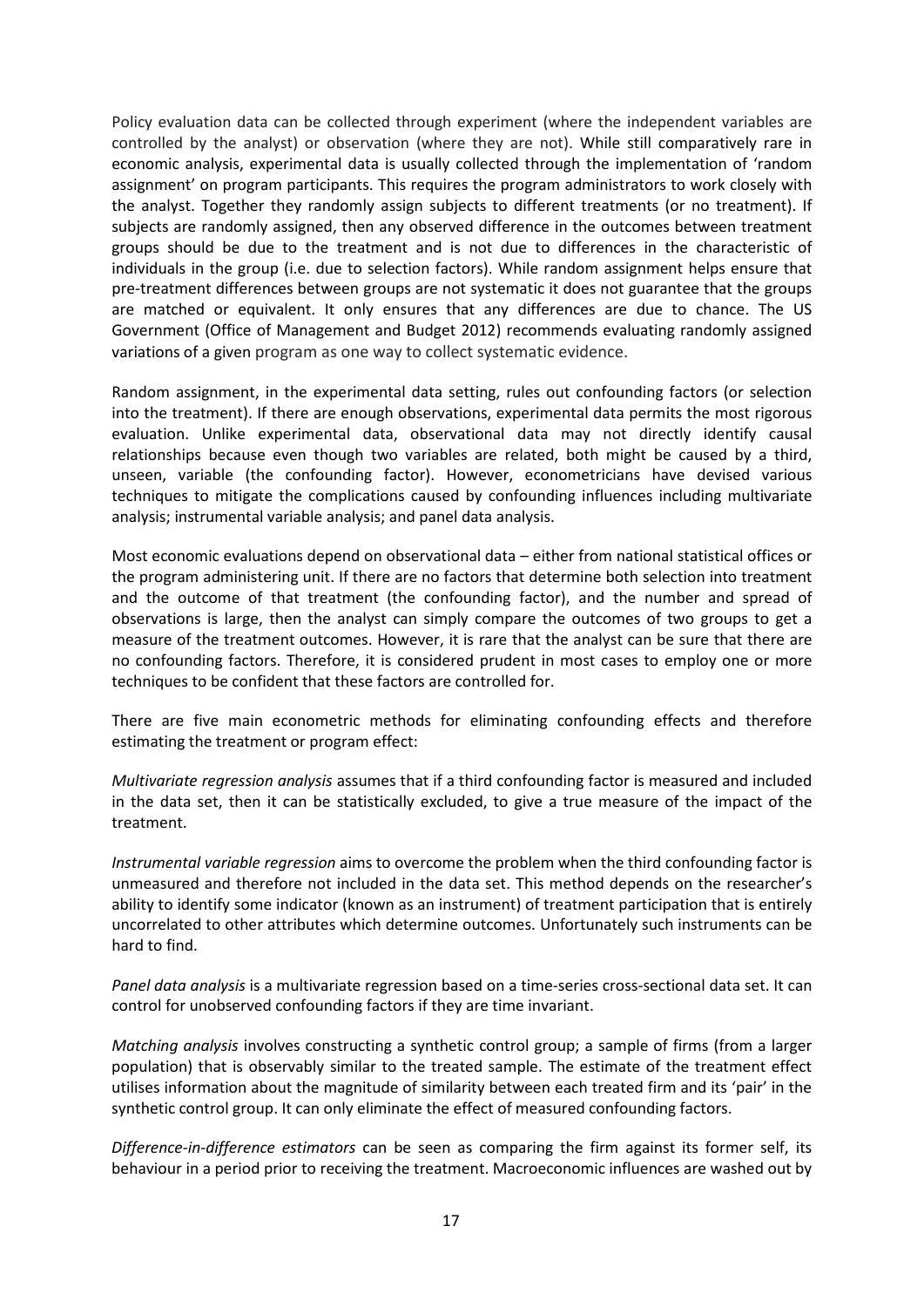comparing the change in the treated behaviour with change in a comparison group. This variation in panel data analysis relies on fewer data points than standard panel data analysis.

Further details of these methods is given in Appendix A.

Heckman et al. (1999) reviews thirty years of research on the evaluation of active labour market policies (ALMP) mainly in the US. They stress a number of important methodological lessons for future studies. First, the impacts of the programs are heterogeneous and, as a result, require different estimators in different settings. The heterogeneity comes from various sources including differences in the measured program treatments and how people respond to the same measured program treatment. More importantly, such heterogeneity may influence people's participation in different treatments. Second, there is no clearly preferable method of evaluation and that the choice should be guided by the underlying economics, data availability and the question that needs to be addressed. Third, the best solution to problems faced in policy evaluation is in the improvement of the quality of the data that can be used to conduct the evaluation. Fourth, because many programs are not designed with experimental evaluations in mind, it is very important to make sure that comparable people are being evaluated. With non-randomised program participation, it is possible that different non-experimental estimators produce different estimates of the same parameter of interest. In that case, the problem of selection bias still exists. When there is no selection bias different evaluation estimators yield identical estimates of the same parameter. Fifth, social experiments can provide a benchmark to evaluate different non-experimental estimators. Sixth, because the programs are usually implemented at the national or regional level, they could impact both participants and nonparticipants. It will be misleading to ignore the indirect impacts if they are substantial. In that case, a general equilibrium framework is required.

In the US, agencies are encouraged to routinely include measurement of costs and costs per outcome as part of program administration and funding agencies should demonstrate that they are increasing the use of evidence in the criteria to allocate funds (Office of Management and Budget 2012). These funding agencies should have senior analysts who are responsible for the agency's research agenda and program evaluation. Duties include conducting or overseeing rigorous and objective studies and providing independent input to agency policymakers.

# <span id="page-18-0"></span>**c. How micro datasets have been used**

#### <span id="page-18-1"></span>*Enterprise performance and macroeconomics*

Research with longitudinal micro data has been at the centre of macroeconomics especially when it is realised that to understand aggregate fluctuations in economic performance one needs to understand the fluctuations in the cross-sectional distribution of activity across establishments over time. For example, McGuckin (1995) points out that the conventional view of recessions, that workers are temporarily laid off and then re-hired when the economy recovers, appears to be incorrect. Micro data show that job creation continues almost as fast during recessions, except that job destructions have increased. Micro data evidence also suggests that most created jobs are permanent and most lost jobs are lost permanently, at least for the manufacturing sector (Davis and Haltiwanger 1990, 1992; Davis et al. 1994). All of these suggest that the standard empirical approach to business-cycle analysis that is based on representative agent macroeconomic models and an assumption that firm behaviour is symmetrical over the cycle is incorrect.

The above studies and subsequent micro data based on macroeconomic research also find that the variations in new job creations and destructions, estimated from longitudinal micro data on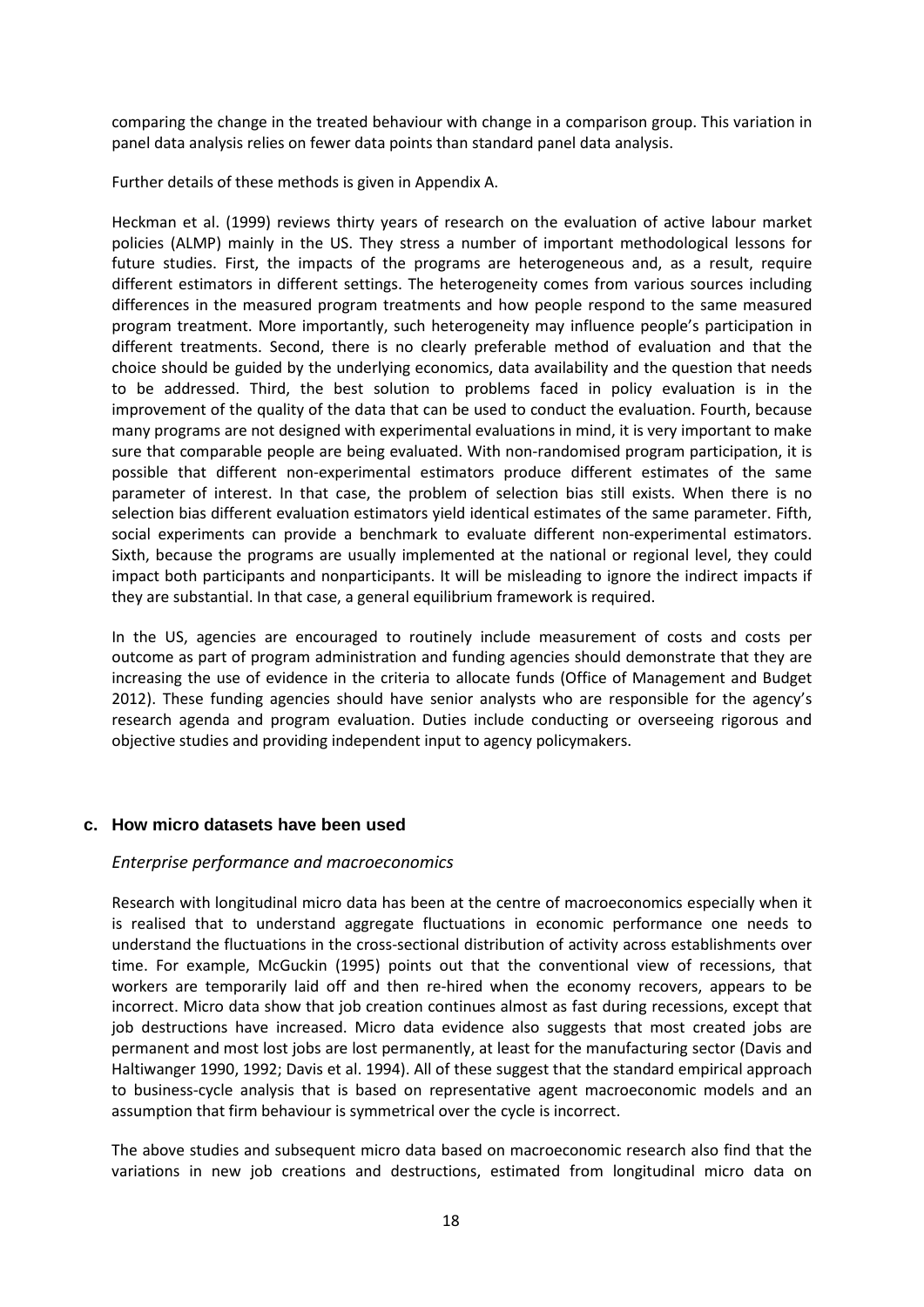establishment employment, are possibly caused by workers moving between plants in the same industry. In other words, both lost and new jobs are simultaneous phenomena in the same industry. This has an important policy implication because the effects of policy change may be felt through shifts of workers between plants or firms within the same industry. This process of change cannot be seen through aggregated data.

These findings also highlight some fundamental implications for statistical data programs (McGuckin 1995). First, it is clear that job creation and destruction statistics should be published regularly. Second, aggregate measures of the mean of the distribution of economic activity within sectors may be inadequate to understand what is going on in the macro-economy. This calls for new measures of economic activity at least based on higher level moments (e.g., variance, skewness, and kurtosis) of the distribution of economic performance of interest as suggested in work by Caballero (1992), Caballero and Engel (1992a, b), and Haltiwanger (1993) as cited in McGuckin (1995). $^6$  $^6$ 

# <span id="page-19-0"></span>*Enterprise heterogeneity*

Gollop and Monahan (1989) show how aggregated data inferences can be enlightened by micro data analysis. While aggregate data showed that firms had been becoming increasingly diversified in terms of the kinds of output they produced, Gollop and Monahan used new micro data to identify sources of this diversity. They found that plants were becoming homogeneous. Firm-level diversity was being driven by a trend towards firms operating multiple plants, not by increasing heterogeneity in the output of those plants.

# <span id="page-19-1"></span>*Productivity growth*

<span id="page-19-2"></span> $\overline{\phantom{0}}$ 

Schumpeter (1942) coined the term, 'creative destruction', to explain the process of restructuring and reallocation across producers in a market economy. This process ultimately results in aggregate productivity growth. However, it has only been since the late 1980s that empirical evidence supporting the Schumpeter's 'creative destruction' theory has become available. In fact, it is only when longitudinal plant, firm, and enterprise level data becoming more and more accessible to researchers that we can obtain better understanding on the micro foundations of aggregate economic growth.

In other words, the exit and entry of firms, which enables the analyst to study the process of creative destruction, are important phenomena that cannot be studied from aggregated data. In their 2004 study, Bertelsmann et al use a harmonised firm-level dataset to compare the factors that lead to

 $6$  Cardellichio (1990) highlights a fundamental problem in the use of aggregate data to study firm production behaviour in that it essentially assumes the existence of an aggregated production obtained by aggregating firm production functions. As shown by Houthakker (1955-1956), it is only if firm technologies were Leontief and their efficiencies followed a Pareto distribution that the aggregate production function could be assumed to be Cobb-Douglas. Instead of assuming an aggregated production function, Cardellichio used micro data to estimate a production model based on profit-maximization of producers in the softwood lumber industry in Washington. The micro data were used to avoid many traditional aggregation problems and to address directly the important role of capital utilization in lumber production. He found that in sharp contrast to the typically constant or increasing returns to scale production technology found by studies using aggregated data, the lumber industry actually exhibit inelastic upward sloping supply curves as predicted by industry market models.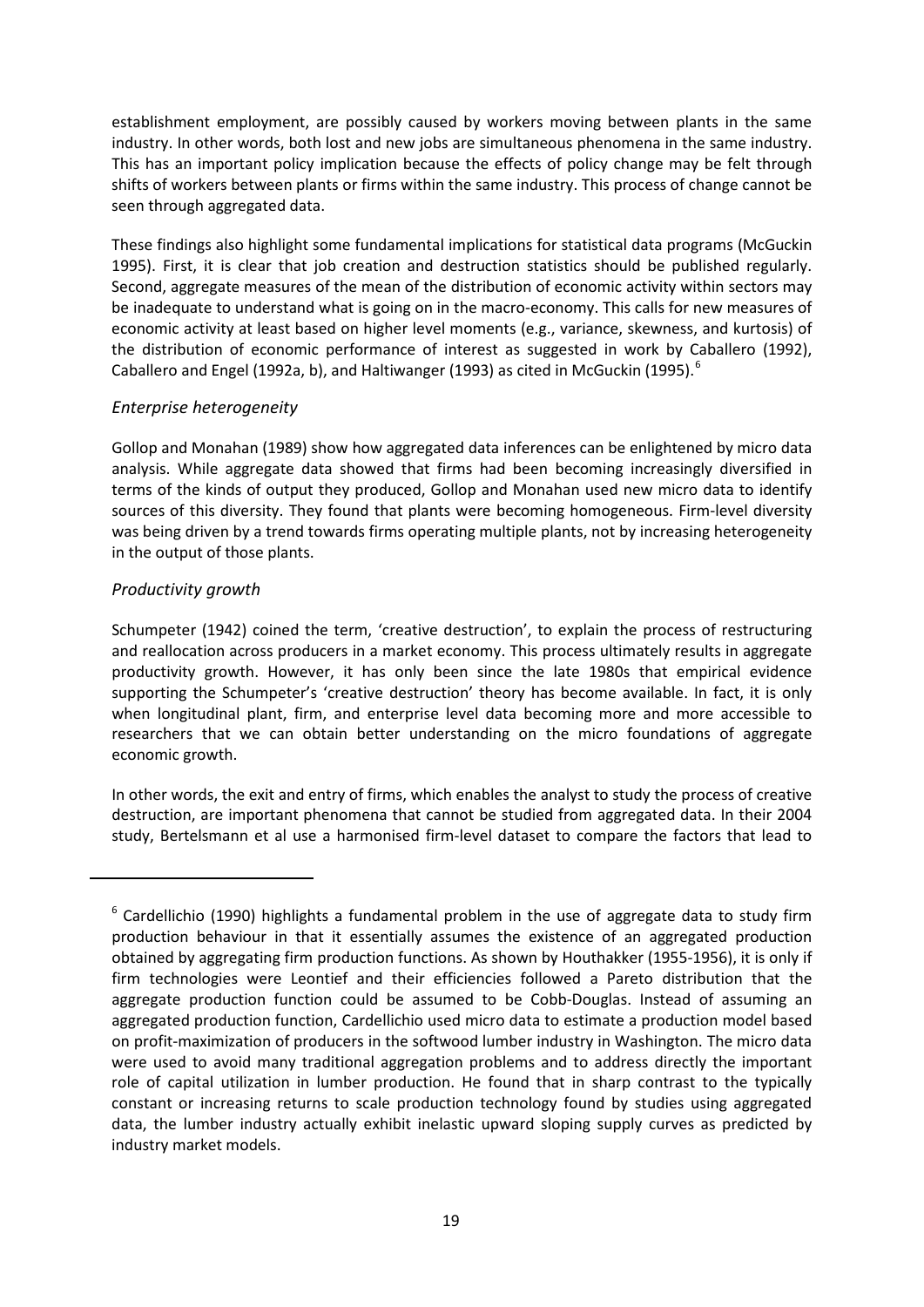firm start-ups and exit across countries. This enables international comparisons and the identification of country-specific factors as well as firm-level, sector and time effects. This process of creative destruction affects productivity directly, by reallocating resources towards more productive uses, but also indirectly through the effects of increased market contestability.

Another example that needs microeconomic data is the evolution of market structure. The study by Jovanovic and MacDonald (1994) considers the shakeout of firms as product markets mature. The transition to the new technologies involves a shakeout of first generation firms and the survival of a smaller number of firms which employ larger-scale technologies. Klepper (1996) also uses micro data to show how larger firms invest more in the fixed costs of product innovation and therefore tend to displace smaller firms generating the shakeout.

Haltiwanger (1997) find that establishment level heterogeneity in output, employment, capital equipment and structures, and productivity growth rates *within* a sector is massive compared to (sector-level) heterogeneity across the sectors. Furthermore, there are various intertwining factors which explain such heterogeneity that will need to be considered to understand micro sources of aggregate level productivity growth and how they interact with government policy programs to stimulate economic growth. These factors include uncertainty, managerial ability, capital vintage, location and disturbances and knowledge diffusion (Foster, et al. 1998). For example, variation in demand uncertainty for new product may lead firms to different approaches to product development and experimentation and technology adoption. Similarly, firms may differ in their managerial ability including the ability to innovate and organise production activity. All of these may result in differences in the performance of the firms.

Foster, et al. (1998) reviewed micro-econometric evidence on the patterns of output, input and productivity growth that studies the decomposition of aggregate level productivity into plant level productivity.<sup>[7](#page-20-0)</sup> From the resulting evidence, they identified a few key patterns, particularly for the manufacturing sector. First, there is a large scale reallocation of outputs and inputs within sectors. While more than 1 in 10 jobs are either created or destroyed every year in the US, only 10 per cent of job reallocations in that country reflect employment movements across 4-digit industry. Second, firm entry and exit is an important source of within sector reallocation process. For example, there is evidence that around 40 per cent of job reallocation is due to firm entry and exit (Baldwin, Dunne, and Haltiwanger, 1995). Third, there is a high degree of heterogeneity in firm-level productivity and the productivity differentials are persistent (Bartelsman and Doms, 1997). High productivity firms tend to stay highly productive over time. Third, low productivity is a good predictor of exit.

Foster et al. (1998) also reviewed studies that attempted to understand the implications of firm-level reallocation and restructuring on aggregate level productivity dynamics. However, they argued that the existing studies used data from different countries and empirical methodologies that make it hard to assess how reallocations affect aggregate productivity growth. So they studied the issue themselves using plant-level data from the US Census of Manufactures. They found a positive aggregate productivity effect from more productive entering plants which replace less productive exiting plants. Also, the reallocation of both output and labour inputs are productivity enhancing at the aggregate level. Furthermore, they conducted similar analyses to plant level data from the service sector and found that, unlike in the manufacturing sector, all aggregate productivity growth in this sector is due to the net entry effect.

<span id="page-20-0"></span> $^7$  The reviewed studies (such as Baily, Hulten and Campbell, 1992; Olley and Pakes (1996), Liu and Tybout (1996) basically consider different ways to decompose an index of aggregate (industry) level productivity given by  $P_{it} = \sum_{e \in I} s_{et} p_{et}$  where  $P_{it}$  is the index of industry productivity,  $s_{et}$  is the share of plant *e* in industry *i* (e.g.,

output or employment share), and  $p_{et}$  is an index of plant-level productivity.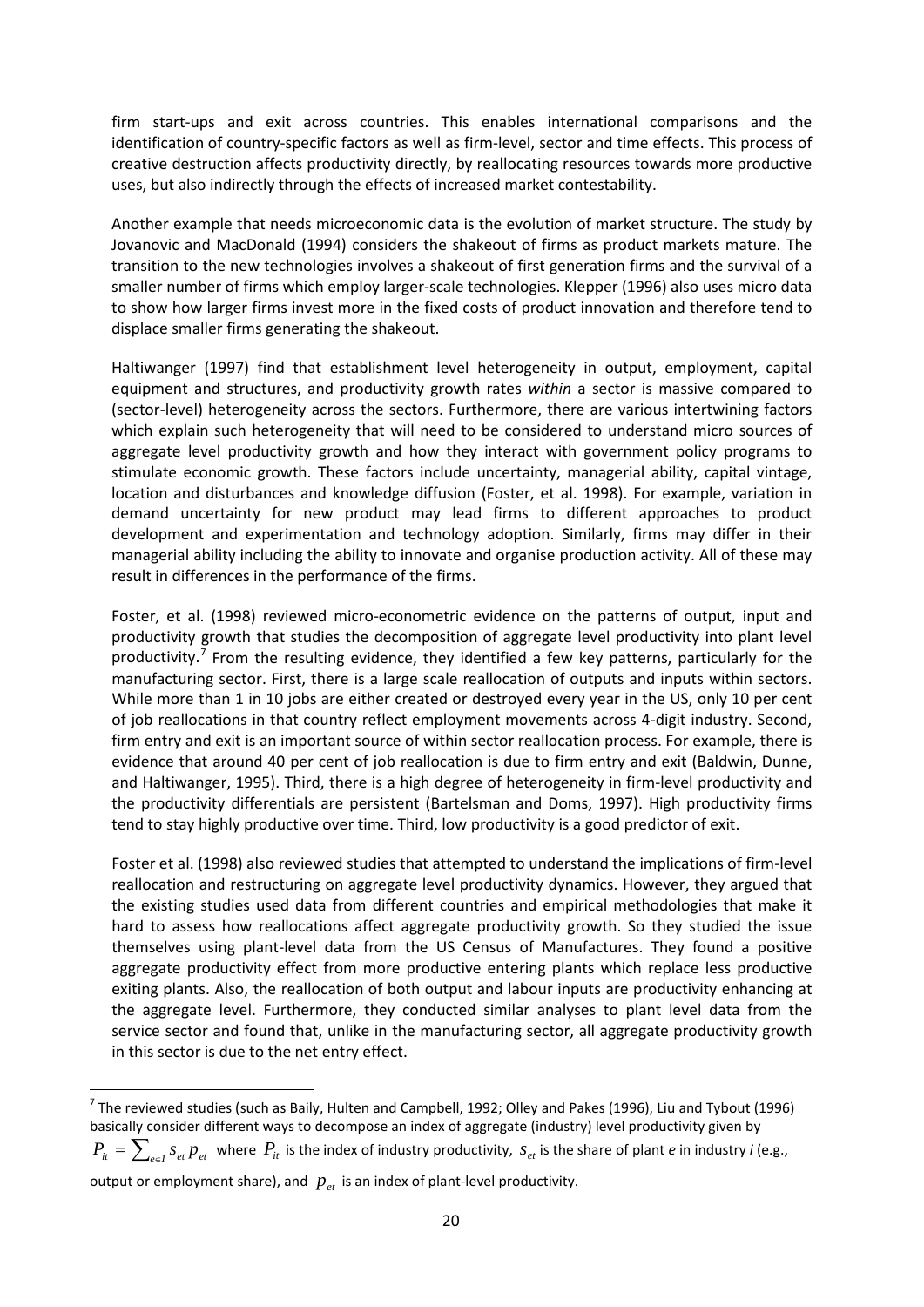Based on their analysis and the review of other relevant studies, Foster, et al. (1998) concluded that it is essential to have high quality micro data on establishments with measures of output, input and productivity growth in order to understand the determinants of aggregate productivity growth. Because of the unintegrated practice<sup>[8](#page-21-1)</sup> of statistical agencies' data collection at the establishment level for information on output and input measures and prices on outputs and inputs, to improve our understanding of the determinants of aggregate productivity growth requires that we make progress on the data collection and processing issues.

Theoretical models of firm dynamics supported by micro-econometric evidence have shown that, at least in developed countries, the process of outputs and inputs churning across firms is productivity enhancing because reallocation of business resources and activities from less productive to more productive firms. Bartlesman et al. (2009) asked how cross-country differences in the efficiency of their business churning explained their differences in economic performance and whether or not differences in regulations and institutions matter. They argued that the use of micro data to assess cross-country differences in economic performance is attractive because it avoids common problems affecting macro analyses. For example, it is difficult to understand why differences in income per capita across countries persist over time at the macro level because there are so many possible factors. With micro data analysis, a tighter theoretical link between specific institutional measures and relevant outcomes is possible. Using carefully harmonised indicators of firm dynamics based on firm-level data assembled from more than twenty countries<sup>[9](#page-21-2)</sup>, Bartlesman et al. (2009) found significant firm-level heterogeneity in each market and country in terms of size, growth, and productivity.

Another area of study identified by McGuckin (1995) in which establishment micro data are essential is in the evaluation of competitive policy on the performance of the economy. For example, to assess the effects of ownership change (mergers, divestitures, leveraged buyouts, etc.) on firm productivity require detailed micro data. Early studies that look at how ownership change in establishment affects productivity found significant impacts (Lichtenberg 1992; Lichtenberg and Siegal 1987; Long and Ravenscraft 1992, 1993; McGuckin and Nguyen 1993; McGuckin et al. 1991). From understanding the impacts of competition policy through how ownership change affects firm performance we have a better idea of the evolutionary process of firms and how they relate to aggregate economic measures. In this regard, McGuckin (1995) noted the importance of the ability to link micro data from more than one source because many economic problems require that data from different sources to be linked.

# <span id="page-21-0"></span>*Exports*

Arguably, micro data analyses of firms or establishments have appeared to provide the most effective way in the investigating microeconomic causality and understanding macroeconomic consequences. In particular, with longitudinal micro data in which individual establishments or firms can be traced over time, researchers can study firm heterogeneity better. In their extensive survey of the literature on the evaluation of impacts of globalization on corporate activities based on micro data, Hayakawa et al. (2010) argue that to empirically analyse the impacts of globalisation on business activities we clearly need to examine the viewpoint of individual firms. How firms adapt to the enhanced competitive pressures and new opportunities afforded by globalisation depends on

<span id="page-21-1"></span> $8$  For examples, components of the data are collected by different surveys with different units of observations (e.g., plant/establishment vs firm/enterprise).

<span id="page-21-2"></span><sup>9</sup> The countries in the study are those in the firm-level project organised by the World Bank (Estonia, Hungary, Latvia, Romania, Slovenia, Argentina, Brazil, Chile, Colombia, Mexico, Venezuela, Indonesia, South Korea, and Taiwan [China]) and those in the OECD study with the same firm-level data collection procedure (Canada, Denmark, Germany, Finland, France, Italy, the Netherlands, Portugal, United Kingdom, and the US). It is interesting to note that Australia is missing from the list.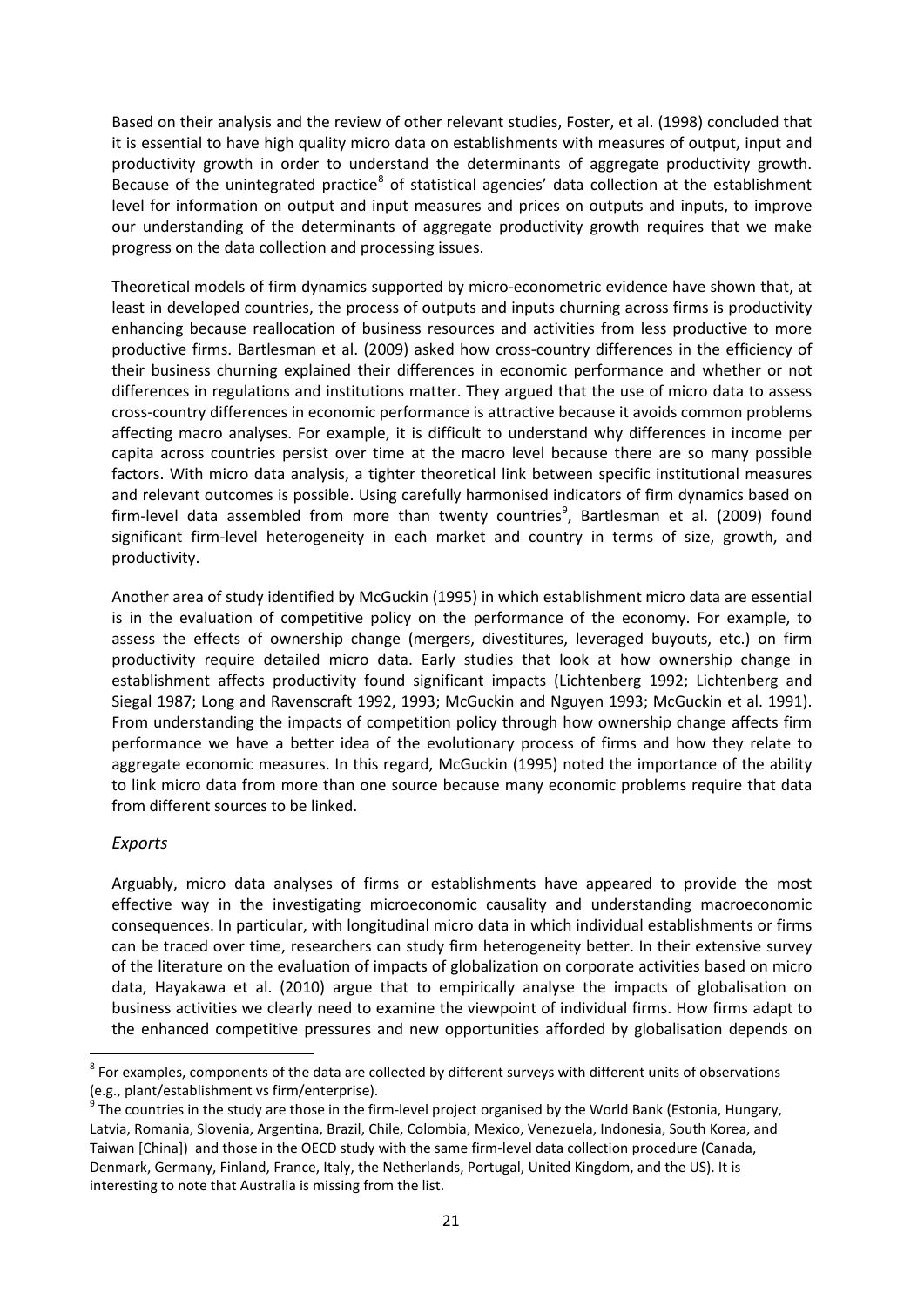their heterogeneous characteristics. For example, a newly ratified bilateral free trade agreement may affect firms differently and only with firm-level data we can examine measure the impacts of the agreement as well as understand why and how the impacts materialise.

In their extensive review, Hayakawa et al. (2010) classified the literature on the impacts of globalisation at the firm-level into eight groups depending on the research question: which firms enter the overseas market; where and how they enter (modes of entry); which firms survive in the foreign market; how they survive; how important is product variety; what are the impacts of foreign market activities on performance at home; how FDI inflows affect domestic firms performance, and what are the impacts at the macro level (GDP, employment, productivity).

For example, on the question of why firms export, in the recent decade efforts have been spent on understanding the relationship between firm performance and the decision to export. Firm heterogeneity is the main theme of this literature (Hayakawa et al. 2010). The main hypothesis proposed was that firms enter the foreign markets (through export or foreign direct investment) because they have relatively higher performance in the domestic market (Melitz, 2003; Helpman *et al.*, 2004). Whether or not this 'selection' hypothesis is supported empirically is important for guiding industrial policy that is intended to encourage exporting and investing abroad. The hypothesis has been tested by many studies using (longitudinal) micro data from many different countries using reduced form equation in the form of

$$
Pr[Export_{it} = 1] = \beta_0 + \beta_1 Productivity_{it-1} + \gamma X_{it-1} + \varepsilon_{it}
$$

where the probability of firm *i* to export in *t* is linked to its previous period productivity and other exogenous variables that control for (observed) firm heterogeneity (Hayakawa et al. 20[10](#page-22-1)).<sup>10</sup> Hence, it should be clear that in each of the eight groups of literature described above it is virtually impossible to conduct the analysis without micro data and, in many cases, the required micro data may need to be linked from different sources.

# <span id="page-22-0"></span>*Energy prices and income distribution*

How can we evaluate the effect of energy price shocks brought about by the introduction of economic or environmental policies such as an energy or carbon tax? McGuckin (1995) argues that to ascertain the impacts of the policy requires estimates of short-run and long-run substitution elasticities of consumers and producers. To obtain those estimates we need information on inputs and outputs structure of establishments and, for long-run analysis, how factors evolve over time. Consumers can be expected to substitute away from products which require more energy to produce and consume. Their options for substitution will be greater the longer the time horizon. On the other hand higher energy costs would lead establishments to economise on their use of energy.

Berry, Levinsohn and Pakes (1995) use longitudinal establishment micro data linked to data on product characteristics to evaluate how price shocks or government gasoline-mileage requirements affect the automobile market. The detailed data allow them to model both demand and supply. Without micro data, it is not possible to properly describe the effects of the policy change. For example, according to McGuckin 1995, there will be significant income effects and equity issues if the responses of the small, high-mileage car makers may differ from the response of low-mileage car makers and, more importantly, because poorer customers may not be able to afford the more expensive fuel efficient cars, they may need to continue their use of high-mileage cars longer than high-income drivers (income effect). Furthermore, the analysis for the case of Australia will be further complicated by the fact that Australia is a small, open economy.

<span id="page-22-1"></span><sup>&</sup>lt;sup>10</sup> Alternatively,  $\emph{Export}_{it}$  can be replaced by  $\emph{FDI}_{it}$  to examine the decision to invest abroad.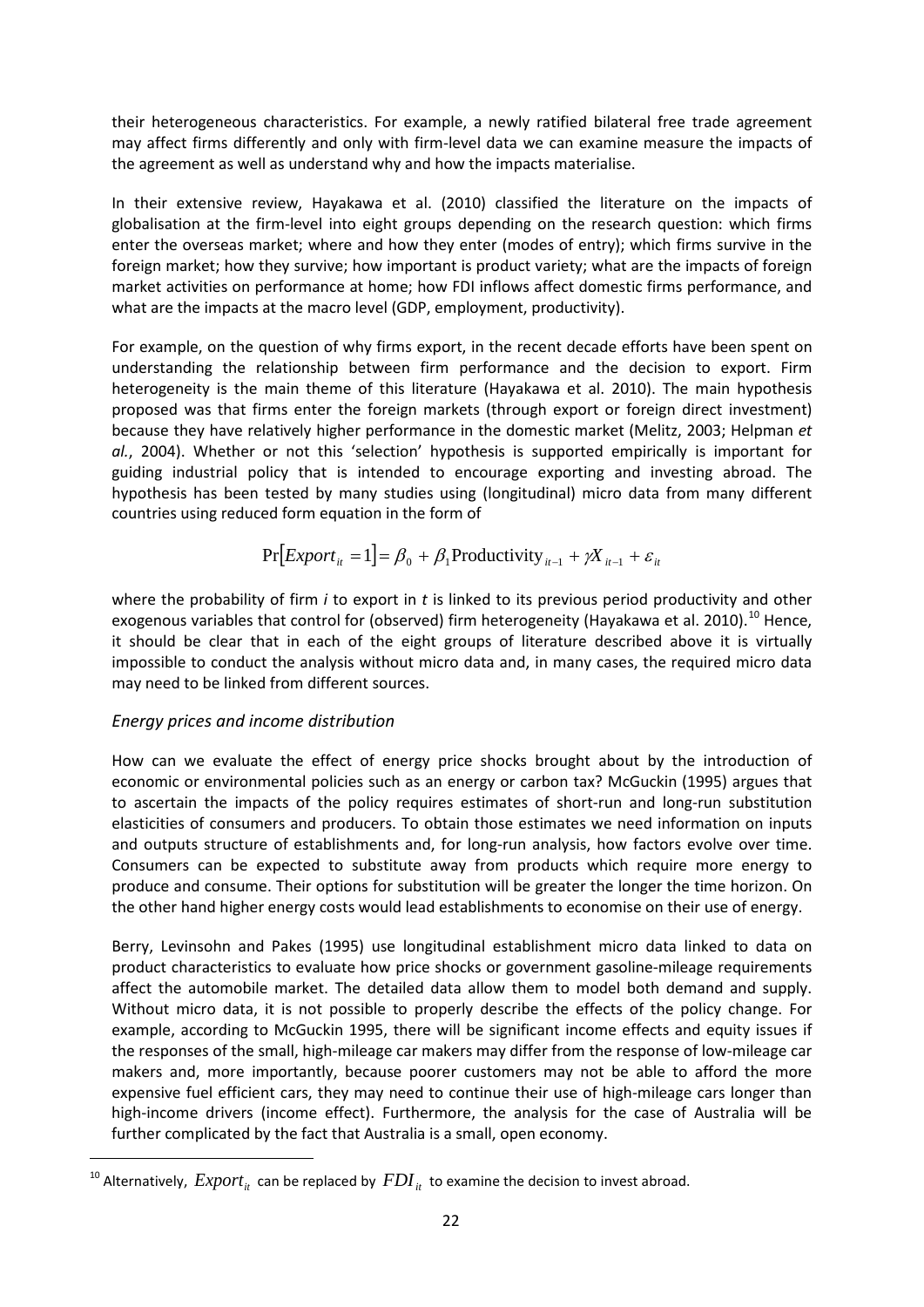# <span id="page-23-0"></span>*Education*

Baptista et al. (2011) studies the impact of higher education on entrepreneurship by estimating the effects of the presence of a 'new university' on the level of firm creation in a region in Portugal. Using the propensity score matching approach, they compared the average firm entry rates in municipalities where new universities are observed to that of comparable regions where no new university was observed overtime. They find that the establishment of a new university has a positive and significant effect on subsequent levels of knowledge-based firm entry in various municipalities. Given the importance of identifying appropriate municipalities as the control group and since commonly published aggregate statistics at the municipality level may not provide what they need for the matching analysis, their ability to construct municipalities measures based on longitudinal, firm-level micro data is crucial. This study illustrates the importance of researchers' ability to access establishment level data, particularly their location, in order to link the data to location characteristics such as the presence of universities.

### <span id="page-23-1"></span>*Health*

A recent study illustrates why analysis of establishment data is also important for health policy evaluation. Dunne et al. (2011) studies the effect of a US government policy to offer subsidies to dentists and chiropractors who open businesses in markets designated as Health Professional Shortage Areas (HPSA) during the 1982-2002 period. In order to assess the cost and benefit of this policy and compare it to an alternative policy that subsidises the fixed cost of incumbent firms, the authors of the study need to take into account the relationship between market structure and the competitiveness of market outcomes. In particular, given the long period of study, to properly evaluate the impact of the two policies, market structure needs to be viewed as endogenous to the competitive process. This is because market structure is determined by the entry and exit decisions of individual producers that depend on profits expectation which, in turn, would be determined by the nature of competition within the market. Therefore, they estimate a dynamic structural model of firm entry and exit decisions using micro data collected as part of the US Census of Service Industries containing establishment level information for more than 400 small geographic markets in the US. They find that the mean entry cost is 22 per cent lower in the Health Professional Shortage Areas and these areas attract approximately 16 more firms per market, on average. In terms of cost and benefit, the subsidy cost amounts to approximately \$73,000 per market on average. However, the long-run cost is almost \$600,000 for each increase of one firm. In contrast, a subsidy that targets the fixed cost of incumbent firms has a slightly lower cost, \$547,000 per firm but with the same effect on long-run market structure. One important lesson from the study is the difficulty in estimating policy impacts of supply stimulation through market entry when there is both endogenous exit and negative effects of entry on firm profits.

# <span id="page-23-2"></span>*Labour market economics*

From labour supply perspectives, one of important areas in policy evaluation is the effectiveness of active labour market policy. Martin (2000) reviews studies on the effectiveness of active labour market programs (ALMP)<sup>[11](#page-23-3)</sup> in OECD countries to answer the questions of: *what works* and *in what circumstances*. He looks at macroeconomic evaluation studies that estimate the ultimate impacts of ALMP on overall unemployment and/or increased earnings such as Nickell (1997) and concludes that the evidence is mixed. More importantly, he stresses that the main problem faced by macroeconomic evaluation studies is that the amount of spending on ALMP is endogenous (i.e.

<span id="page-23-3"></span> $11$  These include the provisions of job training, wage subsidies and job search assistance through various government funded active labour market programs: public employment services and administration, labour market training, youth measures, subsidised employments, and measures for the disabled.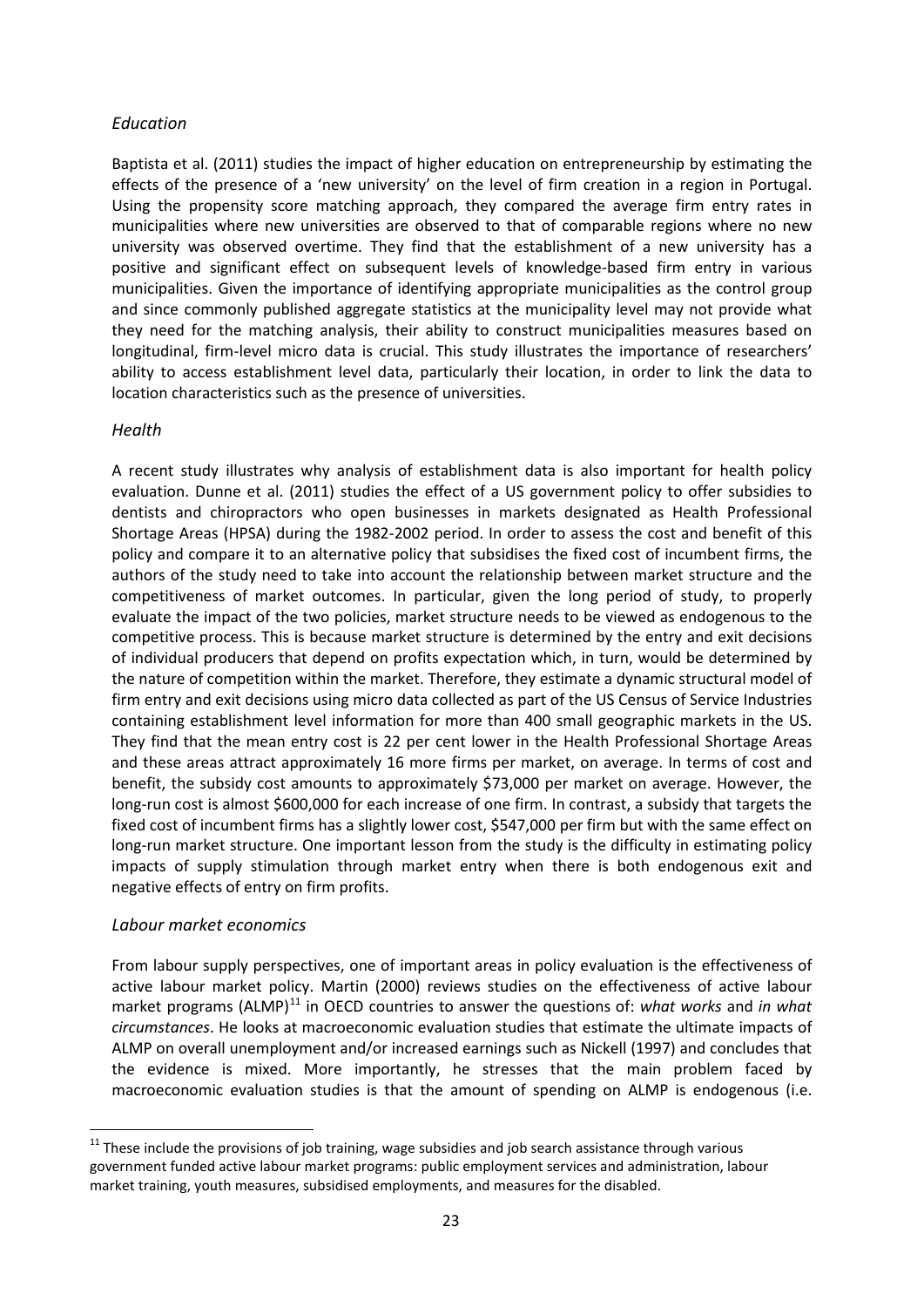positively related) to the unemployment rate. Hence, he concludes that evidence, based on microeconometric evaluations of individual programs, is preferable. Individual program evaluations based on micro data not only tells us what works and why, but also make it possible to assess the potential long run outcomes of the program including the social impacts of the programs such as improvement in health and reduction in crime and the impacts of combined programs from labour and other government policies. To do this, it is important that administrative data is linked with other survey based database such as household longitudinal database.

Bonnal et al. (1997) evaluates some of French ALMP targeted at the improvement of the labour market outcomes of unskilled young workers in the 1980s. Using a non-experimental longitudinal micro data recording the employment histories of individuals, they estimated the policy impacts on the durations and outcomes of subsequent spells of unemployment and employments. The use of micro data allows them to estimate a reduced form multi-state multi-spell transition model where participation in the ALMP program is included as one of the states while still allowing for unobserved heterogeneity in order to control for potential selection bias in program enrolment. The micro data they used are based on the administrative records collected by INSEE (Institut National de la Statistique et des Etudes Economiques, Paris) amended with interviews data conduced over one and half years. The individual labour market data makes it possible to identify unobserved heterogeneity and duration dependence (Elbers and Ridder 1982, Ridder 1990, Honore 1993). As a result, they were able to deal with the endogeneity of programme participation and to obtain reliable training effect evaluations. In addition, the micro data also allow them to separate the effects of programmes on subsequent durations of unemployment and employment. Making such distinction could be important because policy makers may prefer funding programs that extend the duration of employment to those that shorten the durations of unemployment (Ham and Lalonde, 1996, p. 176).

Establishment level micro data are also important for conducting labour market policy evaluations because they allow us to look at the demand side of the labour market (McGuckin 1995). For example, labour supply models estimated using worker or household data to explain individuals' earnings differences find that education, sex, race, age, family status, and occupation only explain 50 per cent of this variance. The other half may be explained by variation from the demand side, which has been assumed away by the use of representative firm model (Dunne and Roberts 1993; Dunne and Schmitz 1992). The Dunne and Roberts study finds significant aggregation errors in labourdemand functions when elasticity estimates from aggregate and micro data labour demand functions are compared. The Dunne and Schmitz study, on the other hand, shows that plants which use advanced technologies pay higher wages than those that do not. This implies that differences in the skills of workers may not be adequately controlled by demographic variables. Finally, linking workers' data to establishment data has delivered additional important insights for labour market policy evaluation (Troske 1993, 1994).

More recently, following the literature on enterprise dynamics using establishment level data, it has also become feasible to study employment dynamics using micro data. It is often not clear as to why and how official changes in total employment or unemployment come about. It is less commonly realised that underlying the increase of X number of jobs in the economy in a given month is substantial reallocation and restructuring of millions of businesses (some expanding, some contracting, some just opening up and some closing down). Studying employment dynamics at the business level is important to understand how what causes the net gain of X number of jobs may. Is it due to purely the entry of new businesses, the expansion of existing businesses, or a combination of both factors coupled with the exit of some businesses with relatively smaller employment size?

Boon et al. (2008) explains how the highly detailed micro data from the US Bureau of Labor Statistics (BLS) Business Employment Dynamics data allows researchers to study employment dynamics to further our understanding of producer dynamics and, eventually, the dynamics of aggregate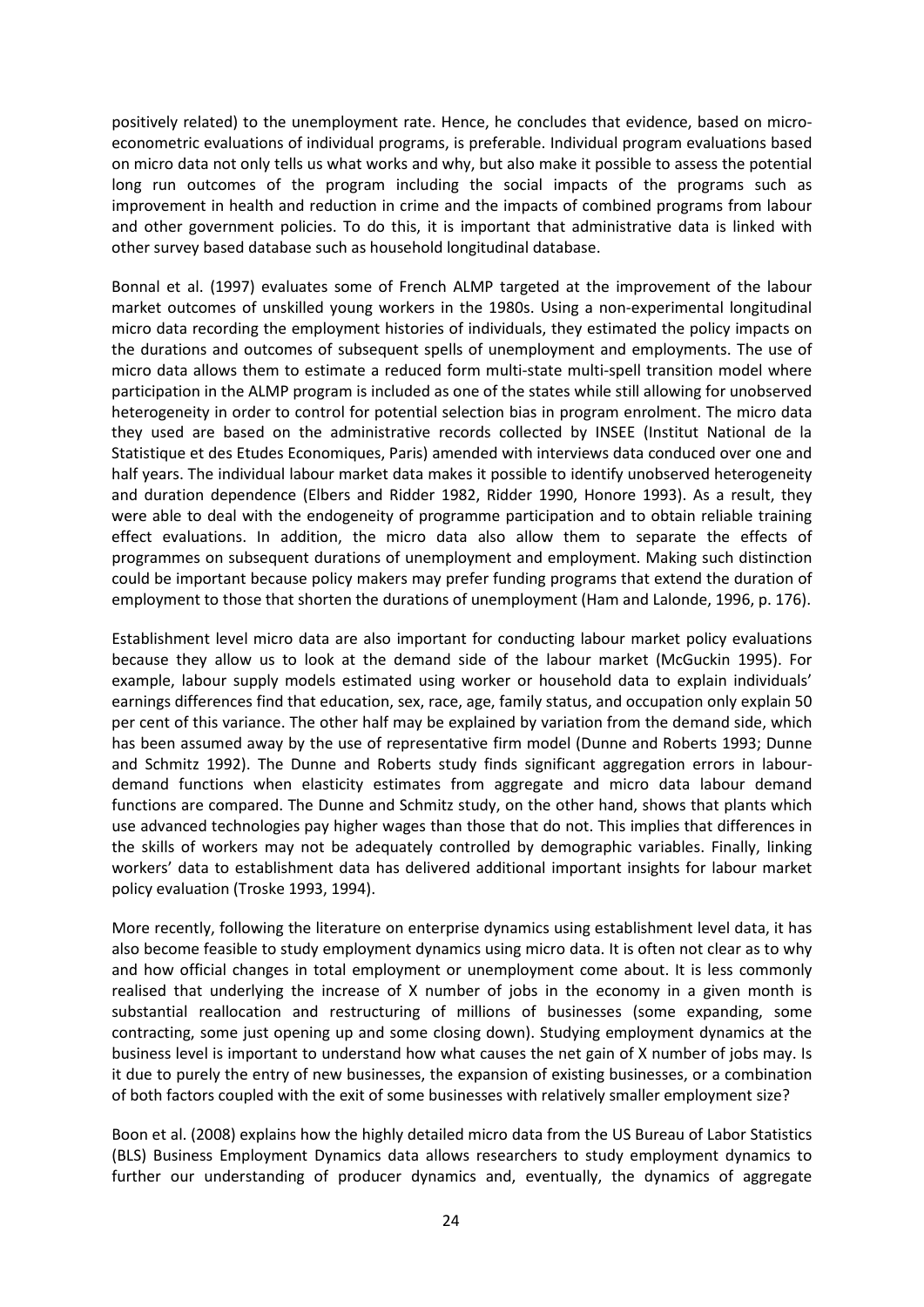productivity. Interestingly, the BLS was able to create the new data with virtually no new data collection efforts and no additional respondent burden because the micro data were constructed based on already existing data from the Quarterly Census of Employment and Wages (QCEW) merged with Unemployment Insurance (UI) database which contains monthly employment and quarterly wages data submitted by all US businesses to the State Employment Security Agencies<sup>[12](#page-25-2)</sup> (Clayton and Spletzer, 2009). With the data, one can conduct a decomposition analysis of aggregate net employment growth using a similar approach to study the decomposition of aggregate economic growth. For example, Clayton and Spletzer (2009) find that the 2001 US recession was associated with large job losses of relatively few establishments.

In theory, there is no reason why mass layoffs should affect different occupations and workers in the same way. Itkin and Salmon (2011) use business establishment micro data they constructed by linking micro data from the US Occupational Employment Statistics program and the Mass Layoff Statistics program to study who were affected more by mass layoffs in the US between 2000 and 2007. Their micro data allow them to set up the appropriate counterfactuals based on the propensity of establishments to experience extended mass layoffs or not. They find that in the period of study American workers who worked in establishments experiencing extended mass layoffs and lost their employment tended to be those whose jobs required less training and fewer analytical skills. In contrast, those workers whose jobs are in occupations that were core to their industry were more likely to keep their jobs. The findings confirm the intuition that establishments are more likely generally let go of workers who were easier to train such as those in the clerical and personal care occupations or occupations that require less analytical skills.

# <span id="page-25-1"></span><span id="page-25-0"></span>**VI. ACCESSING THE MICRO DATA**

# **a. Accessing national statistical office business micro data**

In the US, it has long been realised that the extensive amount of micro data collected by the Census Bureau and other agencies can provide extremely useful information for policy analysis. Shirley Kallek (1975, 257), who was the Associate Director for Economic fields of the US Bureau of the Census at the time, points out that essentially the same questions – "Will analysis of micro data sets prove more useful in explaining economic phenomena than aggregated series? Will the integration of micro data sets with macro series enhance economic research and shed more light on existing economic theory?" – are what people are asking now in Australia. She further explains that confidentiality restrictions and the associated concerns on disclosure were major reasons why the use of micro data at the Census Bureau to facilitate research about enterprises was lagging behind the use of micro data in the demographic area. These constraints are common to all leading statistical agencies. Furthermore, significants costs and data processing problems were also notable given that the entire system design, review and processing phases of data collection in the Census Bureau were generally not compatible with enterprise micro data analytical needs. Australia is in a position to learn from the US Census Bureau experience. This experience has shown that in order to make micro data analysis possible, the concept of micro data for research use must be built into the national statistical office's operating system and that in-house research utilising the data must be undertaken, to complement external users. An in-house research facility works most efficiently when the client organisation – in the Australian case this would be the departments of industry or productivity – control the budget.

According to Haltiwanger et al (2007, 3) '...The "ideal" data system must be capable of integrating data from an array of sources—private and public, business- and household- based, cross-sectional

<span id="page-25-2"></span> $12$  All employers subject to state Unemployment Insurance laws are required to file the information.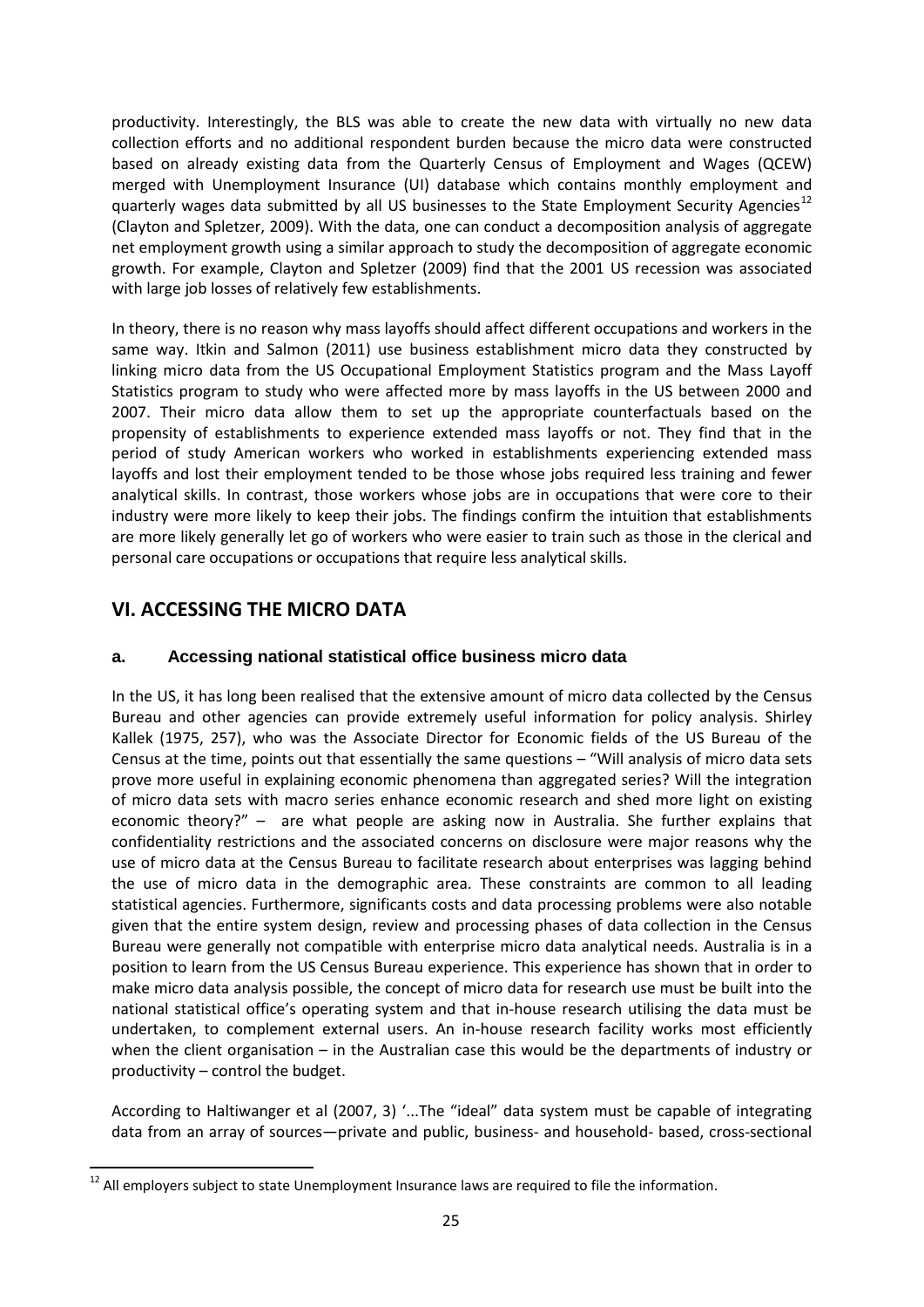and longitudinal, survey and administrative, national and sub-national—that permit business dynamics to be measured in ways that are just now being conceptualised.' The US National Academies Panel on Measuring Business Formation, Dynamics, and Performance identified four principles to guide the collection and use of business micro data (Haltiwanger et al, 2007, 3-4):

# <span id="page-26-0"></span>*Principles*

- 1. **Confidentiality:** Agencies should protect the confidentiality of information and maintain the data so identification is not disclosed for administrative, regulatory, or enforcement purposes.
- 2. **Public Purpose**: Data sharing should be facilitated when it serves a substantial public purpose such as improve the quality and usefulness of government statistics; provide evidence to inform government policies; and advance scientific knowledge.
- 3. **Targeting Deficiencies**: Improvements to data collection should focus first on areas in which policy and research relevance is high but in which statistics needed to inform those policies and research are weakest i.e. infrastructure for measuring business dynamics.
- 4. **Cost Efficiency**: High priority should be given to actions that can be done expeditiously and at low cost.

# <span id="page-26-1"></span>*Modes of access*

In the US, the current imperatives are to improve business data through linking existing information sources and to change the legal and organizational environment so enable more data sharing and confidentiality protections. These imply overcoming technical and legal hurdles so that administrative data from businesses, such as the use of tax return data on self-employed individuals, can be better exploited. In 2002, the US established new minimum standards for protection of information gathered by a federal agency for a statistical research purpose under a promise of confidentiality.<sup>[13](#page-26-2)</sup> Information may not be disclosed in identifiable form for non-research purposes without the consent of the respondent. Non-research purposes include administrative determinations, law enforcement investigations, and adjudicatory proceedings. Identifiable business records can, however, be shared for 'statistical' purposes if such data sharing, which fully maintains confidentiality protection, can support significant improvements in the nation's ability to obtain high-quality data on business formation, policy evaluation, internationalization of employment, and other critically important issues for economic policy.<sup>[14](#page-26-3)</sup>

The US has led the field in developing ways to provide access for researchers needing micro business data. Since the 1970s, the main government statistical agencies have been, first, linking datasets together and, second, making the full data file available to appropriate external researchers (Atrostic 2009). Chief among the modes of access for external researchers are the creation of 'Special Sworn Status employees<sup>'[15](#page-26-4)</sup>, fellowships and off-site research data centres. The US statistical agencies have offered fellowships for researchers to work with confidential data at the agency's site since the 1980s. However, these fellowships, while invaluable, were always limited in number and off-site research data centres were established in 1994 to meet growing demand. While the early centres were located in regional statistical agency offices, by the late 1990s they were being opened in universities and the offices of the central bank (Atrostic 2009). As of 2012, the US census bureau has 15 off-site research data centres. Researchers submit proposals that are reviewed for feasibility,

<span id="page-26-2"></span> $13$  Subpart A of the Confidential Information Protection and Statistical Efficiency Act (CIPSEA) as cited in NRC (2005).

<span id="page-26-3"></span><sup>&</sup>lt;sup>14</sup> Australia has a different 'social reporting contract' between data providers and government in general.

<span id="page-26-4"></span> $15$  Violation of the terms of that status subjects the researcher to the same legal penalties as Census Bureau employees: for disclosure of confidential data, a fine up to \$250,000, imprisonment for up to 5 years, or both.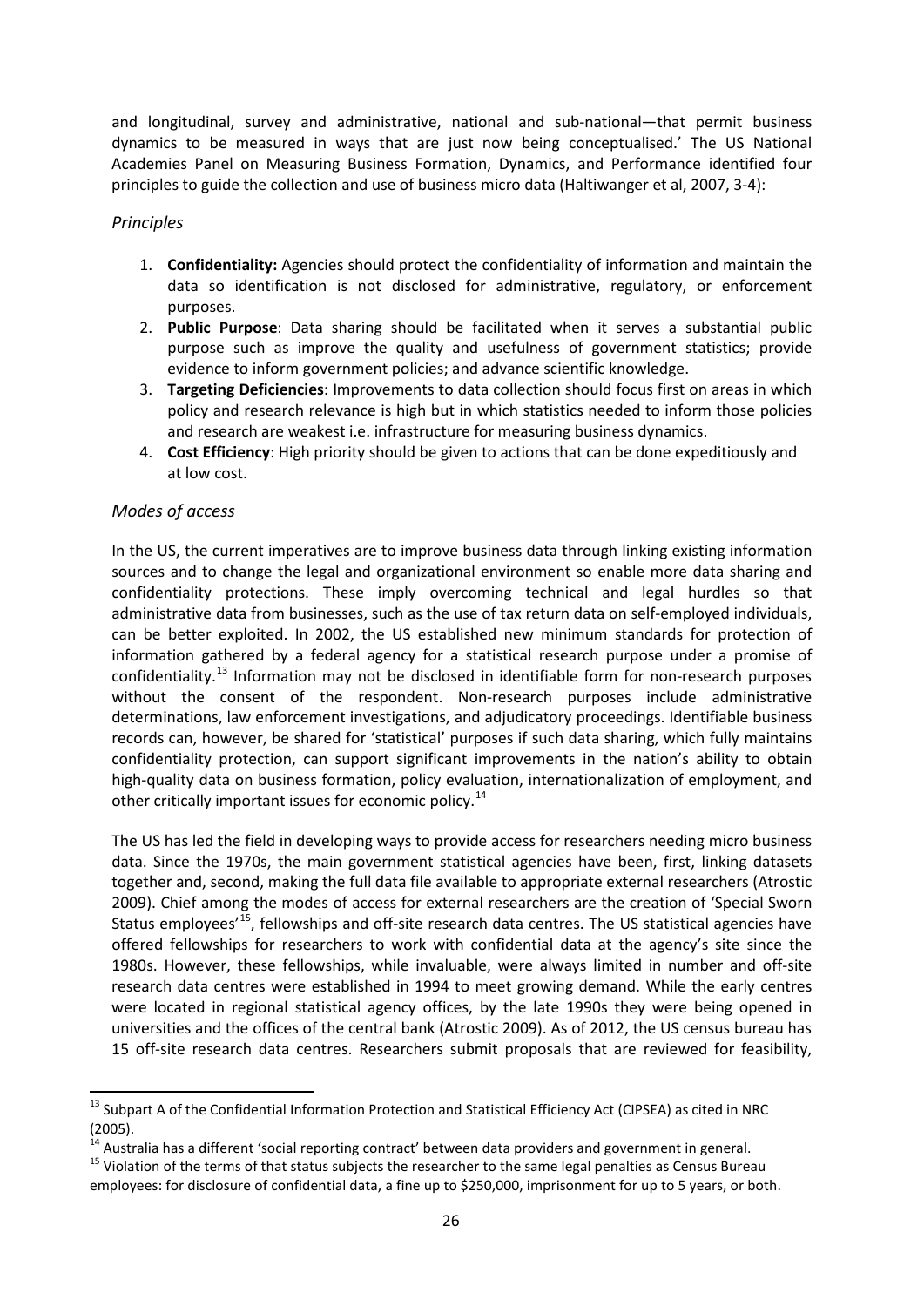scientific merit, alignment with the agency's mission, and conformity with confidentiality protection protocols. Work is done on a secure site, with secured computers. In addition, researchers sign a confidentiality protocol or are subject to a special sworn status as a Census Bureau employee. The rules governing use of the research data centers are more constraining than those encountered in most research settings. These centres allow researchers to analyse the type of detailed business data that is not possible to de-identify and distribute on a CD. These centres increase the utility of data by providing confidential micro data to qualified researchers under conditions that do not pose unacceptable disclosure risks. At some sites, researchers can merge their own enterprise or industry data files with the statistical agency's data. This practice is however carefully monitored. The research centre concept has been widely acclaimed and Hildreth (2003), for example, has said that it has led to some of the most innovative research in the US.

While, the US research data centres represent an important step toward facilitating research access to confidential data, several reviews have noted that they are less well used than they should be. Two of the three reasons for this trend are the length of the review process and the costs involved in doing research away from one's home institution. The third reason is a very stringent interpretation of the five criteria for approving research projects.

There are currently moves to use data enclaves instead of brick and mortar research centres (see NORC at the University of Chicago). Enclaves use secure terminal access to allow researchers to analyse sensitive data in a convenient and cost-effective manner. Data does not leave the secure data centre. The cost of providing access is greatly reduced. Data linking occurs through enclave access by providing secure access to identifiers. However, only approved data users can independently link datasets. Approved data users upload their own data and restrictions can be put in place to prevent inappropriate file sharing. Data Enclave staff not only assist approved data users in data linking but also assist with more complex linking algorithms.

# <span id="page-27-0"></span>*Feedback effect on data quality*

In the US, researchers' access to and use of the complex data has also been used to maintain and improve data quality (Abowd and Lane, 2004, McGuckin, 1992). Researchers' use of data creates an effective feedback loop by revealing data quality and processing problems, as well as new data needs. The use of data by outside researchers can also verify or improve sampling frames for surveys and censuses and produce ideas for the generation of new data products. There is no substitute for actual research use of micro data to identify data anomalies. The NRC (2005) argues that there is general recognition that the quality of a statistical agency's data and its openness to external research are positively correlated.

# <span id="page-27-1"></span>*Confidentiality breaches*

Confidentiality pledges, and other procedures to prevent disclosure by researchers, improves the quality and detail in the data that can be made available for research. It is essential that survey respondents believe they can provide accurate, complete information without any fear that the information will be disclosed inappropriately. The ABS undertakes post-enumeration surveys in business collections for the purpose of assessing a range of potential reporting errors. The ABS also recognises that an important dimension to data quality is the trust of providers. This is the reason ABS and other leading statistical agencies establish firm protocols around data access. However, most studies which have tried to quantify the size of this disclosure fear have looked only at the provision of personal or household information such as health records and social security data. The NRC (2005), for example, cities studies which found that people who held these fears saw the census as an invasion of privacy. These people were significantly less likely to return their census form by mail than those who had fewer privacy and confidentiality concerns. The NRC (2005) believes that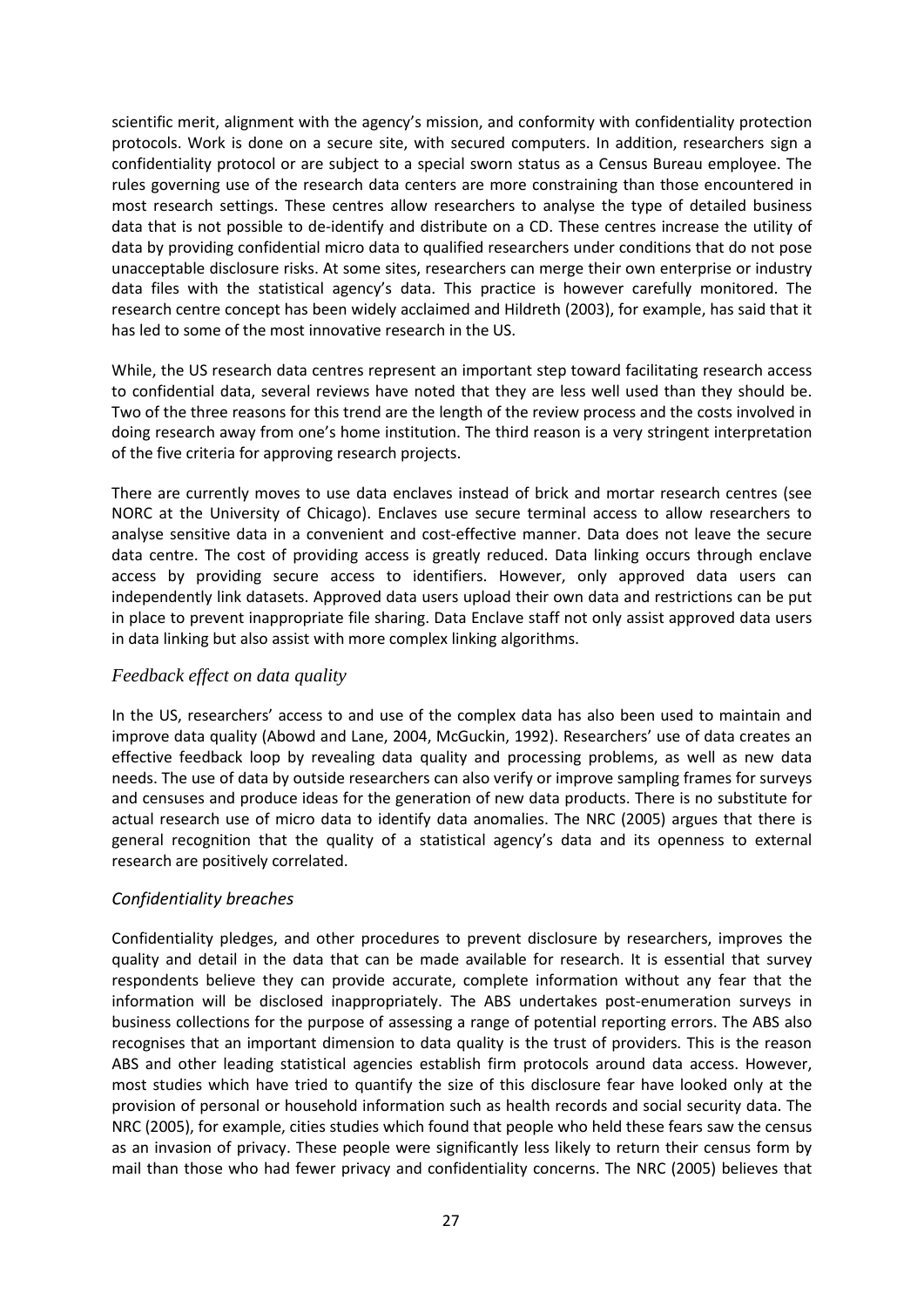this fear of disclosure is less for enterprise information since much of the information is in the public record and commercial information is rarely asked (or given).

There are two types of confidentiality breach:

- 1. simple carelessness—not removing identifiers from questionnaires or electronic data files, leaving cabinets unlocked, not encrypting files containing identifiers, talking about specific respondents with others not authorised to have this information. The NRC (2005) believes there is no evidence of respondents having been harmed as a result of such negligence. However, they note that it is important for data collection agencies to be alert to these issues, provide employee guidelines for appropriate data management, and ensure that the guidelines are observed.
- 2. illegal theft. While there are media stories of identity theft from such sources as credit card and banking data, according to the NRC (2005) there is no documented evidence of misuse of research data in the US. Nonetheless, this does not mean that this does not occur. Overall, little is known about how many breaches of confidentiality may actually occur in such settings or how many people are harmed as a result.

Below we outline an approach used overseas that would enable researchers to access the micro data and preserve the high confidentiality standards that the ABS currently maintains. This is as current as we can be from OECD reports and on-line information. We have not made site visits to these offices to verify the information.

#### *Existing business micro data availability in other countries*

Most European countries, the US and New Zealand have processes for giving external researcher access to business micro data. Table 1 shows these holdings in selected countries and indicates whether access to the full unit record is available to researchers or not. Typically, use is either confined to a data lab and users have to be an experienced researcher; are from a 'certified' research institution; and/or have to have projects approved.

The table shows that almost all countries make their micro data available to appropriately qualified researchers where the data is available. The exceptions are the Swiss and US R&D data, which are collected but not available on a disaggregated basis. This is odd given that many countries GAAP – Generally Agreed Accounting Principles - mandate disclosure of information about R&D expenditure and activities in the annual report and in the US micro R&D data is available from COMPUSTAT Active and Research files.

Table 2 presents more information on the data access policies at selected counties, albeit these include access to individual and household level data as well as business data. It reveals that nonanonymised data is available via remote data centres (as opposed to CDs or email/webportal access) with the exception of Germany, which allows both data centre and remote execution. More details can be found in Appendix B.

Below we present a few experiences of external researchers using micro business data sets at the ABS.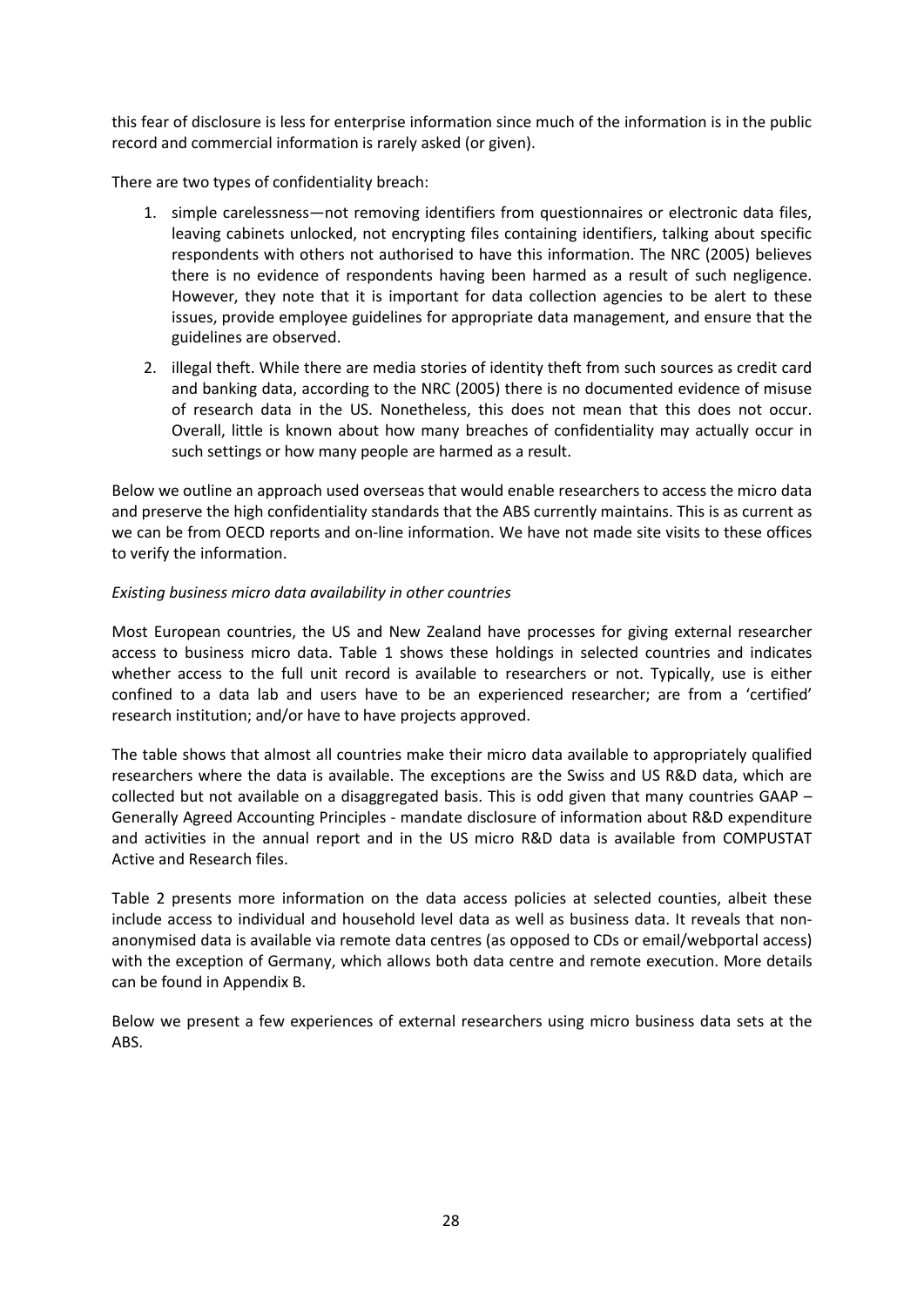**Table 1: Micro data holdings and whether agency data can be matched at unit level to other information, selected countries** (Note: This is based on an OECD 2009 report and online information. We have not made site visits to these offices to verify the information or corroborate details)

|                                                         | <b>Australia</b> |              | <b>Germany</b> |        | <b>New Zealand</b> |        | <b>Norway</b>  |                | <b>Sweden</b>  |        | <b>Switzerland</b> |              | <b>US</b>      |                |
|---------------------------------------------------------|------------------|--------------|----------------|--------|--------------------|--------|----------------|----------------|----------------|--------|--------------------|--------------|----------------|----------------|
|                                                         | Data<br>Exist?   | Access       | Data<br>Exist? | Access | Data<br>Exist?     | Access | Data<br>Exist? | Access         | Data<br>Exist? | Access | Data<br>Exist?     | Access       | Data<br>Exist? | Access         |
| Patents by patent holder (person<br>and/or institution) | Υ                | N            | N              |        | Y                  | A      | Y              | $\overline{A}$ | Y              |        | Y                  | A            | Y              | A              |
| <b>Business register</b>                                | Y                | $\mathsf{R}$ | Υ              | Α      | Y                  | A      | Y              | A              | Υ              | A      | Y                  | A            | Y              | A              |
| Entry-exit of business units                            | Υ                | N            | N              |        | Υ                  | A      | Y              | A              | Y              | A      | $\mathsf{N}$       |              | Y              | A              |
| Accounting data (business units)                        | Y                | $\mathsf{N}$ | N              |        | Υ                  | A      | Y              | A              | Y              | A      | $\mathsf{N}$       |              | Y              | $\overline{A}$ |
| ICT use, business units                                 | Y                | $\mathsf{N}$ | N              |        | Y                  | A      | Y              | A              | Υ              | A      | Y                  | A            | N              |                |
| Innovation survey (CIS), business<br>units              | Y                | $\mathsf R$  | Y              | A      | Y                  | A      | Y              | A              | Υ              | A      | Y                  | A            | N              |                |
| R&D survey business units                               | Y                | $\mathsf{R}$ | Y              | A      | Y                  | A      | Y              | A              | Y              | A      | Υ                  | $\mathsf{N}$ | Y              | $\mathsf{R}$   |

#### **Legend:**

Y=yes, data exists

N=no, data does not exist – or not available to researchers

A =available to researchers with no restricted access

R=available to researchers with restriction

Missing indicates information not available

Note: 'Restriction' implies – limited data fields or only part of the data is available. Typically, use may be confined to a data lab and users may have to be an experienced researcher, from a 'certified' research institution, and/or have projects approved.

Source: OECD (2009) and online sites. Supporting information is in Appendix B.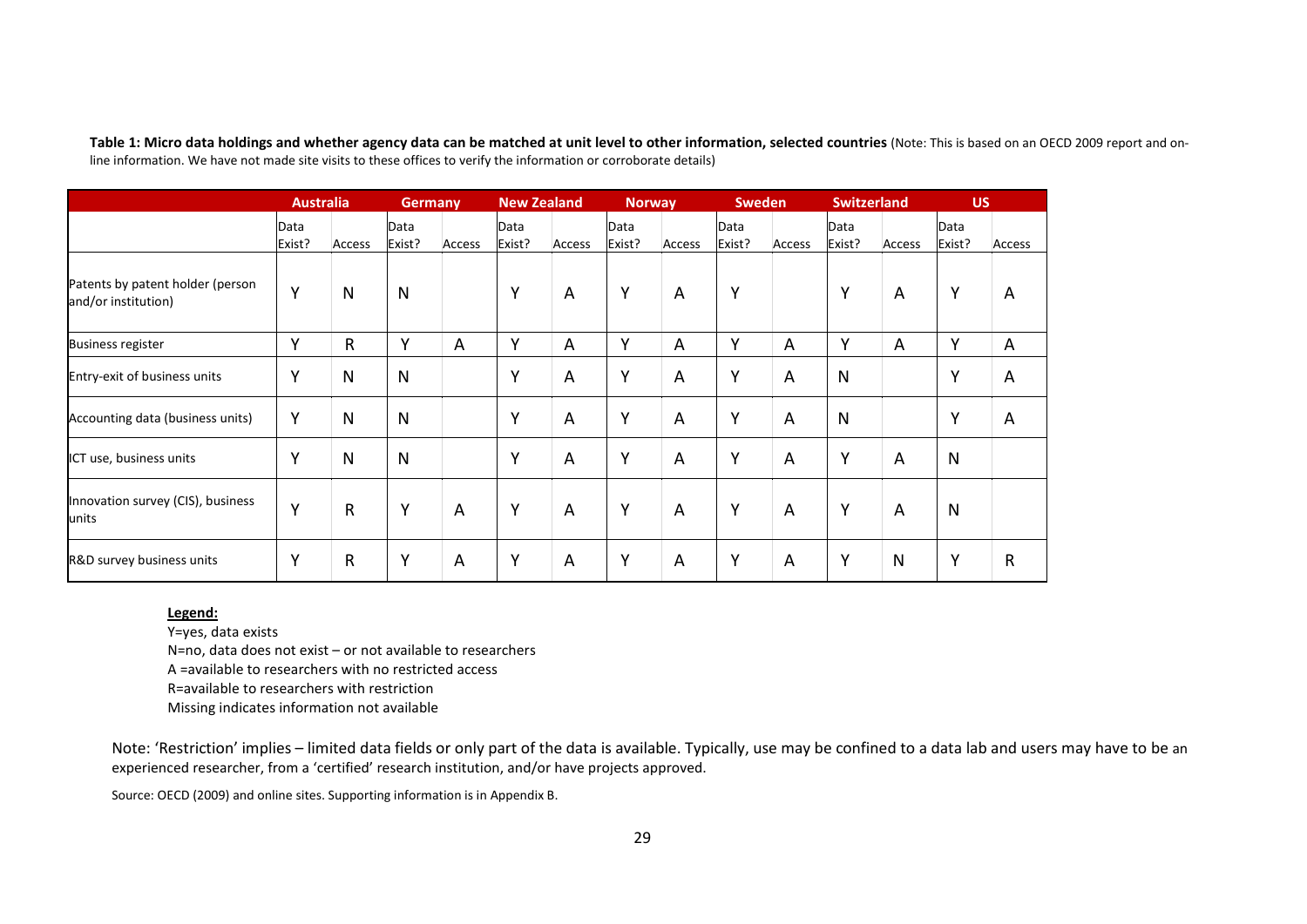Table 2: Data access policies for researchers (Note: This is based on an OECD 2009 report and on-line information. We have not made site visits to these offices to verify the information or corroborate details)

|                               |                                    | Access Options for Anonymised Data  |             |                                             | Access options for Non-anonymised data       |                |                         |                                 |
|-------------------------------|------------------------------------|-------------------------------------|-------------|---------------------------------------------|----------------------------------------------|----------------|-------------------------|---------------------------------|
| <b>NSO</b>                    | Off Site (CD-<br>Rom/Mass Storage) | Electronically<br>(email/webportal) | Data Center | Off Site<br>$(CD -$<br>Rom/Mass<br>Storage) | Electronically Data<br>(email/web<br>portal) | Center         | <b>Remote Execution</b> | <b>Location of Data Centers</b> |
|                               |                                    |                                     |             |                                             |                                              |                |                         | Wellington, Auckland,           |
| <b>Statistics New Zealand</b> | Yes                                | <b>No</b>                           | <b>NA</b>   | <b>No</b>                                   | <b>No</b>                                    | <b>Yes</b>     | <b>No</b>               | Christchurch                    |
|                               |                                    |                                     |             |                                             |                                              |                |                         | Berlin, Bonn, Wiesbaden and     |
| Germany                       | <b>Yes</b>                         | <b>No</b>                           | <b>Yes</b>  | <b>No</b>                                   | N <sub>o</sub>                               | <b>Yes</b>     | Yes                     | 14 regional offices             |
| <b>Statistics Norway</b>      | Yes                                | Yes                                 | <b>No</b>   | <b>No</b>                                   | N <sub>o</sub>                               | N <sub>o</sub> | <b>No</b>               | <b>NA</b>                       |
|                               |                                    |                                     |             |                                             |                                              |                |                         | Atlanta, Cambridge, Berkley     |
| <b>US Census Bureau</b>       | <b>No</b>                          | <b>Yes</b>                          | <b>NA</b>   | <b>No</b>                                   | N <sub>o</sub>                               | <b>Yes</b>     | <b>No</b>               | and 12 others                   |
| <b>FRANCE INSEE</b>           | <b>No</b>                          | Yes                                 | <b>NA</b>   | <b>No</b>                                   | No.                                          | <b>Yes</b>     | <b>No</b>               |                                 |
| <b>Spain INDE</b>             | <b>No</b>                          | Yes                                 | <b>NA</b>   | <b>No</b>                                   | <b>No</b>                                    | <b>Yes</b>     | <b>No</b>               |                                 |
| Eurostat/CIS                  | Yes                                | <b>No</b>                           | <b>NA</b>   | <b>No</b>                                   | No.                                          | <b>Yes</b>     | <b>No</b>               | Luxembourg                      |

NA - for countries who do operate data centres, it is unclear whether non-anonymised data which is available through other means can also be accessed in the data centers.

This table has been constructed using national statistical agencies general access policies and individual data sets may have additional restrictions.

Source: OECD (2009) and online sites. Supporting information is in Appendix B.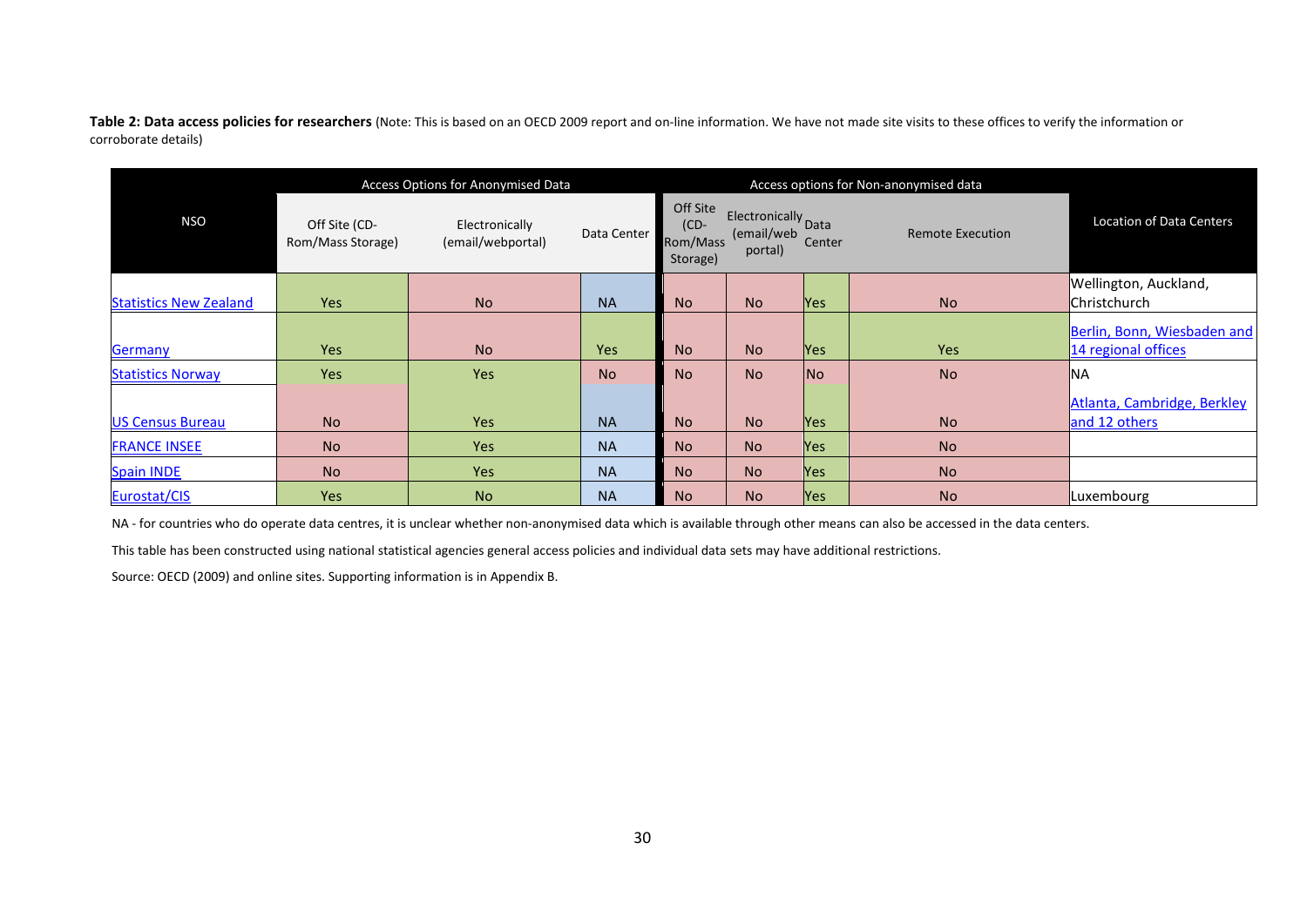# <span id="page-31-0"></span>**b. A way forward**

The mission of the ABS is to '...assist and encourage informed decision making, research and discussion within governments and the community, by leading a high quality, objective and responsive national statistical service' (ABS mission statement). The ABS has some of the best enterprise data collections in the world. By reputation, the ABS employs highly skilled staff with significant competences in the design, testing and validation of the data collections. Moreover, high response rates are achieved, in part, due to strong provisions for safeguarding privacy and confidentiality embedded in legislation including the *Census and Statistics Act* (1905).

The ABS has made micro data available for statistical purposes in the form of Confidentialised Unit Record Files (CURFs) since 1985. The ABS has a well-established program for producing and providing access to CURFs and continues to develop strategies to improve researcher access to, and use of, unit record data for such purposes. The ABS currently releases three types of micro data: Basic CURFs, Expanded CURFs and Specialist CURFs via three modes of access: CD-ROMs, the Remote Access Data Laboratory (RADL) and the on-site ABS Data Laboratory (ABSDL).<sup>[16](#page-31-1)</sup>

However, given the pressures on government to maximise efficiency and effectiveness of business assistance programs, it is desirable to revisit and adjust perceptions about how value from ABS collections of *firm-level micro data* can be maximised. The challenge in the present context is to develop data access methods that strike the best balance between, data confidentiality, protecting privacy, maintaining data quality and making data accessible.

The ABS, in its November 2009 issue of *CURF Microdata News*, stated:

'Today there exists high user demand for the ABS to provide access to more detailed unit record data in a more flexible way, across a wider array of datasets (such as business data and longitudinal linked datasets). An inability to meet these demands will increasingly become a disadvantage to ABS core business, the relevance of the ABS and ultimately to the coherence of the NSS. This, along with a number of other drivers for change including the growing risk of identification, has led the ABS to propose a new strategy for accessing ABS microdata into the future.'

The proposed future strategy is to:

- continue to produce and release Basic CURFs for use in the user's environment;
- progressively replace RADL with a remote execution environment for micro data (REEM); and
- to increase the use of the ABSDL for complex analysis of micro data, including providing access to longitudinal and linked datasets. $17$

Clearly, the ABS is aware of the pressing need for enhancing data access, but currently, access improvements appear to be focussed more on social rather than economic data. Moreover, the

<span id="page-31-1"></span><sup>&</sup>lt;sup>16</sup> ABS. 1104.0 - CURF Microdata News, Nov 2009

http://www.abs.gov.au/AUSSTATS/abs@.nsf/allprimarymainfeatures/EE2DF58E7FCE7C4DCA2576D50016B1D5?o pendocument#future.

<span id="page-31-2"></span> $17$  ABS. 1104.0 - CURF Microdata News, Nov 2009

http://www.abs.gov.au/AUSSTATS/abs@.nsf/allprimarymainfeatures/EE2DF58E7FCE7C4DCA2576D50016B1D5?o pendocument#future.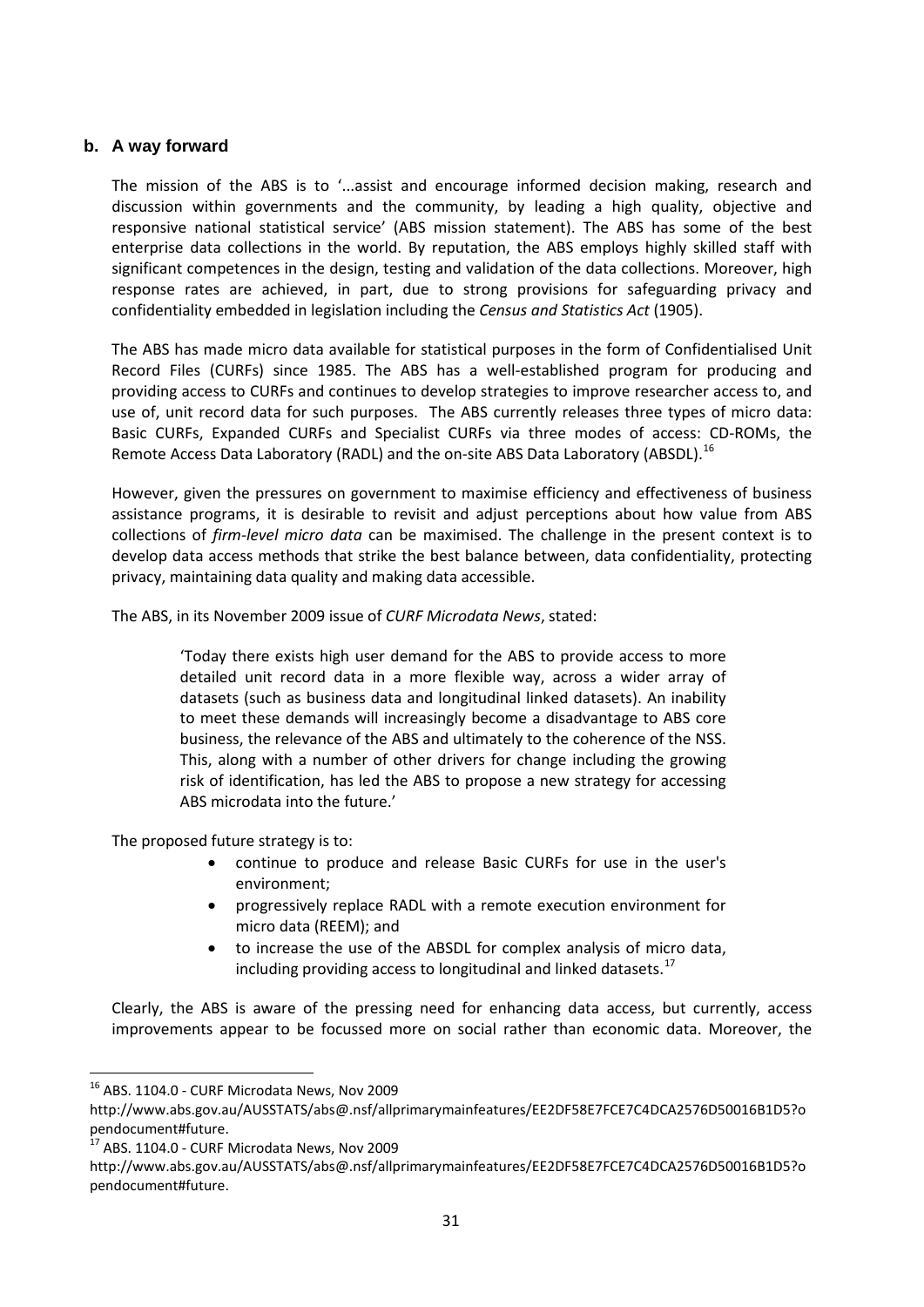ABS's ability to undertake these improvements is severely constrained by funding. Access to business longitudinal data has been mainly through a basic CURF CD ROM and through remote access 'Expanded on RADL.' However, these access methods have been problematic from the researchers' point of view in that they do not facilitate granular data manipulation required by econometric software. Without this ability, it is not feasible to conduct rigorous policy research that can isolate program impacts or handle the logic of cause and effect. As a consequence, Australian researchers, in their quest for publication in top-level policy research journals, rely heavily on firmlevel data from other countries including the USA, UK and Canada. Enhancing ways to access the high-quality Australian firm-level data collected by the ABS could turn this situation around, creating a virtuous circle of more rigorous policy research effort directed towards assessing Australian industry and innovation policy and programs and gaining more world-wide recognition of Australianspecific research. We propose a way forward to build on access methods developed on the social statistics/data side of the ABS.

# <span id="page-32-0"></span>*Best practice firm-level micro data provision*

Given the importance of institutional arrangements, unique to each country, it is difficult to aspire to universal best practice for firm-level data access. Both the *Census and Statistics Act* (1905) and the *Australian Bureau of Statistics Act* (1975) impact on practices contemplated for adoption in Australia. Moreover, the ABS is involved in the development of data access methodologies and is active in international fora including a number of OECD committees and working parties (e.g. the OECD Committee of Statistics Experts Group).

However, lessons, appropriately adapted, can be gleaned from other countries' experiences as noted earlier. For example, The National Opinion Research Center (NORC), University of Chicago has developing a robust framework for develop data access methods that balance the often conflicting goals of data confidentiality, protecting privacy, maintaining data quality, and making data accessible.<sup>[18](#page-32-2)</sup> The protocols and technological solutions being developed for both remote and physical (enclave) access could provide insights for strategic directions that could be taken by the ABS in handling the comparatively difficult area (than health data) of firm-level data access. Similarly, The US Census Bureau, with experience since 1975 of facilitating firm-level data access, should be tapped for insights.

Lessons about data access from the social statistics side of the ABS could also be tapped. REEM, which is now used for social data access, appropriately adapted, could be a useful avenue to explore for overcoming present firm-level data access issues. REEM facilitates better econometric software interrogation of the data before confidentiality is applied to analytical outputs. Moreover, ABSDL provides a further avenue for optimising access enhancement including, under strict conditions, secondment, given it provides physical access through ABS state office locations. Again, it would be a matter of funding as well as working carefully through access arrangement (tempered by confidentiality constraints) that could enable meaningful progress on this channel.

# <span id="page-32-1"></span>*Governance considerations*

Meaningful progression of improvements to firm-level data access and analysis for policy research requires careful consideration of how to bring together disparate stakeholders, ranging from data custodians, program policy officers, program delivery officers and academic policy researchers. Purposeful and focussed action, combined with ample opportunity for two-way communication between stakeholders would provide the highest likelihood of success. Moreover, appropriate

<span id="page-32-2"></span><sup>&</sup>lt;sup>18</sup> Mulcahy, T. M., Lyons, R, Harris, K, Stodden, V, Dwork, C. 2012. How to Share Research Data: Views from Practitioners. National Opinion Research Center, University of Chicago. USA.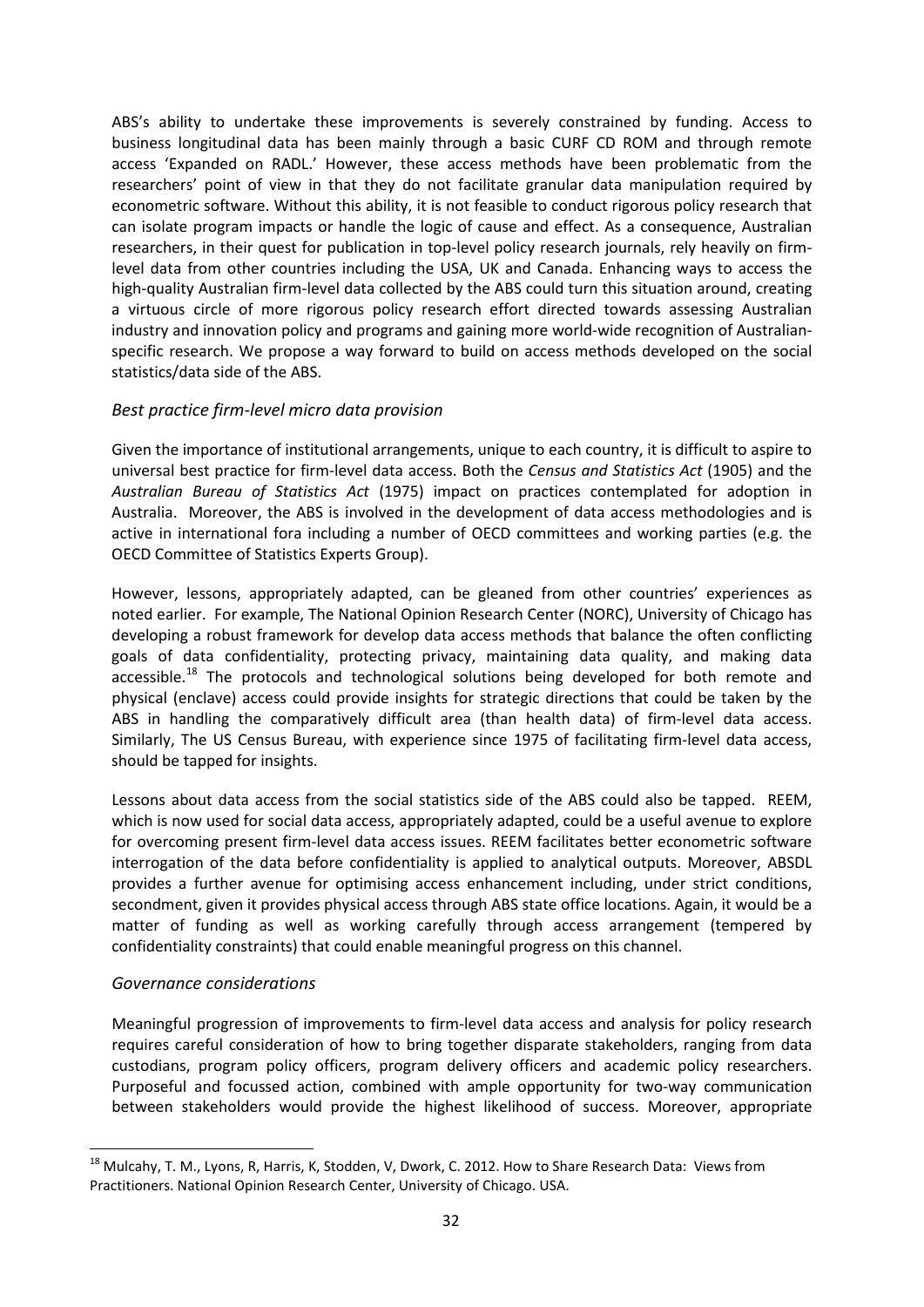structures could provide a better means for the ABS to gain a deeper understanding of the policy research areas that cut across its vast array of relevant operational areas that produce firm-level statistics. Such structures could also facilitate an alternative means for government agencies to discuss with the ABS on data collection needs for policy research. Overall, the result would be better targetting of data collection across the government, resulting in better evidence-based policies.

# <span id="page-33-0"></span>**c. Designing policy for evaluation**

The history of the public sector is littered with examples of inefficient and inappropriate program evaluations. Most evaluations are conducted as *ex post* add-ons to programs that are largely completed. This typically means that data are not collected in a way that is accurate or will permit a rigorous estimation of the program effects. In extreme cases, only case studies are undertaken. While case studies may be useful in enabling program administrators to improve the design of a program, they do not give credible evidence on the impact of the program. Sadly, this situation has shown little sign of improvement over the past three decades.

In this section, we outline a possible time-line for identifying actions that should be taken for future evaluations. It is critical that the evaluation method and data collection framework is established at the same time the program is designed. The short tenure in many public service jobs can mean that the person who established the evaluation method is not available to complete the evaluation several years later. Consideration needs to be given to establishing a professional evaluation unit, with econometric skills, to build and sustain corporate memory in the field of program evaluation.

Below we outline a decision point flow chart for including critical policy evaluation data sets at the policy design stage that is consistent with current ANAO and DIISRTE industry policy frameworks and program development guidelines.

# <span id="page-33-1"></span>*Establish long-term evaluation infrastructure in DIISRTE*

Currently, DIISRTE, is a major player in policy development, design, delivery and evaluation of business-assistance programs. DIISRTE would be the logical point of contact for the strategic data and evaluation team – however the area responsible should be organisationally and geographically separate from the program areas in order to maintain independence. Three steps should be undertaken.

- 1. Establish a team of highly skilled industry evaluators. These people will have formal education in economics/econometrics and be seconded to the ABS to analyse the enterprise micro dataset.
- 2. Set up an evaluation infrastructure cleaned large panel dataset based on an ABS micro dataset that can be used as a generic tool for evaluating different programs
- 3. Design a core set of questions for program participants. Must include ABN, ASX (if relevant), family structure, and basic economic data such as industry, employment, revenue, turnover, interest payments, expenditures on R&D, plant and equipment, training, advertising, exports etc. Depending on the objective of the program may also collect soft information on managerial methods, innovation activity, HRM, etc. Where possible use standard question wording from the ABS surveys.

# <span id="page-33-2"></span>*Conduct specific evaluation*

4. Design specific program and concurrently decide evaluation method for this program. The most desirable data collection method will depend on the program design and objectives.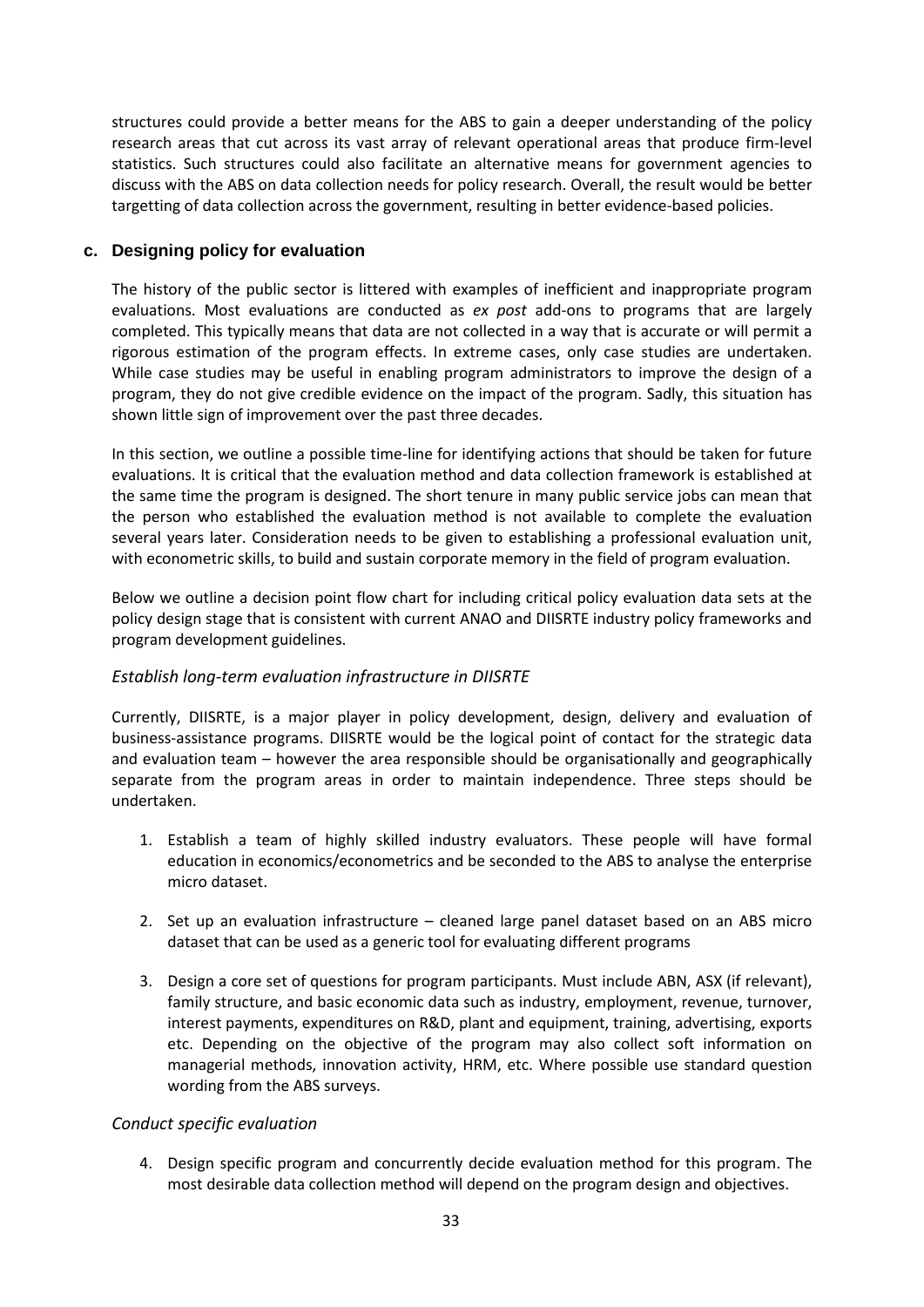- 5. Explore options for experimental implementation of pilot program (randomised trail; some locations only);
- <span id="page-34-1"></span>6. Collect baseline data on firms in treatment group and control (if an experimental control is possible) at time of application. If the program is competitive, collect this data for all applicants, whether successful or not. A condition of the application is the requirement to supply this data.
- <span id="page-34-2"></span>7. Collect this data yearly for same group of firms. Trace firms that move, deregister, close. If possible continue to collect data for unsuccessful applicants.
- 8. At the x year mark: (x= when the impact of the program should be felt) Create a synthetic control group from the ABS micro datasets (matching on size, location, industry).
- 9. Merge in data collected a[t 7](#page-34-1) and [8.](#page-34-2)
- 10. Conduct the statistical evaluation using one of the methods specified above

# <span id="page-34-0"></span>**V. CONCLUSIONS**

Australian governments spend many hundreds of millions of dollars a year on industry programs, and make off-budget decisions that impact on Australia's production and general well-being. However, very few of these policies are based on objective evidence-based policy or are subject to rigorous evaluation. This situation should not continue given that ABS supports access to micro data subject to confidentiality constraints. Given the immense cost of collecting enterprise data, and the need to minimise the number of independent parties approaching businesses for data, it is most efficient for one party to be responsible for collecting the main or master dataset. Currently, this is done by the ABS in collaboration with the ATO. However, other government agencies also collect supplementary data in the course of their program administration. These data include intellectual property registrations or participation in grant, information, networking or training programs. To obtain full analytic value from this supplementary data, basic information on employment, sales, investment *inter alia* is also required. Rather than requiring the government agencies to collect this basic information (on top of the ABS collections) it is more efficient for the agency to be able to link their data into the ABS micro data collection. While this practice has and does occur, the ABS recognises these arrangements can and should be improved.

Linking the datasets will not deliver value to the Australian people per se. Direct access to the micro datasets by the not-for-profit research community (from government and university sectors) is also necessary. This must be done in a way that is legal, maintains the trust and confidence of the Australian reporting public and enables research to be conducted in a cost effective manner. At present, the few instances where researchers have been able to use the MURFs have proven to be slow, exceedingly expensive and difficult to negotiate. A streamlined way to access the data will deliver considerable benefits to governments needing to make policy decisions. Governments will be able to compare the impacts across different program types and be able to make an informed decision about which program to expand or contract.

Compared with alternatives methods for making decisions in the public interest, evidence-based policy is not perfect but is the best we have. Evidence cannot help solve every problem or fix every program, but it can illuminate the path to more effective public policy.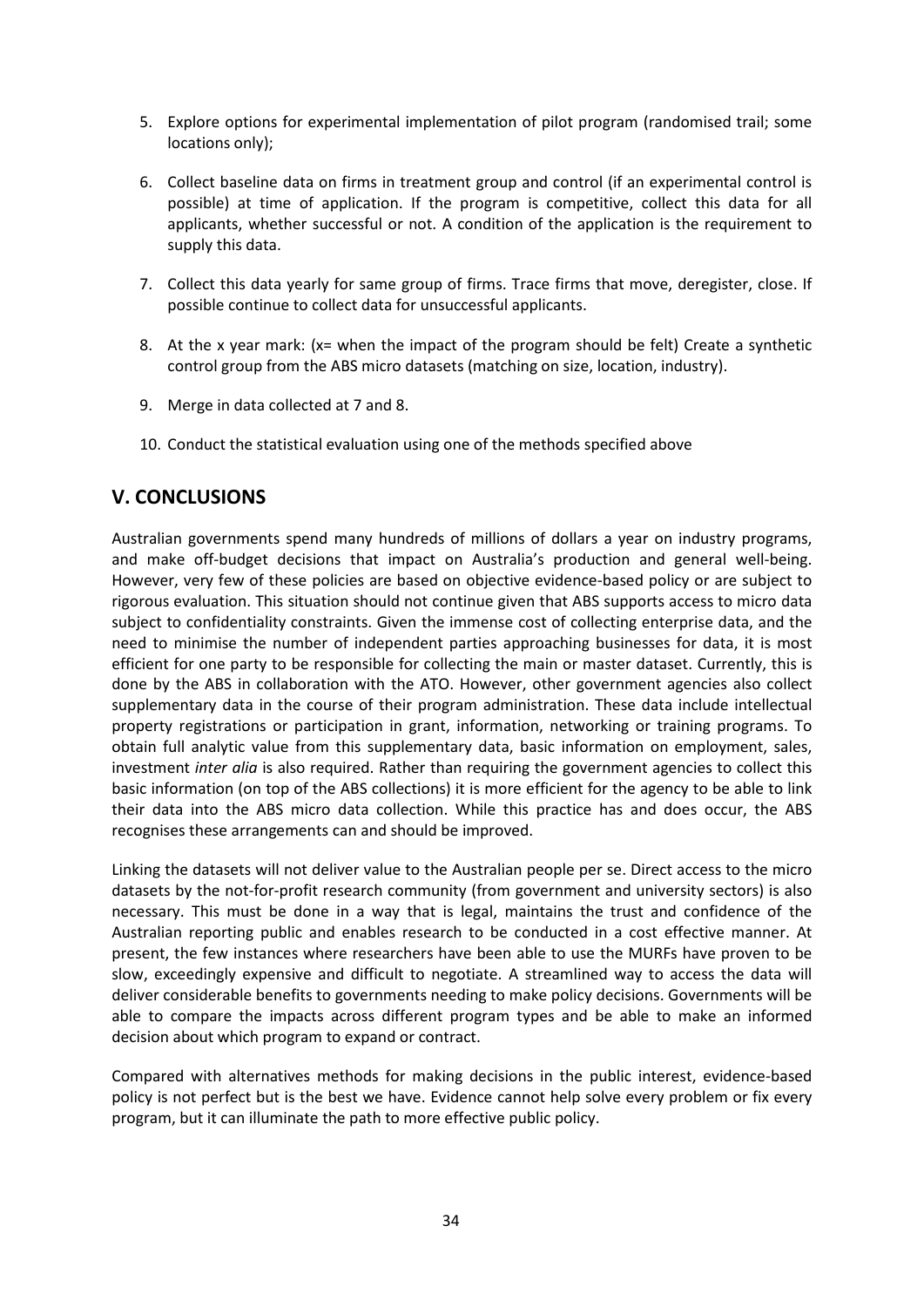#### <span id="page-35-0"></span>**Appendix A: Estimating the counterfactual**

Heckman et al. (1999) summarises three widely-used estimators of the impact of treatment on the treated. Let  $Y_0$  and  $Y_1$  denote the potential outcomes under the untreated and treated states respectively for each person regardless of program participation status. Let *X* denote the conditioning factors that need to be controlled for to ensure that we are evaluating comparable people and *D* denote the actual program participation status with a value of one to indicate program participant and zero otherwise. Then the impact of treatment on the treated can be expressed as  $E(Y_1 - Y_0 | X, D = 1)$ . In other words, we compare the impact of the program on a person who participated in the program  $(E(Y_1 | X, D=1))$  to comparable person(s) or the counterfactuals ( $E(Y_0 | X, D = 1)$ ).

So it is clear that to find the appropriate comparison groups or the counterfactuals is crucial. Three widely used approaches have been proposed as a solution: before-and-after estimator, differencein-differences estimator, and cross-section estimator. The first estimator requires longitudinal data and exploits the idea that the same persons can be in both 'treated' and 'untreated' states at different time and thus provide their own comparison group.<sup>[19](#page-35-3)</sup> The second estimator requires either longitudinal data or, at least, repeated cross-section data on non-participants in two different periods before and after. Finally, the cross-section estimator compares the outcomes of participants and non-participants at a single period. Because a person cannot be in both states at the same time, this estimator assumes non-participants have the same non-treatment outcomes as participants do,

on average (that is,  $E(Y_0 | X, D = 1) = E(Y_0 | D = 0)$ ). To summarise, all of the three estimators described above exploit different principles to represent the proper counterfactuals in order to adjust the simple mean differences.

Another solution to policy evaluation problem is randomisation (Heckman, et al., 1999). This experimental design approach has been increasingly utilised to evaluate government programs in North American, Europe and developing countries. The attractiveness of this approach lies on its simplicity to estimate policy impacts and to understand the estimates (see, e.g., Burtless, 1995 as cited in Heckman, et al., 1999). Because of this, evidence from social experiments has influenced the design of, for example, many US welfare and training programs. In this case, the essential assumption required to identify the mean effect of treatment on the treated is that  $(Y_1^* - Y_0^* | X, D^* = 1) = E(Y_1 - Y_0 | X, D = 1)$  $E(Y_1^* - Y_0^* | X, D^* = 1) = E(Y_1 - Y_0 | X, D = 1)$  where  $(Y_1^*, Y_0^* D^*)$  denotes outcomes and program participation status under the random assignment and  $(Y_1, Y_0, D)$  when the program operates normally without randomization. It should be noted that this assumption may be violated if program participation probabilities are affected by the interaction between the randomization and the conditioning factors ( *X* ). Another important limitation of social experiments is that due to the selfselected nature of the samples they produced, their data are not ideal to estimate structural parameters of behavioural models. In other words, their findings are more difficult to generalise and less useful for identifying the policy-invariant structural parameters required for econometric policy evaluation.

#### <span id="page-35-1"></span>**Appendix B: Data access policies for researchers (as at July 2012)**

<span id="page-35-2"></span>*New Zealand* [Statistics New Zealand](http://www.stats.govt.nz/)

<span id="page-35-3"></span><sup>&</sup>lt;sup>19</sup> Literally speaking, longitudinal data are not required to identify the means effect (Heckman and Robb, 1985).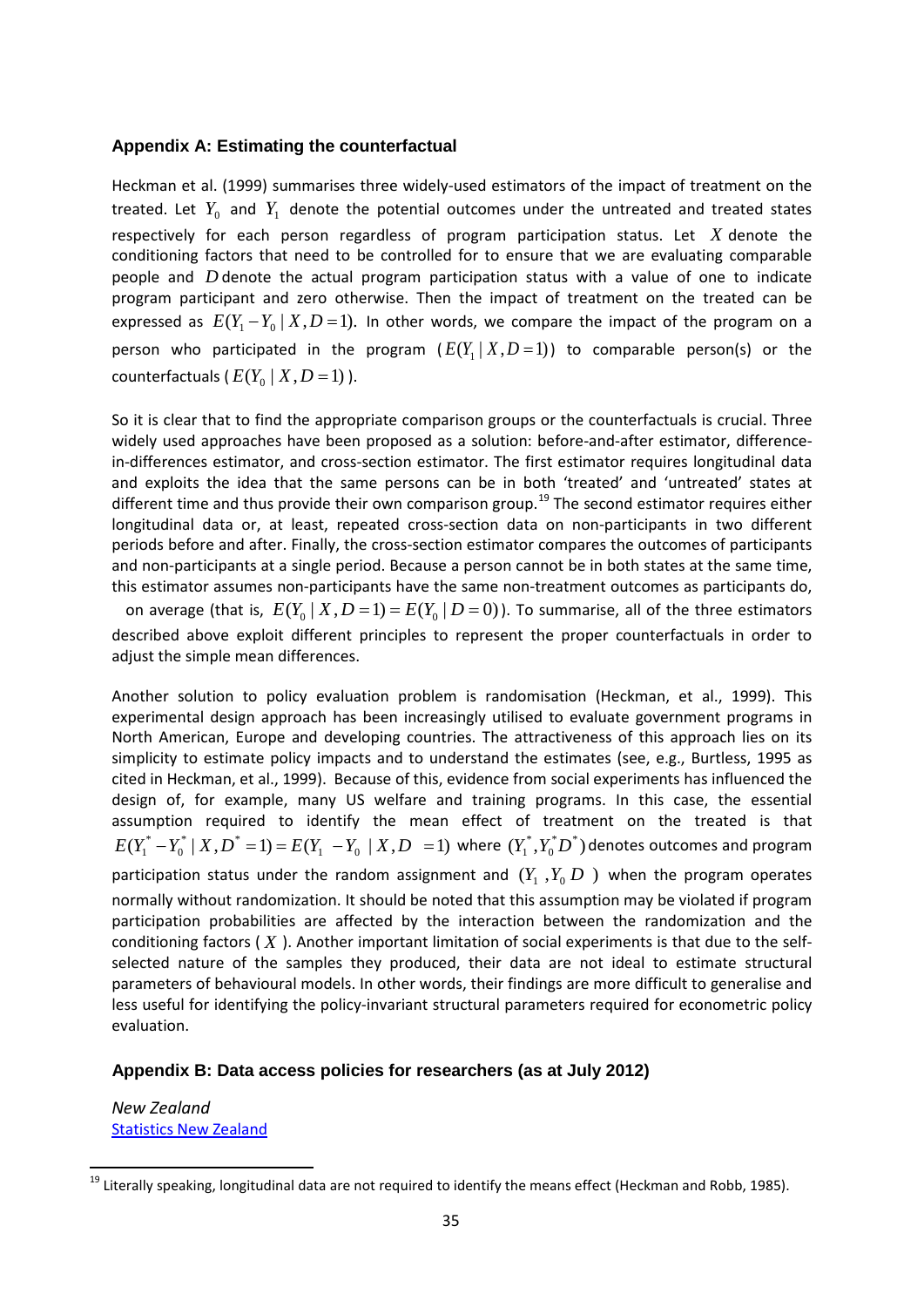**How do researchers access unit record data**? There are two access points; CD-Rom and in person at Statistics New Zealand's Data Lab.

**CD-Rom**: Researchers can access Confidentialised unit record files (CURF's – these protect the identity of respondents) via CD-Rom. Researchers must apply to receive a CURF and must keep the data secure throughout its use, once the researcher is finished with the data the CD-Rom must be destroyed.

Access to SURF's is by application and applicants must have a history of research and have the support of an organisation that employees them (university, government department, private research organisation). The criteria and application process is publishe[d here.](http://www.stats.govt.nz/tools_and_services/services/microdata-access/confidentialised-unit-record-files.aspx)

All CURF's cost \$495 + GST.

**Data Lab**: Statistics New Zealand maintains a Data Lab where researchers can access unit record data that has not been anonymised. The Data Lab operates on a cost recovery basis and a typical project will cost between \$5000 and \$15000. Researchers are provided with a terminal and must be experienced in analytical tools and statistical software.

The application process is different for government departments and all other applications. Nongovernment departments must be conducting research which is of significant public interest and must fit with the purpose of Statistics New Zealand.

Full details of the application process are available [here.](http://www.stats.govt.nz/tools_and_services/services/microdata-access/data-lab.aspx) At the top of this page is the Data Lab application form and the Microdata Laboratory Output Guide.

### <span id="page-36-0"></span>*Germany* [Statistisches Bundesamt](https://www.destatis.de/EN/Homepage.html)

**How do researchers access unit record data**? The German NSO has four ways of accessing the data.

**Public Use files (PUFs)**: Anonymised microdata which are available to everyone, either locally or abroad. PUF's must be ordered and are free for teaching purposes at universities. They can be used offsite.

**Scientific Use Files (SIFs):** SUF's are defacto anonymised microdata. They have more detailed information than the PUF's. They can be used off-site by research institutions governed by German Law, whereas institutions not governed by German Law can only access them via remote execution or in SAFE Centers in the statistical offices.

**SAFE Centers (SCs):** Data accessed in the SCs are still anonymised and access to data is controlled. Data access in the SCs can contain much more detailed information than the SUFs.

**Remote Execution (RE):** This is the only form of access which permits the analysis of formally anonymised original data; however, users do not have access to the data. Users receive dummy files and can then prepare syntax scripts using SPSS, SAS or STATA which are used by the statistical office to analyse the original data. After a confidentiality check, users will receive the results of that analysis.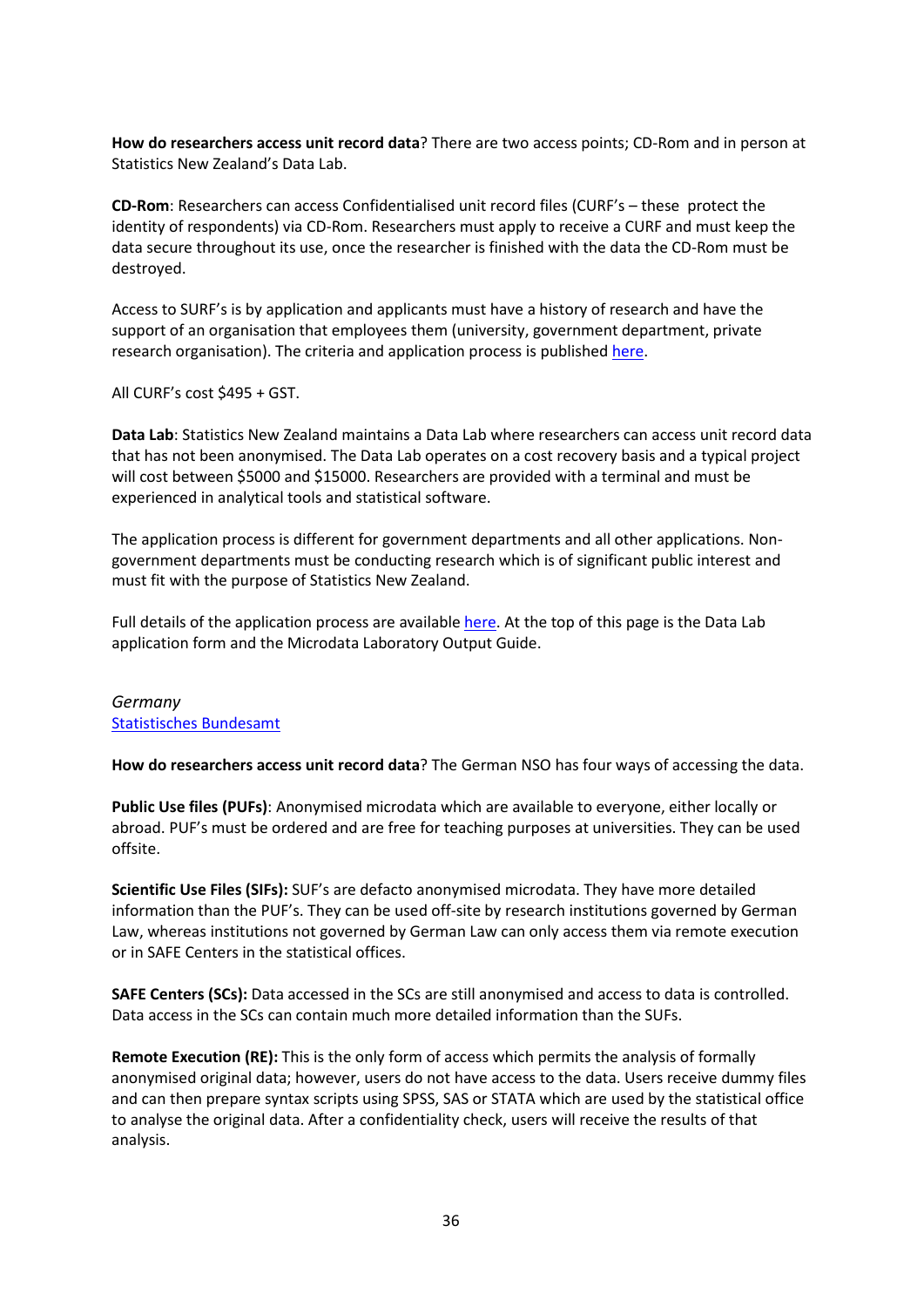# <span id="page-37-0"></span>*Norway* [Statistics Norway](http://www.ssb.no/english/mikrodata_en/)

**How do researchers access unit record data**? Statistics Norway only supplies anonymous or deidentified data. De-identified individual data is normally only available to researchers in Norway. However other NSO's can apply to access this data where their confidentiality regulations correspond to those in Norway.

Data can be accessed over the internet or on disk/CD-rom depending on what type of data needs to be accessed. There are no further details provided.

### <span id="page-37-1"></span>*USA* [USA Census Bureau](http://www.census.gov/research/data/restricted_use_microdata.php)

**How do researchers access unit record data**? [Public use data](http://www.census.gov/ces/dataproducts/economicdata.html) is available online through the bureau's website, however all micro data must be accessed in person.

Researchers can access micro data at Secure RDC Research Environments (data labs). Access i[s by](http://www.census.gov/ces/rdcresearch/howtoapply.html)  [application](http://www.census.gov/ces/rdcresearch/howtoapply.html) and researchers must [swear](http://www.census.gov/privacy/data_protection/) to protect the privacy of the information for life.

The USCB publish the restricted-use micro data which i[s available](http://www.census.gov/ces/dataproducts/) and the in depth list of Economic Data includes **Enterprise data sets**.

### <span id="page-37-2"></span>*France*

[National Institute of Statistics and Economic Studies](http://www.insee.fr/en/bases-de-donnees/fichiers-detail.asp?numpage=1&nombre=20) (NISEE)

**How do researchers access unit record data**? NISEE publish anonymised micro data files on their website in French. They are free to access and can be used for commercial purposes without royalty or licence fees.

See CIS for non-anonymised data.

<span id="page-37-3"></span>*Spain* [Instituto National de Estadistica](http://www.ine.es/en/prodyser/microdatos_en.htm) (INDE)

**How do researchers access unit record data**? INDE publish anonymised micro data files on their website in English. They are free to access but there is little enterprise data.

See CIS for non-anonymised data.

<span id="page-37-4"></span>*Eurostat EU Community Innovation Surveys (CISs)* [Eurostat](http://epp.eurostat.ec.europa.eu/portal/page/portal/microdata/cis)

**How do researchers access unit record data**? Anonymised data is available by CD-Rom for researchers (universities, governments, research institutes, central banks) by application. To access these CD-Roms, a research contract must be granted and numerous privacy conditions must be met, details can be found [here.](http://epp.eurostat.ec.europa.eu/portal/page/portal/microdata/documents/EN-CIS-MICRODATA.pdf)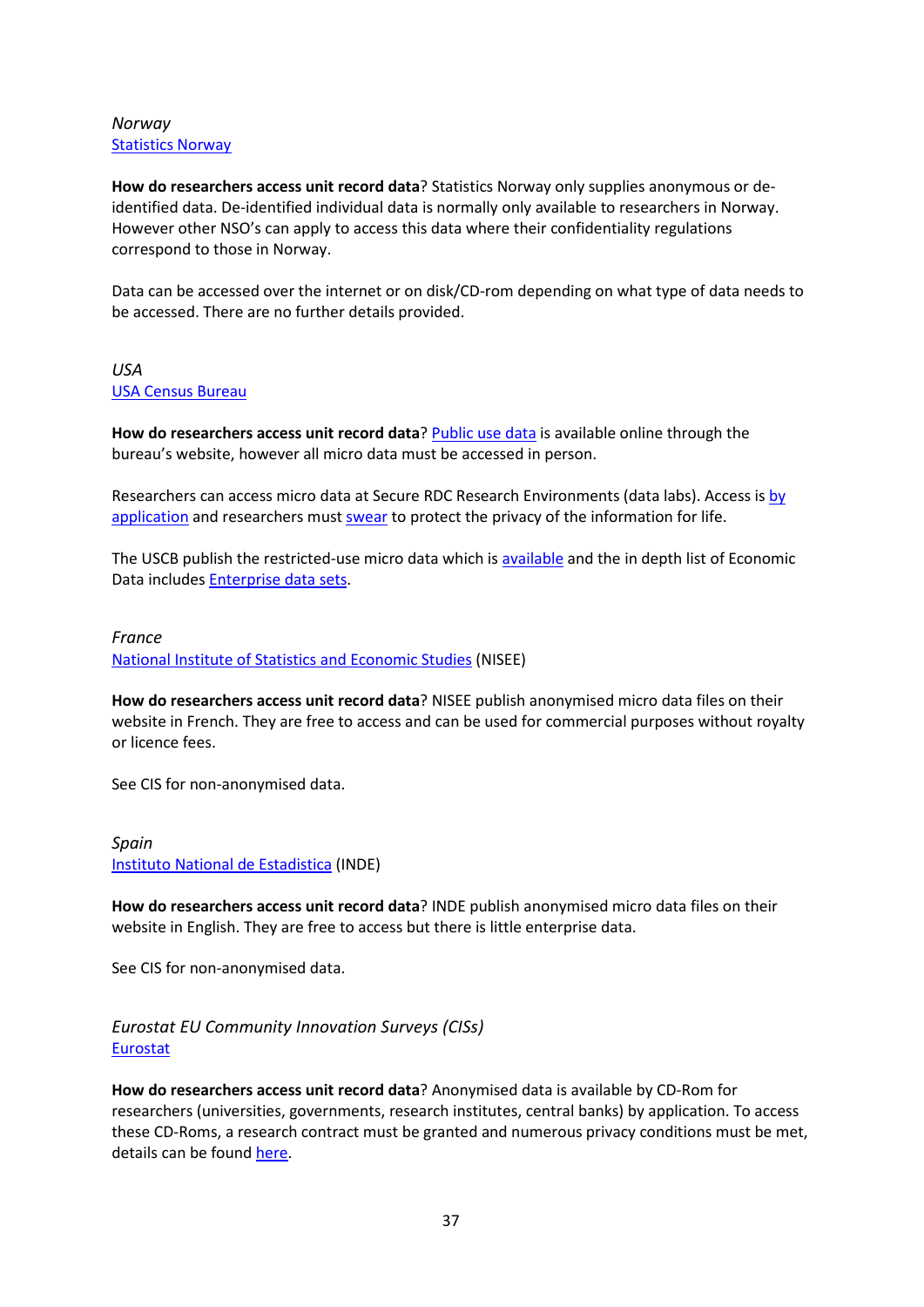Research can access Non-anonymised data in the Eurostat SAFE centre in Luxembourg and follows the same application process as the CD-Roms. CIS includes lots of enterprise data.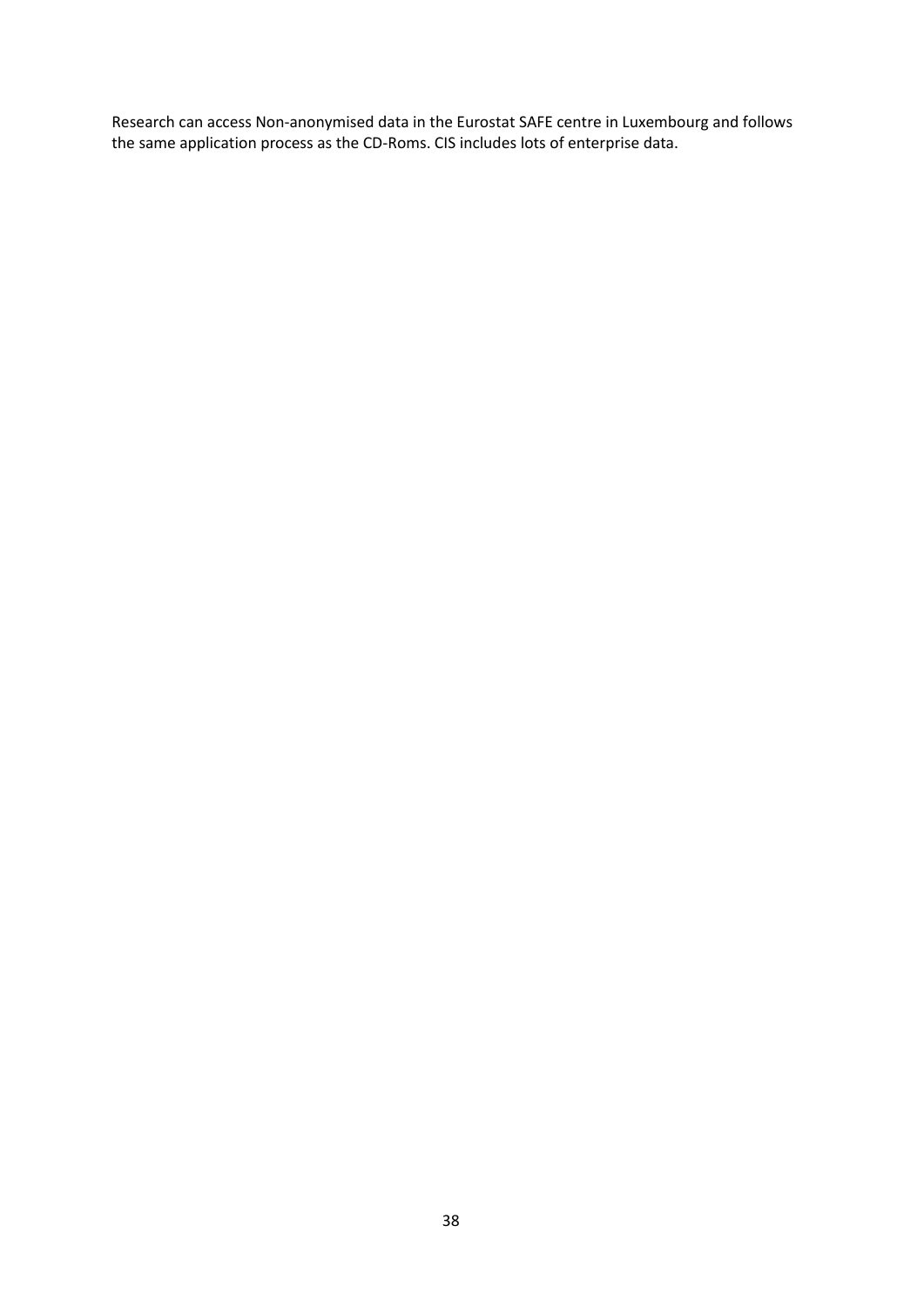#### <span id="page-39-0"></span>**References**

- Abowd, J. and Lane, J. 2003 'The Economics of Data Confidentiality'. Unpublished paper presented at the National Research Council's Committee on National Statistics Workshop on Confidentiality of and Access to Research Data Files, October 16-17, Washington, DC. Available: http://instruct1.cit.cornell.edu/~jma7/abowd\_lane\_CNSTAT\_economics\_of\_confidentiality\_ 2003016.pdf [July 2005].
- Abowd, J. and Lane, J. 2004 'New approaches to confidentiality protection: Synthetic data, remote access and research data centers'. 282-289 in J. Domingo-Ferrar and V. Torra, editors., *Privacy in Statistical Databases.* New York: Springer-Verlag
- Atrostic, B. 2009 'The Center for Economic Studies 1982-2007: A brief history' US Bureau of the Census, mimeo.
- Baldwin, J.R., Dunne, T. and Haltiwanger, J. 1995, 'Plant Turnover in Canada and the US", in Baldwin (ed.), *The Dynamics of Industrial Competition*, Cambridge: Cambridge University Press, 119– 52.
- Baily, M.N., Hulten, C., and Campbell, D. 1992 'Productivity Dynamics in Manufacturing Plants', *Brookings Papers on Economic Activity: Microeconomics*, 187–249.
- Banks, G. (1990) Evidence-based policy making: What is it? How do we get it? ANU Public Lecture Series, presented by ANZSOG, Canberra, February 2009
- Baptista, R., Lima, F. and Mendonca, J. 2011 'Establishment of Higher Education Institutions and New Firm Entry", *Research Policy*, 40, 751–760.
- Bartlesman, E. J. and Doms, M. 1997 'Understanding Productivity: Lessons from Longitudinal Micro Datasets", mimeo.
- Bartlesman, E., Haltiwanger, J., Scarpetta, S. 2009 'Measuring and Analyzing Cross-country Differences in Firm Dynamics', in Dunne, Jensen and Roberts (eds.), *Producer Dynamics: New Evidence from Micro Data*, Chicago: University of Chicago Press, 15–76.
- Berry, S., Levinsohn, J. and Pakes, A. 1995 *'*Automobile Prices in Market Equilibrium', *Econometrica*, 63 (4), 841–890.
- Blundell, R. and Costa Dias, M. 2000. Evaluation Methods for Non-Experimental Data, *Fiscal Studies*, 21, 427–468.
- Boaz, A., Grayson, L., Levitt, R. and Solesbury, W. 2008, 'Does Evidence-based Policy Work? Learning from the UK experience', *Evidence & Policy*, 4, 233-53.
- Bonnal, L., Fougère, D., and Sérandon, A. 1997 'Evaluating the Impact of French Employment Policies on Individual Labour Market Histories', *Review of Economic Studies*, 64, 683–713.
- Boon, Z., Carson, C.M., Faberman, R.J. and Ilg, R.E. 2008 'Studying the Labor Market with BLS Labor Dynamics Data", *Monthly Labor Review*, 131(2), 3–16.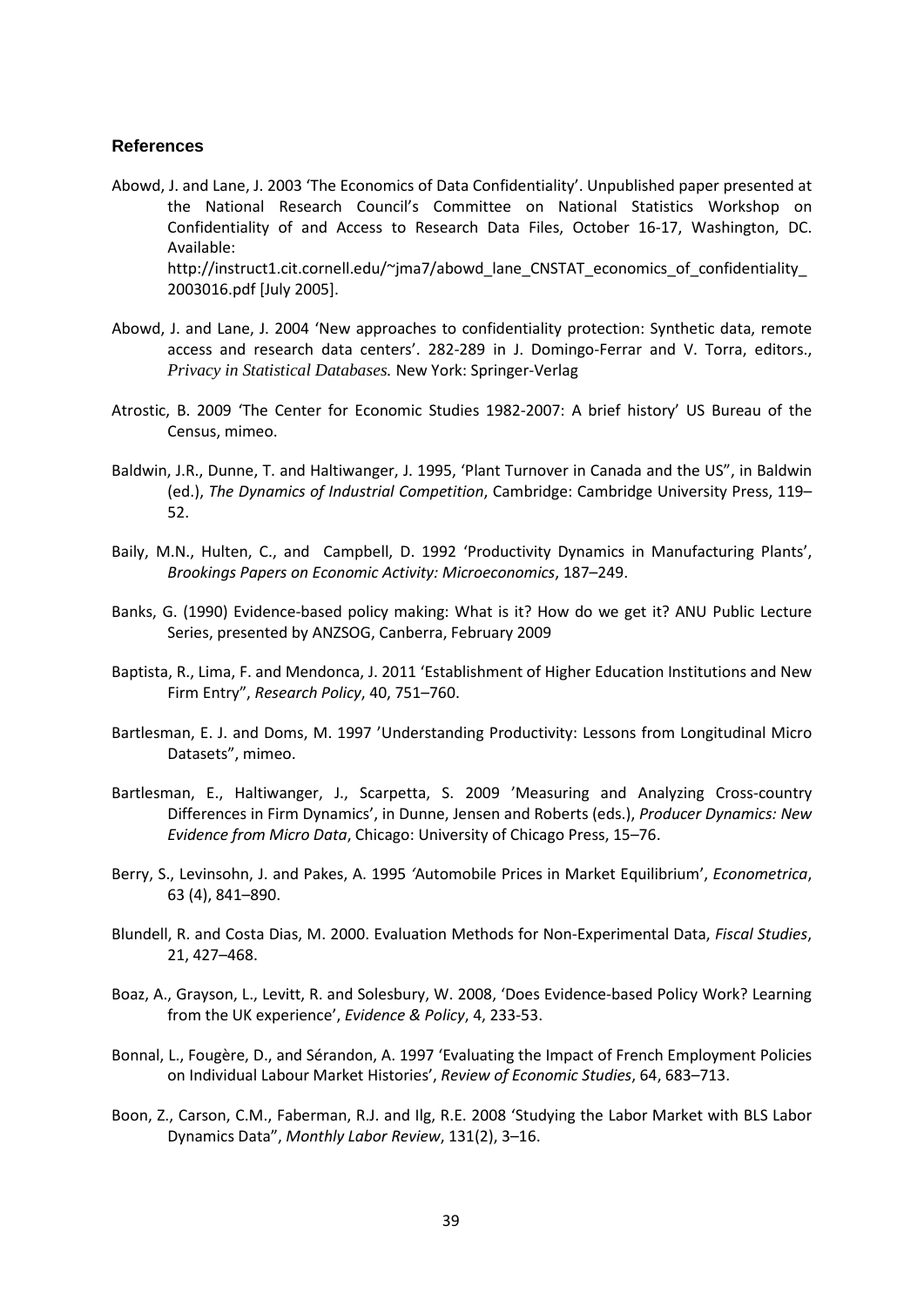- Burtless, G. 1995 'The Case for Randomized Field Trials in Economic and Policy Research', *Journal of Economic Perspectives*, 9(2), 63–84. DOI:10.1257/jep.9.2.63.
- Caballero, R. J. 1992 'A Fallacy of Composition' *American Economic Review*, 82, 1279-1292.
- Caballero, R. J., and Engel, E. M. R. A. 1992a 'Beyond the Partial Ad-justment Model' *American Economic Review, Papers and Proceedings*, 82, 360-364. S
- Caballero, R. J., and Engel, E. M. R. A. 1992b 'Microeconomic Adjustment Hazards and Aggregate Dynamics', Working Paper 4090, National Bureau of Economic Research, Cambridge, MA.
- Cardellichio, P.A. (1990) 'Estimation of Production Behaviour Using Pooled Microdata", *The Review of Economics and Statistics*, 72, 11–18.
- Clayton, R. L. and Spletzer, J.R. 2009 'Business Employment Dynamics, in Dunne, Jensen, and Roberts (eds.), *Producer Dynamics: New Evidence from Micro Data*, Chicago: University of Chicago Press, 125–147.
- Davis, S. J. and Haltiwanger, J. 1990 'Gross Job Creation and Destruction: Microeconomic Evidence and Macroeconomic Implications", in *National Bureau of Economic Research Macroeconomics Annual*, Cambridge, MA: MIT Press, 123–168.
- Davis, S. J. and Haltiwanger, J. 1992, "Gross Job Creation, Gross Job Destruction and Employment Reallocation", *Quarterly Journal of Economics*, 107, 819–864.
- Davis, S. J., Haltiwanger, J., and Schuh, S. 1994 'Gross Job Flows in US Manufacturing', Washington, DC: US Departmento f Commerce,B ureau of the Census, Center for Economic Studies.
- Doms, M. E. and Dunne, T. (1994) 'Capital Adjustment Patterns in Manufacturing Plants", Discussion Paper 94-11, US Department of Commerce, Bureau of the Census, Center for Economic Studies.
- Dunne, T., Klimek, S.D., Roberts, M.J. and Xu, D.Y. 2011, 'Entry, Exit and the Determinants of Market Structure", working paper.
- Elbers, C. and Ridder, G. 1982 True and Spurious Duration Dependence: The Identifiability of the Proportional Hazard Model", *Review of Economic Studies*, 49, 403–409.
- Fisher, F. (1993), *Aggregation, Collected Papers of Franklin M. Fisher* (ed. J. Monz), Cambridge, MA: MIT Press.
- Foster, L., Haltiwanger, J. and Krizan, C.J. 1998 'Aggregate Productivity Growth: Lessons from Microeconomic Evidence", NBER Working Paper No. 6803.
- Fraker, T. and Maynard, R. 1987 'The Adequacy of Comparison Group Designs for Evaluations of Employment-Related Programs", *Journal of Human Resources*, 22(2), 194–227.
- Gerfin, M. and Lechner, M. 2002 'A Microeconometric Evaluation of the Active Labour Market Policy in Switzerland", *The Economic Journal*, 112, 854–893.
- Gollop, Frank, and James L. Monahan. 1989. From Homogeneity to Heterogeneity: An Index of Diversification. US Bureau of the Census, Technical Paper 60. Washington, DC: US Government Printing Office.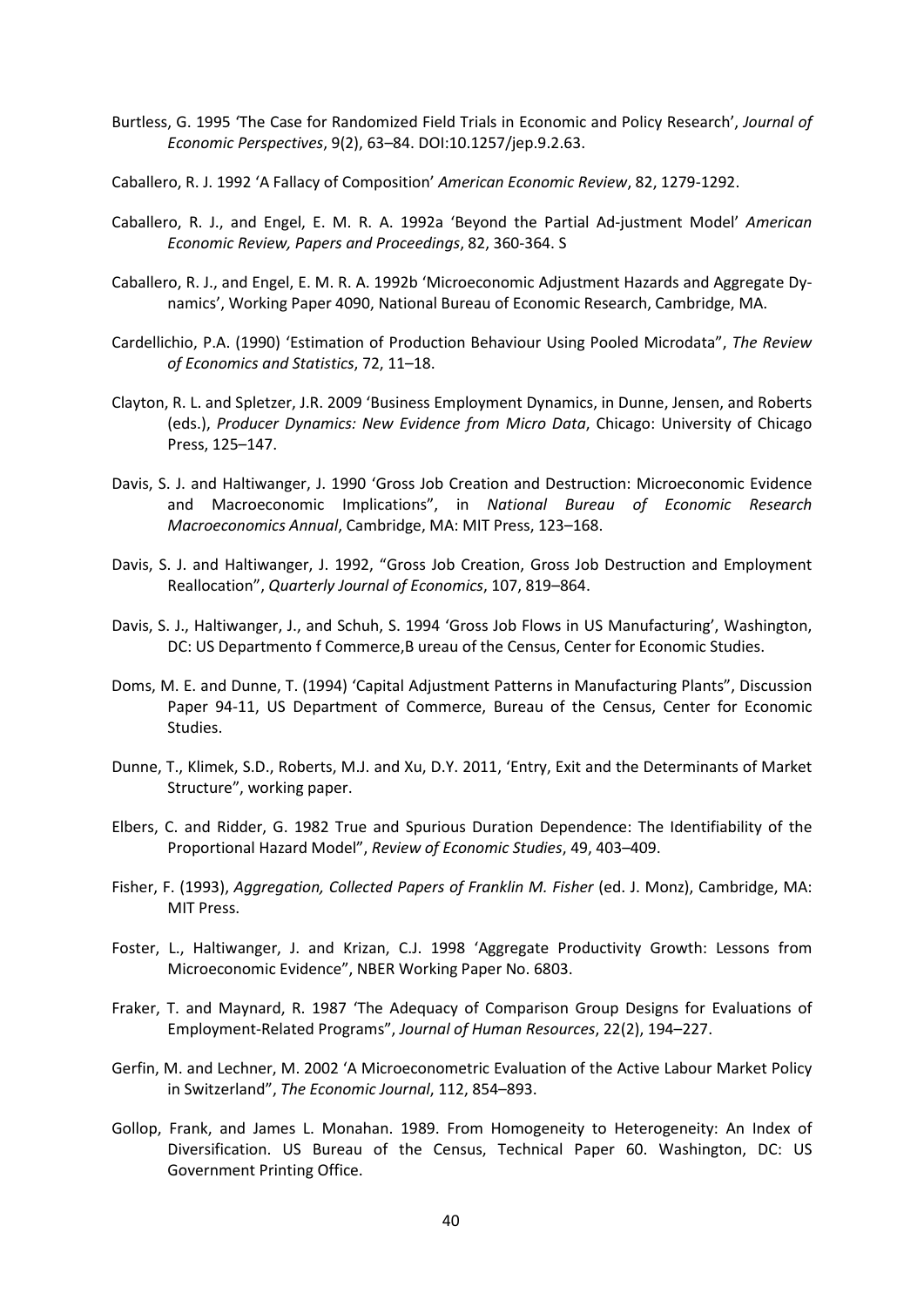- Haltiwanger, J. 1997, 'Measuring and Analysing Aggregate Fluctuations: The Importance of Building from Microeconomic Evidence", *Federal Reserve Bank of St. Louis Economic Review*, January/February.
- Haltiwanger, J., Lynch, L. and Mackie, C. 2007 *Understanding Business Dynamics: An Integrated Data System for America's Future*, Panel on Measuring Business Formation, Dynamics, and Performance, John Haltiwanger, Lisa M. Lynch, and Christopher Mackie, Editors, National Research Council, Committee on National Statistics Division of Behavioral and Social Sciences and Education, National Academies Press, Washington.
- Ham, T. and LaLonde, R. 1996 'The Effect of Sample Selection and Initial Conditions in Duration Models: Evidence from Experimental Data on Training", *Econometrica*, 64, 175–205.
- Harper, P. 2009 'Putting the Evidence into Evidence-Based Policy' Deputy Australian Statistician Australian Bureau of Statistics Canberra Evaluation Forum 15 October 2009.
- Hayakawa, K., Kimura, F. and Machikita, T. 2010 'Firm-level Analysis of Globalization: A Survey of the Eight Literatures', ERIA Discussion Paper Series, ERIA-DP-2010-05.
- Head, B. 2010 'Evidence-based policy: principles and requirements', *Strengthening Evidence-based Policy in the Australian Federation*, Chapter 2, Roundtable Proceedings, Productivity Commission, Canberra, 17-18 August 2009 Volume 1: Proceedings
- Heckman, J. 2000, 'Microdata, Heterogeneity and The Evaluation of Public Policy', Bank of Sweden Nobel Memorial Lecture in Economic Sciences December 8, 2000 Stockholm, Sweden.
- Heckman, J.J., Ichimura, H, Smith, J.A. and Todd, P. 1998 'Characterizing Selection Bias Using Experimental Data", *Econometrica*, 66, 1017–1098.
- Heckman, J.J., LaLonde, R. and Smith, J.A. 1999, 'The Economics and Econometrics of Active Labor Market Program', in O. Ashenfelter and D. Card (eds.), *Handbook of Labor Economics*, vol. III A, pp. 1865-2097, Amsterdam: North-Holland.
- Hildreth, A. 2003 'The Census Research Data Center (RDC) Network: Problems, Possibilities and Precedents'. Unpublished paper presented at the National Research Council's Committee on National Statistics Confidential Data Access for Research Purposes Workshop, October 16- 17, Washington, DC.
- Honoré, B.E. 1993 'Identification Results for Duration Models with Multiple Spells', *Review of Economic Studies*, 60, 241–246.
- Houthakker, H. S. 1955-1956 'The Pareto Distribution and the Cobb-Douglas Production Function in Activity Analysis', *Review of Economic Studies*, 23, 27–31.
- Itkin, D. and Salmon, L. (2011) 'How Occupational Employment is Affected by Mass Layoffs", *Monthly Labor Review*, June, 3–33.
- Jovanovic, B. & MacDonald, G., 1994. ['The Life Cycle of a Competitive Industry'](http://ideas.repec.org/p/cvs/starer/93-34.html) [Journal of Political](http://ideas.repec.org/s/ucp/jpolec.html)  [Economy,](http://ideas.repec.org/s/ucp/jpolec.html) 102, 322-47.
- Kallek, L. 1975 'Potential Applications of Census Bureau of Economic Series in Microdata Analysis', *American Economic Review*, 65(2), 257–262.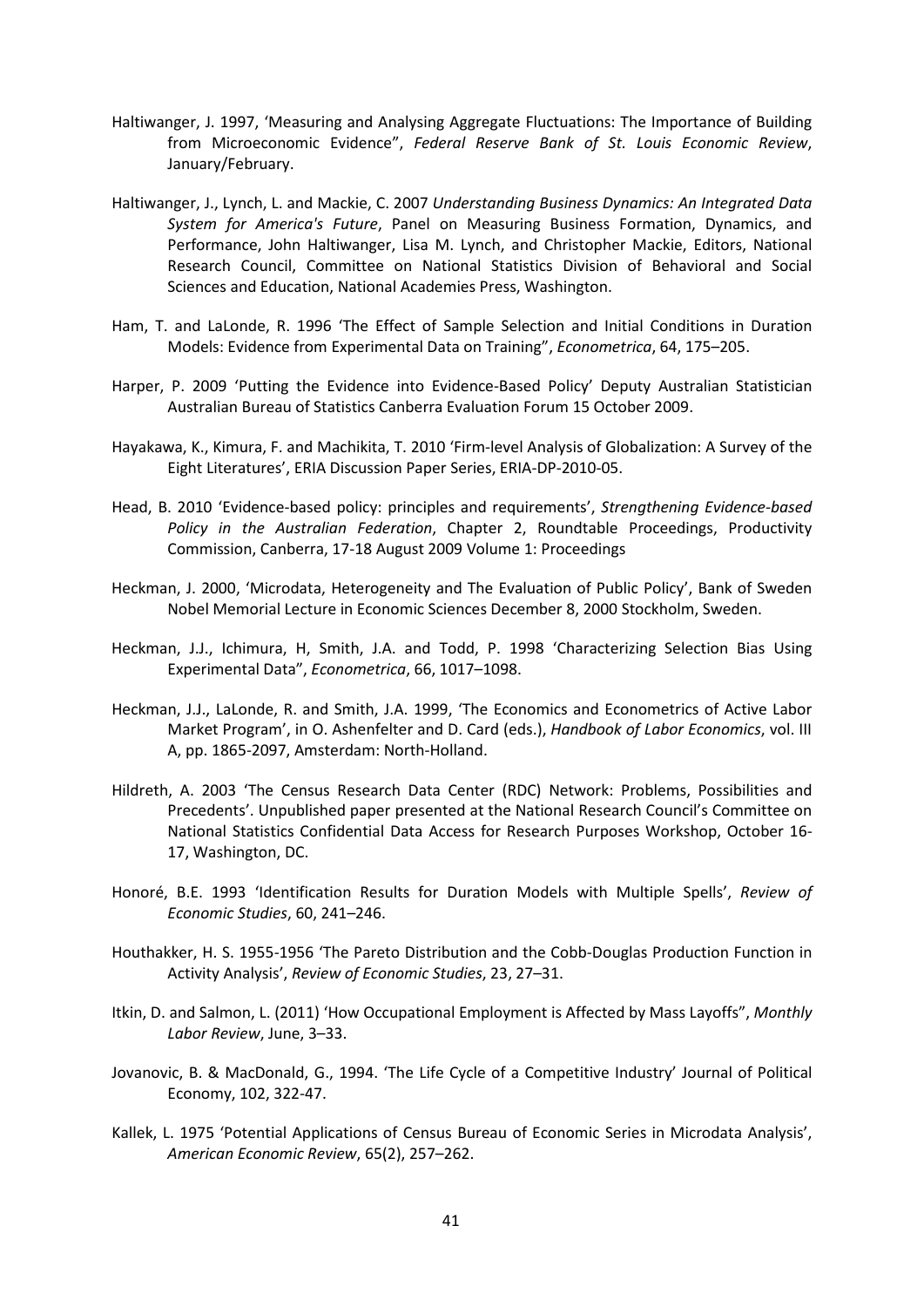- Klepper, S. 1996 'Entry, Exit, Growth, and Innovation over the Product life Cycle,' American Economic Review, 86, 562-583.
- LaLonde, R. 1986 'Evaluating the Econometric Evaluations of Training Programs with Experimental Data', *American Economic Review*, 76(4), 604–620.
- Burgess, S., Lane, J. and Stevens, D. 2000 'Job Flows, Worker Flows, and Churning' *Journal of Labor Economics*, 18, 473-502.
- Leigh, A. 2002. 'Trade liberalisation and the Australian Labor Party' Australian Journal of Politics and *History,* 48, 487-508.
- Lichtenberg, F. R. 1992 *Corporate Takeovers and Productivity*, Cambridge, MA: MIT Press.
- Lichtenberg, F. R. and Siegel, D. S. 1987 'Productivity and changes in ownership of manufacturing plants', *Brookings Papers on Economic Activity*, 3, 643–673.
- Liu, L. and Tybout, J.R. 1996, 'Productivity Growth in Chile and Columbia: the Role of Entry, Exit and Learning", in Roberts and Tybout (eds.), *Industrial Evolution in Developing Countries: Micro Patterns of Turnover, Productivity and Market Structure*, New York: Oxford University Press for the World Bank, 73–103.
- Lloyd, P. 2008. '100 Years Of Tariff Protection In Australia' *Australian Economic History Review*.48, 99–145.
- Long, W. F., and Ravenscraft, D. 1992 'TheFinancial Performance of Whole Company LBOs', Discussion Paper 93-16, US Department of Commerce, Bureau of the Census, Center for Economic Studies.
- Long, W. F., and Ravenscraft, D. 1993 'Decade of Debt: Lessons from LBOs in the 1980s', in Blair (ed.), *The Deal Decade*, Washington, DC, Brookings Press, 205–238.
- Martin, J.P. 2000 'What works among active labour market policies: evidence from OECD countries' experiences', OECD Economic Studies No. 20, 2000/I.
- McGuckin, R. H., and Nguyen, S. V. 1993 'On Productivity and Plant Ownership Change: New Evidence From the LRD', Discussion Paper 93–15, US Department of Commerce, Bureau of the Census, Center for Economic Studies.
- McGuckin, R. H., Nguyen, S. V., and Andrews, S. H. 1991 'The Relation-ships Among Acquiring and Acquired Firms' Product Lines', *Journal of Law and Economics*, 2, 477–502.
- McGuckin, R.H. 1990 'Longitudinal Economic Data at the Census Bureau: A New Data Base Yields Fresh Insights on Some Old Issues', in *Proceedings of the Statistics Canada Symposium of Analysis of Data in Time*, Toronto: Statistics Canada, 243–253.
- McGuckin, R.H. 1995 'Establishment Microdata for economic research and policy analysis: looking beyond the aggregates", *Journal of Business & Economic Statistics*, 13(1), 121–126.
- Nickell, S. J. 1997, 'Unemployment and Labor Market Rigidities: Europe versus North America', *Journal of Economic Perspectives*, 11(3), 55–74.